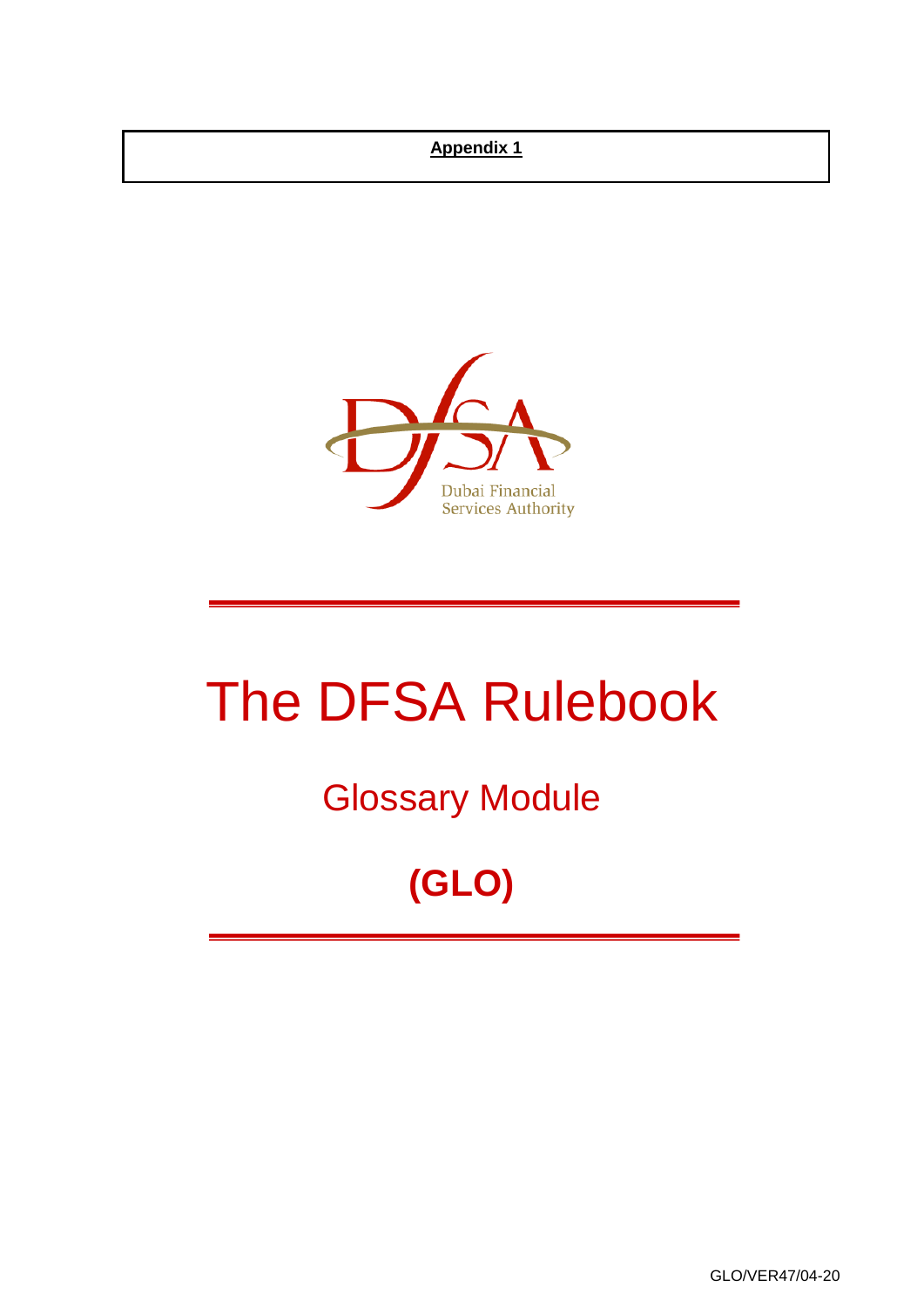

#### <u>[A](#page-2-0) [B](#page-7-0) [C](#page-9-0) [D](#page-18-0) [E](#page-22-0) [F](#page-24-0) [G](#page-27-0) [H](#page-31-0) [I](#page-32-0) [J](#page-37-0) [K](#page-37-1) [L](#page-38-0) [M](#page-41-0) [N](#page-44-0) [O](#page-46-0) [P](#page-48-0) [Q](#page-54-0) [R](#page-55-0) [S](#page-60-0) [T](#page-65-0) [U](#page-67-0) [V](#page-68-0) [W](#page-69-0) [X](#page-70-0) [Y](#page-71-0) [Z](#page-72-0)</u>

#### <span id="page-1-0"></span>**1 INTRODUCTION**

#### **1.1 Application**

**1.1.1** This module (GLO) applies to every Person to whom any module of the Rulebook applies.

#### **1.2 Defined Terms**

- **1.2.1** (1) In the Rulebook:
	- (a) a word or phrase which is defined in this module is a defined term and has the meaning given in this module (GLO); and
	- (b) a word or phrase which relates to a defined term must be interpreted accordingly;
	- (2) In the PIB, AML and FPR modules:
		- (a) a word or phrase which is defined solely for the purposes of a module is also a defined term and has the meaning given in that module; and
		- (b) a word or phrase in that module which relates to such a defined term must be interpreted accordingly.

#### **Guidance**

- 1. Defined terms are identified throughout the Rulebook by the capitalisation of the initial letter of a word or of each word in a phrase. Unless the context otherwise requires, where capitalisation of the initial letter or letters is not used, an expression has its natural meaning.
- 2. A word or phrase which appears with capitalisation of the initial letter, but is not itself defined should be read in the same sense as the expression to which it relates, for example 'Advice on Financial Products' is related to 'Advising on Financial Products', so the reader should refer to the definition of 'Advising on Financial Products' for its meaning.
- 3. Many of the defined expressions in GLO are used or defined in the relevant DIFC law or in legislation made under it. In these cases, GLO may refer to the statutory provision which is the source of the Rulebook definition. Where there is a short statutory definition, GLO sets out the definition in full. Where the statutory definition is long, GLO gives a summary of it, and states that it is a summary.
- 4. Each module of the Rulebook has a reference code of three letters, usually a contraction or abbreviation of its title (for example, COB stands for the Conduct of Business module). The meaning of each of these codes is given in GLO.
- 5. GEN section 6.2 provides further important guidance on interpreting words and phrases.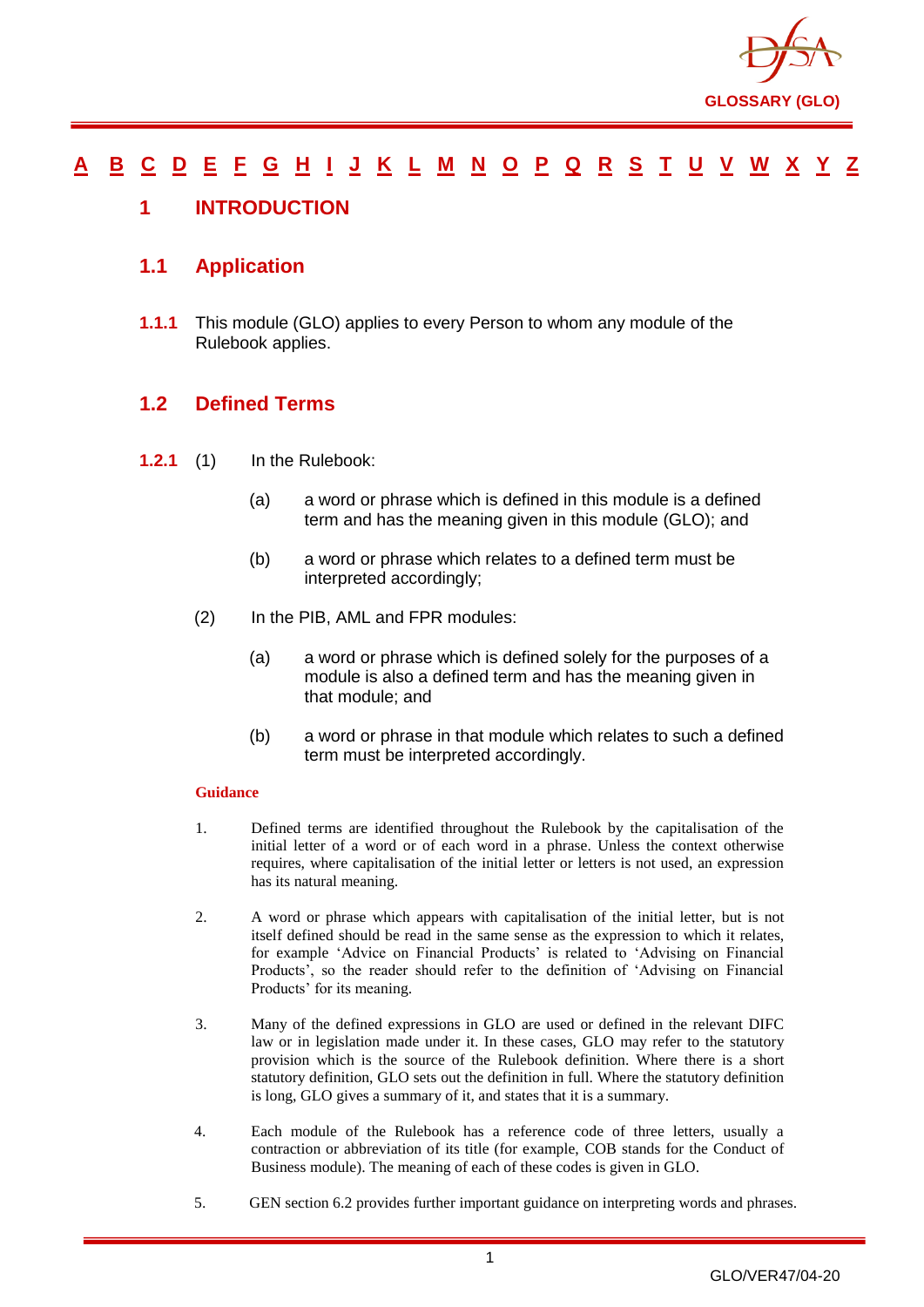

#### **2 GLOSSARY**

#### <span id="page-2-0"></span>**A [Back to top](#page-1-0)**

| <b>Defined Term</b>                                                           | <b>Definition</b>                                                                                                                                                                                  |
|-------------------------------------------------------------------------------|----------------------------------------------------------------------------------------------------------------------------------------------------------------------------------------------------|
| <b>Accepting Deposits</b>                                                     | Has the meaning given in GEN section 2.4.                                                                                                                                                          |
| <b>Account Information Service</b>                                            | Has the meaning given in GEN Rule 2.32.1(3).                                                                                                                                                       |
| <b>Accounting Records</b>                                                     | Means records and underlying documents comprising<br>initial and other accounting entries and associated<br>supporting documents such as:                                                          |
|                                                                               | (a)<br>cheques;                                                                                                                                                                                    |
|                                                                               | (b)<br>records of electronic fund transfers;                                                                                                                                                       |
|                                                                               | invoices;<br>(c)                                                                                                                                                                                   |
|                                                                               | (d)<br>contracts;                                                                                                                                                                                  |
|                                                                               | the general and subsidiary ledgers, journal entries<br>(e)<br>and other adjustments to the financial statements<br>that are not reflected in journal entries; and                                  |
|                                                                               | (f)<br>work sheets and spread sheets supporting cost<br>allocations, computations, reconciliations<br>and<br>disclosures.                                                                          |
| Acting as the Trustee of a<br>Fund                                            | Has the meaning given in GEN section 2.25.                                                                                                                                                         |
| Acting as the Administrator<br>of an Employee Money<br><b>Purchase Scheme</b> | Has the meaning given in GEN Rule 2.31.1.                                                                                                                                                          |
| Actuary                                                                       | An individual who is a 'Fellow', or the holder of an<br>equivalent qualification or rank, of a professional<br>actuarial body that is a full member of the International<br>Actuarial Association. |
| <b>Adjusted Capital Resources</b>                                             | Capital resources calculated in accordance with PIN<br>Rule A3.2.1.                                                                                                                                |
| <b>Adjusted Cellular Capital</b><br>Resources                                 | Cellular capital resources calculated in accordance with<br><b>PIN Rule A5.6.1.</b>                                                                                                                |
| <b>Adjusted Fund Capital</b><br>Resources                                     | Fund capital resources calculated in accordance with<br><b>PIN Rule A7.2.1.</b>                                                                                                                    |
| <b>Adjusted Non-Cellular</b><br><b>Capital Resources</b>                      | Non-cellular capital resources calculated in accordance<br>with PIN Rule A5.2.1.                                                                                                                   |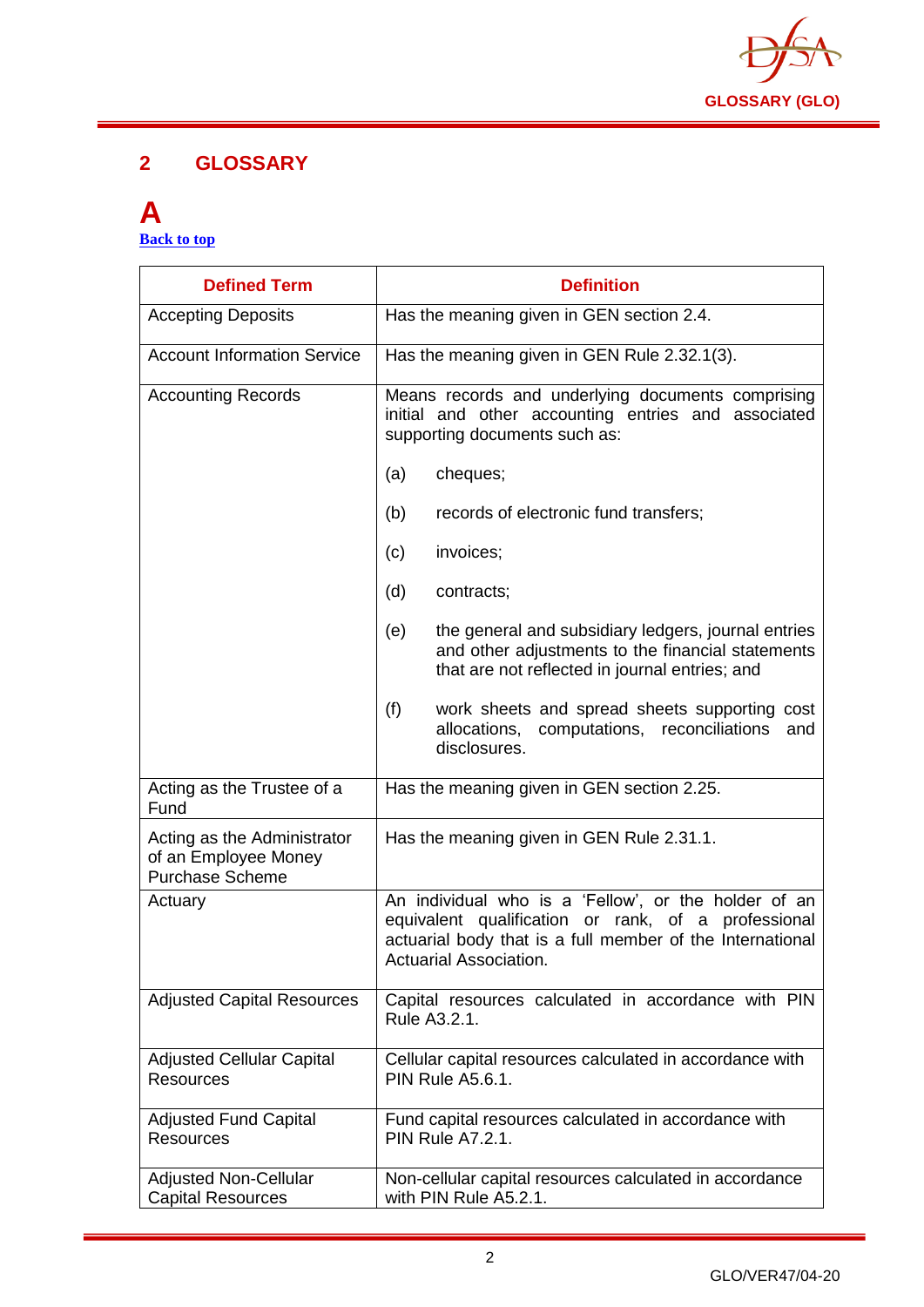

| <b>Defined Term</b>               | <b>Definition</b>                                                                                                                                                                                                                 |
|-----------------------------------|-----------------------------------------------------------------------------------------------------------------------------------------------------------------------------------------------------------------------------------|
| Administrator                     | Means an Authorised Firm Acting as the Administrator of<br>an Employee Money Purchase Scheme.                                                                                                                                     |
| Advice                            | Advice of the type specified in GEN section 2.11 or 2.28.                                                                                                                                                                         |
| Advising                          | Advising on Credit or Advising on Financial Products.                                                                                                                                                                             |
| Advising on Credit                | Has the meaning given in GEN Rule $2.28.1(1)(b)$ .                                                                                                                                                                                |
| Advising on Financial<br>Products | Has the meaning given in GEN section 2.11.                                                                                                                                                                                        |
| Advisor                           | In relation to a Fund, a Person who is retained by the<br>Fund, its Eligible Custodian, a Person<br>providing<br>oversight or its Fund Manager under a commercial<br>arrangement which is not a contract of service:              |
|                                   | to supply any of them with the advice in relation to<br>(a)<br>the Fund as to the merits of investment<br>opportunities or information relevant to the making<br>of judgments about the merits of investment<br>opportunities; or |
|                                   | (b)<br>to exercise for any of the functions concerning the<br>management of the Fund Property.                                                                                                                                    |
| <b>AFN</b>                        | The Applications, Forms and Notices module of the<br>Sourcebook.                                                                                                                                                                  |
| Agent                             | In relation to a Passported Fund, a Licensed Person<br>appointed by the Fund Manager of the Fund to Promote<br>the Units of that Fund.                                                                                            |
| <b>Alternative Trading System</b> | A trading system or facility of a type specified under<br>GEN 2.22.1.                                                                                                                                                             |
| AMI                               | The Authorised Market Institutions module of the<br>Rulebook.                                                                                                                                                                     |
| <b>AML</b>                        | Means either "anti-money laundering" or the Anti-Money<br>Laundering, Counter-Terrorist Financing and Sanctions<br>module depending on the context.                                                                               |
| <b>Annual Information Return</b>  | prepared by a Registered Auditor for<br>A<br>return<br>submission to the DFSA in accordance with AUD Rule<br>4.8.                                                                                                                 |
| <b>Annual Regulatory Return</b>   | An annual regulatory return of the type specified in PIN<br>Rule A10.3.1.                                                                                                                                                         |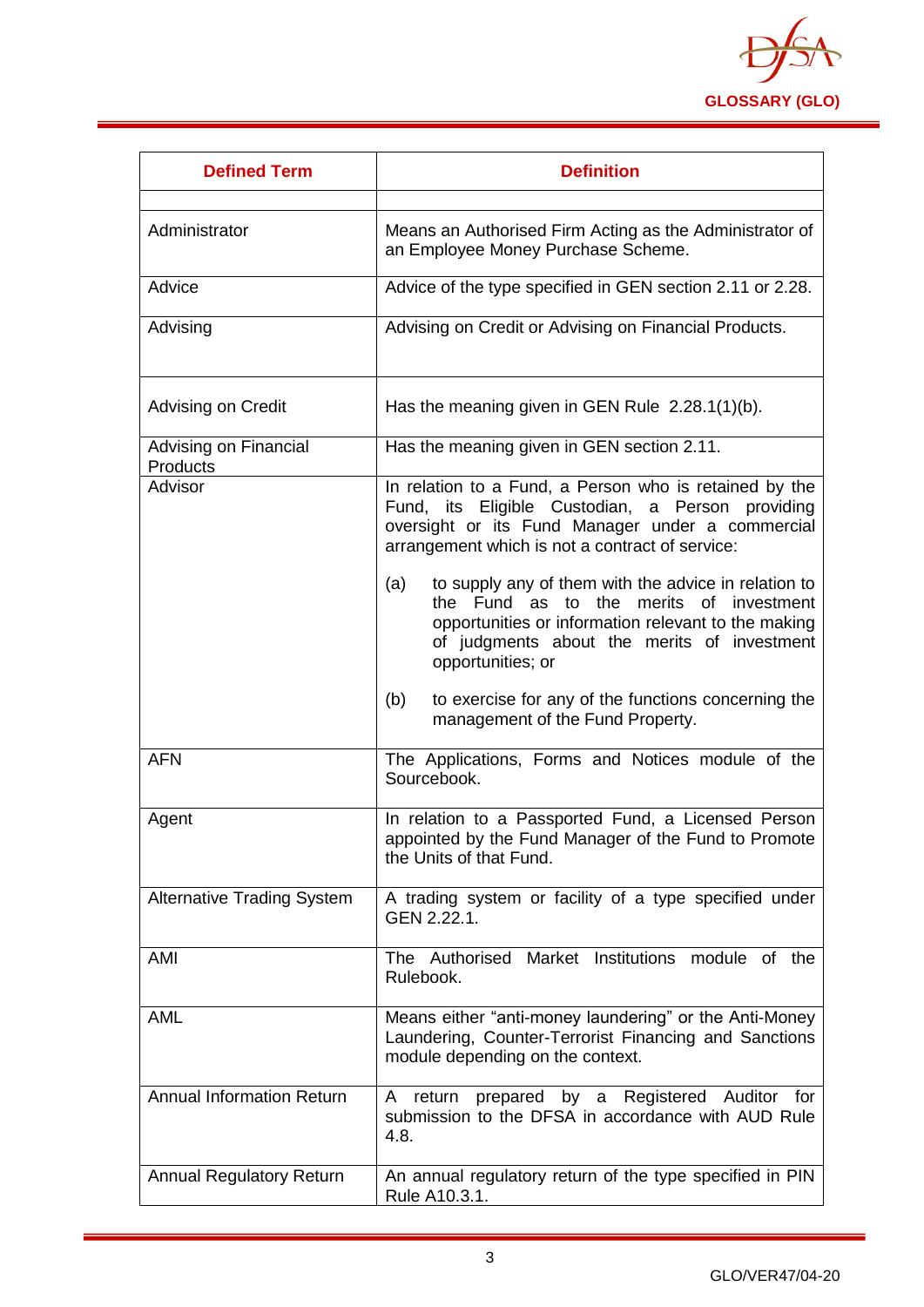

| <b>Defined Term</b>                               | <b>Definition</b>                                                                                                                                                                                                                                                                                                                                                                                                                                                                                                                                                                                                                                                                                                                                                                                                                                                                                                                                                         |
|---------------------------------------------------|---------------------------------------------------------------------------------------------------------------------------------------------------------------------------------------------------------------------------------------------------------------------------------------------------------------------------------------------------------------------------------------------------------------------------------------------------------------------------------------------------------------------------------------------------------------------------------------------------------------------------------------------------------------------------------------------------------------------------------------------------------------------------------------------------------------------------------------------------------------------------------------------------------------------------------------------------------------------------|
| <b>Approved Asset</b>                             | (1)<br>A certificate of deposit with a maximum term to<br>maturity of six months issued by and held with an<br>Eligible Bank;<br>a term deposit with an Eligible Bank with a<br>(2)<br>remaining term to maturity of one year or less;<br>a negotiable debt instrument, with a remaining<br>(3)<br>term to maturity of five years or less, where the<br>instrument, or issuer thereof, is Rated at least AA-<br>by Standard & Poor's, or the equivalent by another<br>Rating Agency;<br>repurchase agreement which is<br>(4)<br>fully<br>a<br>collateralised with negotiable debt instruments<br>meeting the rating criterion in (3), and where the<br>credit rating of the counterparty also meets the<br>criteria; or<br>a bond fund meeting the rating criterion in (3) and where<br>the designated bank account for redeemed investment is<br>the an Insurance Bank Account held by the Authorised<br>Firm in accordance with the requirement of COB section<br>14.3. |
| <b>Approved Prospectus</b>                        | Has the meaning given in MKT Rule 2.6.2(2), 2.7.1(4)<br>and $6.3.2(2)$ .                                                                                                                                                                                                                                                                                                                                                                                                                                                                                                                                                                                                                                                                                                                                                                                                                                                                                                  |
| <b>Approved Stock Exchange</b>                    | A stock exchange designated as approved by a written<br>notice from the DFSA, subject to any conditions that the<br>DFSA may specify in that notice.                                                                                                                                                                                                                                                                                                                                                                                                                                                                                                                                                                                                                                                                                                                                                                                                                      |
| Arranging Credit and<br>Advising on Credit        | Has the meaning given in GEN section 2.28.                                                                                                                                                                                                                                                                                                                                                                                                                                                                                                                                                                                                                                                                                                                                                                                                                                                                                                                                |
| <b>Arranging Credit</b>                           | Has the meaning given in GEN Rule $2.28.1(1)(a)$ .                                                                                                                                                                                                                                                                                                                                                                                                                                                                                                                                                                                                                                                                                                                                                                                                                                                                                                                        |
| <b>Arranging Custody</b>                          | Has the meaning given in GEN section 2.14.                                                                                                                                                                                                                                                                                                                                                                                                                                                                                                                                                                                                                                                                                                                                                                                                                                                                                                                                |
| Arranging Deals in<br>Investments                 | Has the meaning given in GEN section 2.9.                                                                                                                                                                                                                                                                                                                                                                                                                                                                                                                                                                                                                                                                                                                                                                                                                                                                                                                                 |
| Arranging or Advising on<br><b>Money Services</b> | Has the meaning given in GEN Rule 2.32.1.                                                                                                                                                                                                                                                                                                                                                                                                                                                                                                                                                                                                                                                                                                                                                                                                                                                                                                                                 |
| Associate                                         | (1) In Chapters 7 and 11 of GEN and Chapter 8 of AMI<br>means, in respect of a Person 'A' holding Shares or<br>entitled to exercise, or control the exercise of voting<br>power, in an Authorised Firm or a Holding Company<br>of an Authorised Firm:<br>the spouse of A;<br>(a)<br>a child or stepchild of A;<br>(b)                                                                                                                                                                                                                                                                                                                                                                                                                                                                                                                                                                                                                                                     |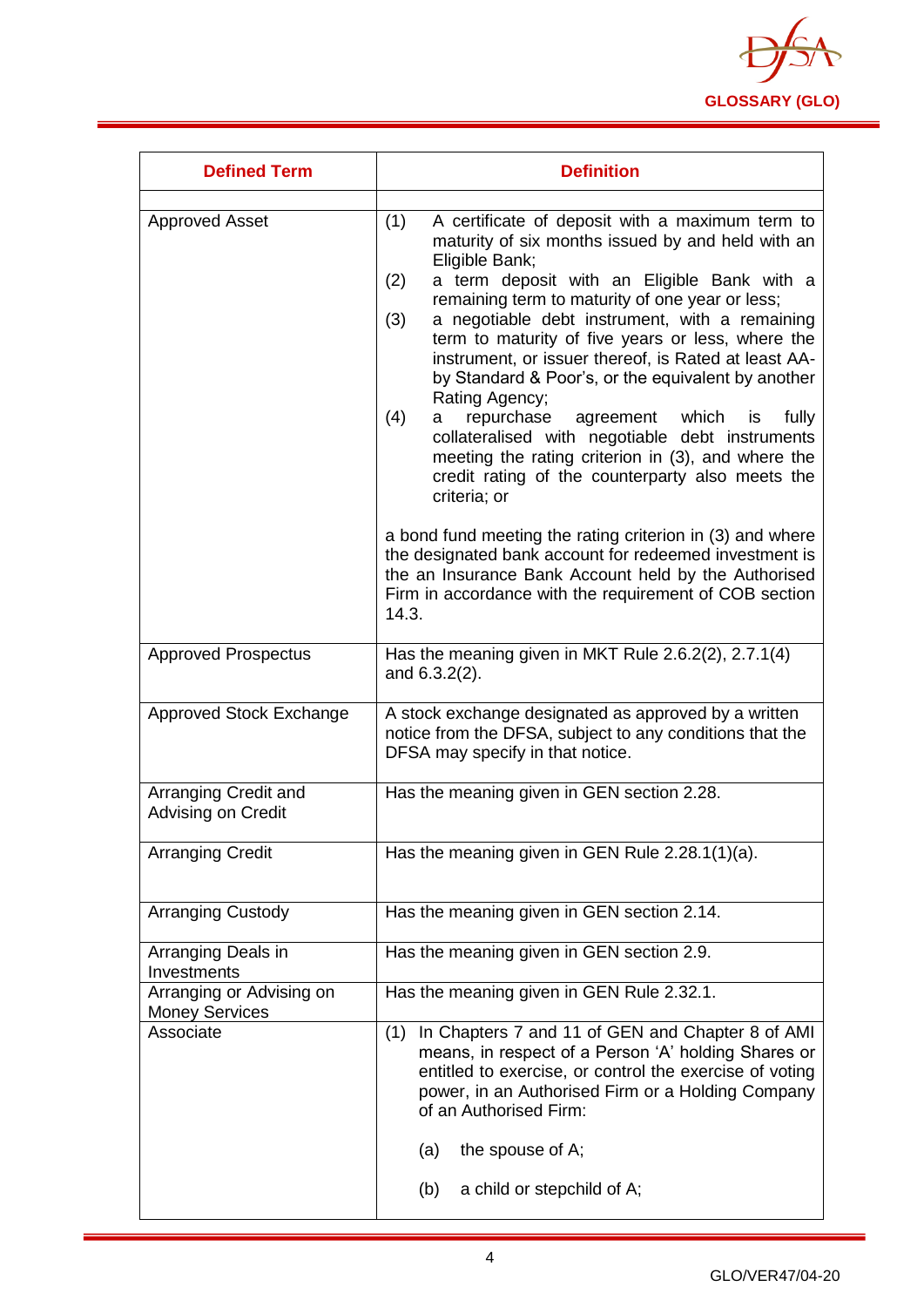

| <b>Defined Term</b> | <b>Definition</b>                                                                                                                                                                                                                                                                                                                                                                                                                              |
|---------------------|------------------------------------------------------------------------------------------------------------------------------------------------------------------------------------------------------------------------------------------------------------------------------------------------------------------------------------------------------------------------------------------------------------------------------------------------|
|                     | the trustee of any settlement, including<br>(c)<br>any<br>disposition<br>or arrangement<br>under<br>which<br>property is held on trust or subject to a<br>comparable obligation, under which A has a<br>life interest in possession;                                                                                                                                                                                                           |
|                     | (d)<br>an Undertaking of which A is a director;                                                                                                                                                                                                                                                                                                                                                                                                |
|                     | a Person who is an Employee or partner of A;<br>(e)                                                                                                                                                                                                                                                                                                                                                                                            |
|                     | (f)<br>where A is an Undertaking:                                                                                                                                                                                                                                                                                                                                                                                                              |
|                     | (i)<br>a director of A;                                                                                                                                                                                                                                                                                                                                                                                                                        |
|                     | (ii)<br>a subsidiary or wholly owned subsidiary<br>of A; or                                                                                                                                                                                                                                                                                                                                                                                    |
|                     | a director or Employee of such a<br>(iii)<br>subsidiary or wholly owned subsidiary; or                                                                                                                                                                                                                                                                                                                                                         |
|                     | (g)<br>who<br>Person<br>has<br>agreement<br>a<br>an<br>or<br>arrangement with A with respect to the<br>acquisition, holding or disposal of Shares or<br>other interests in the Authorised Firm or the<br>Holding Company of an Authorised Firm or<br>under which they undertake to act together in<br>exercising their voting power in relation to an<br>Authorised Firm or the Holding Company of an<br>Authorised Firm or that other Person. |
|                     | Except in Chapters 7 and 11 of GEN and Chapter 8<br>(2)<br>of AMI means in respect of a Person 'A', any<br>Person, including an affiliated company which is:                                                                                                                                                                                                                                                                                   |
|                     | (a)<br>an undertaking in the same Group as A; or                                                                                                                                                                                                                                                                                                                                                                                               |
|                     | (b)<br>any other person whose business or domestic<br>relationship with A or his Associate might<br>reasonably be expected to give rise to a<br>community of interest between them which<br>may involve a conflict of interest in dealings<br>with third parties.                                                                                                                                                                              |
| <b>ATS</b>          | An Alternative Trading System.                                                                                                                                                                                                                                                                                                                                                                                                                 |
| <b>ATS Operator</b> | An Authorised Firm carrying on the Financial Service of<br>Operating an Alternative Trading System for which it has<br>authorisation under its Licence.                                                                                                                                                                                                                                                                                        |
| <b>AUD</b>          | The Auditor module of the Rulebook.                                                                                                                                                                                                                                                                                                                                                                                                            |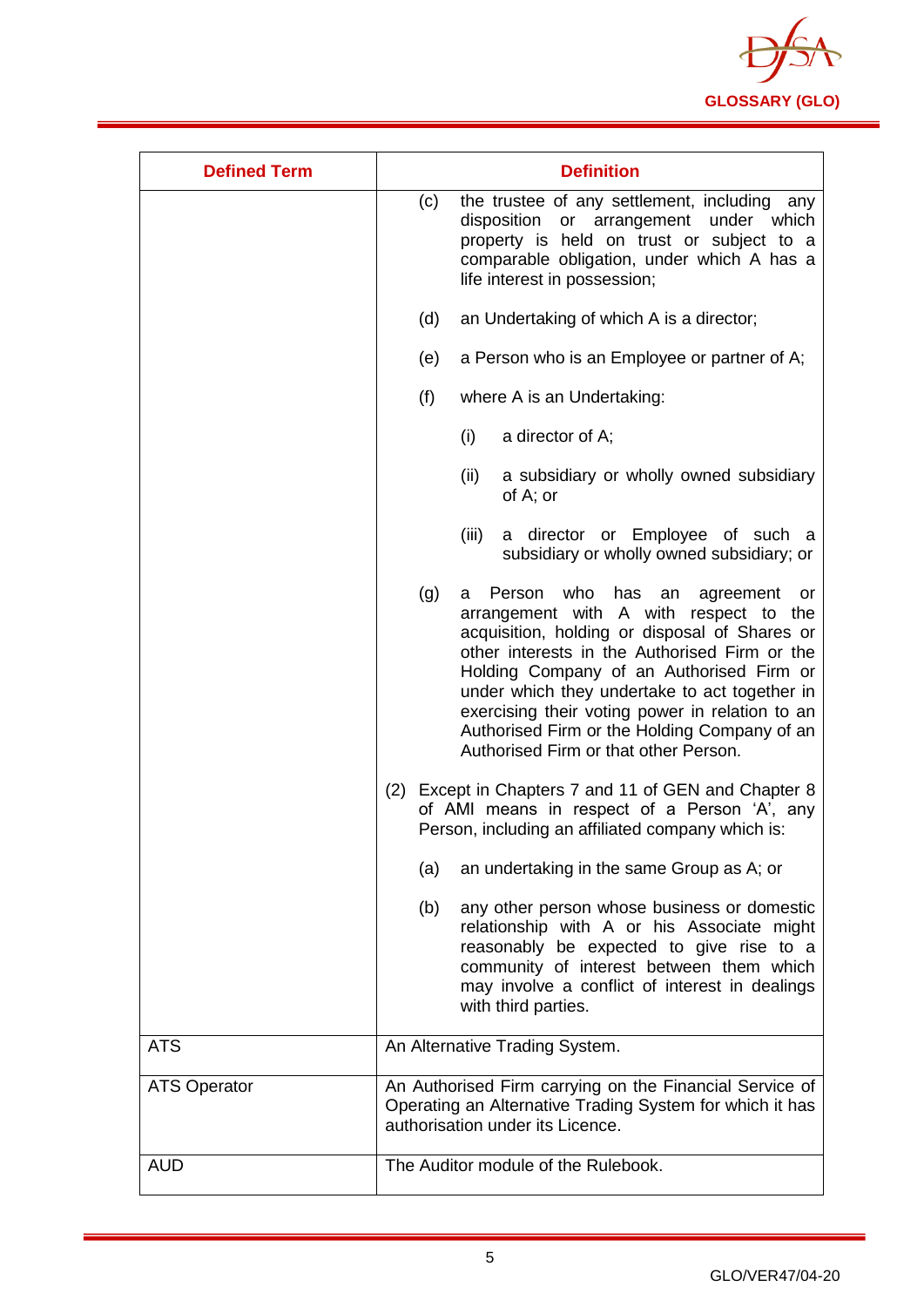

| <b>Defined Term</b>                  | <b>Definition</b>                                                                                                                                            |
|--------------------------------------|--------------------------------------------------------------------------------------------------------------------------------------------------------------|
| Auditor                              | Has the meaning given in Article 97 of the Regulatory<br>Law 2004.                                                                                           |
| <b>Audit Principal</b>               | Has the meaning given in Article 97 of the Regulatory<br>Law 2004.                                                                                           |
| <b>Audit Services</b>                | Has the meaning given in Article 97 of the Regulatory<br>Law 2004.                                                                                           |
| <b>Authorised Firm</b>               | A Person, other than an Authorised Market Institution,<br>who holds a Licence.                                                                               |
| Authorised Individual                | An individual who has been authorised by the DFSA to<br>perform one or more Licensed Functions for an<br>Authorised Firm.                                    |
| <b>Authorised ISPV</b>               | An ISPV which holds a Licence to carry on either or both<br>of the following Financial Services:                                                             |
|                                      | Effect Contracts of Insurance; or<br>(a)                                                                                                                     |
|                                      | (b)<br>Carry Out Contracts of Insurance                                                                                                                      |
| <b>Authorised Market Institution</b> | A Person who is Licensed by the DFSA in relation to the<br>carrying on either or both of the Financial Services<br>prescribed in GEN Rule 2.17.1 and 2.18.1. |
| <b>Authorised Participant</b>        | In relation to an ETF, a market maker appointed by the<br>Fund Manager of the ETF for the purposes referred to in<br>CIR Rule 3.1.12 or IFR Rule 6.13.1.     |
| <b>Authorised Person</b>             | An Authorised Firm or an Authorised Market Institution.                                                                                                      |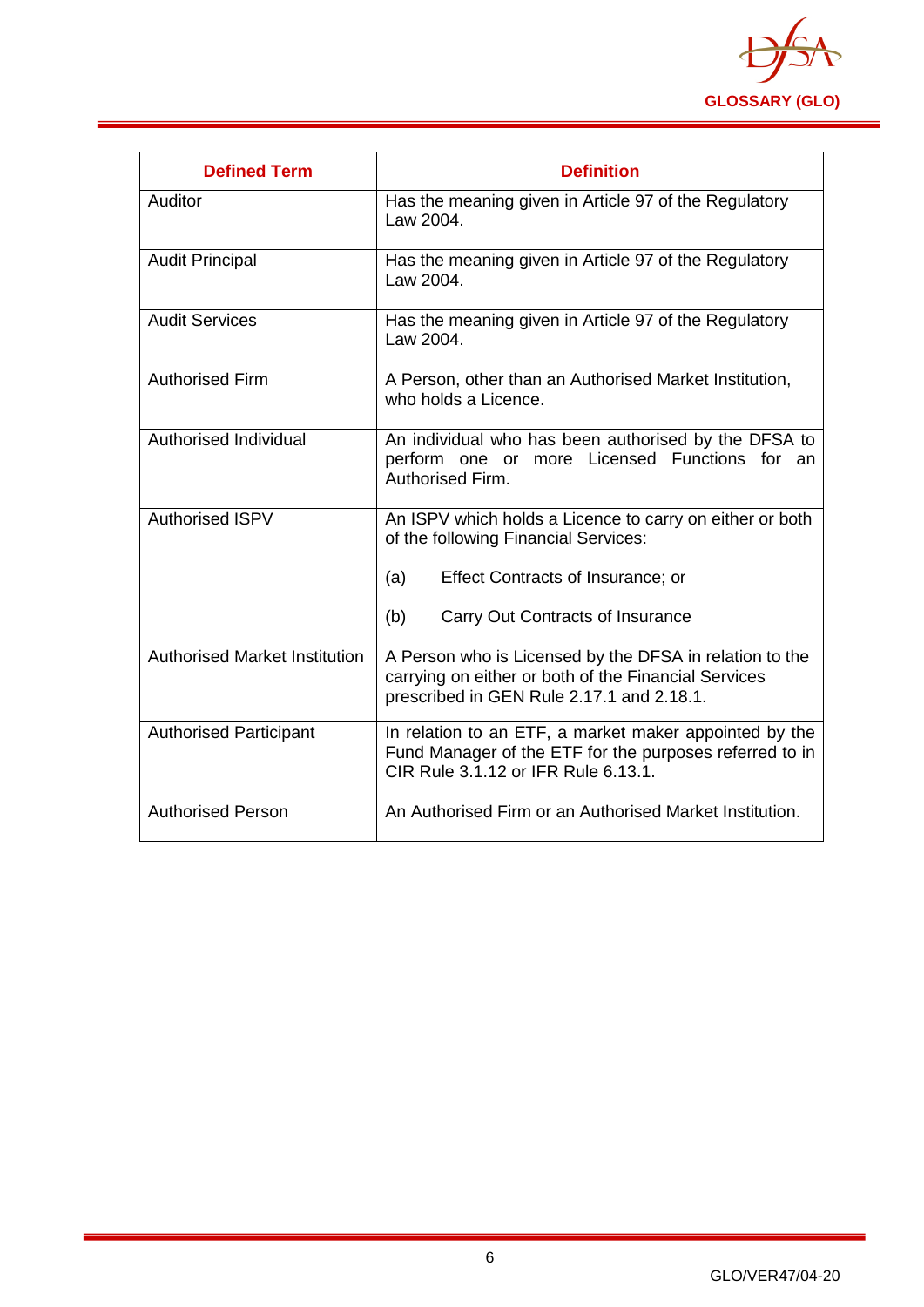

#### <span id="page-7-0"></span>**B [Back to top](#page-1-0)**

| <b>Defined Term</b>             | <b>Definition</b>                                                                                                                                                                                                                                                                                                                                                                                                                                                                                                                                                         |
|---------------------------------|---------------------------------------------------------------------------------------------------------------------------------------------------------------------------------------------------------------------------------------------------------------------------------------------------------------------------------------------------------------------------------------------------------------------------------------------------------------------------------------------------------------------------------------------------------------------------|
| <b>Bank</b>                     | An Authorised Firm which holds a Licence authorising it<br>to carry on the Financial Service of Accepting Deposits.                                                                                                                                                                                                                                                                                                                                                                                                                                                       |
| <b>Base Capital Requirement</b> | Has the meaning given in PIB section 3.6.                                                                                                                                                                                                                                                                                                                                                                                                                                                                                                                                 |
| <b>Bearer Share</b>             | A Share that cannot be registered in the name of the<br>holder and proof of ownership is possession of the<br>Share certificate.                                                                                                                                                                                                                                                                                                                                                                                                                                          |
| Beneficiary                     | Has the meaning given in COB Rule 12.1.2.                                                                                                                                                                                                                                                                                                                                                                                                                                                                                                                                 |
| <b>Bid</b>                      | Includes a Takeover transaction however effected,<br>including a reverse Takeover, partial bid, and also a bid<br>by a parent entity for Shares in its subsidiary.                                                                                                                                                                                                                                                                                                                                                                                                        |
| <b>Bidder</b>                   | Includes, but is not limited to, companies wherever<br>incorporated and individuals wherever resident who or<br>which make a Bid under TKO.                                                                                                                                                                                                                                                                                                                                                                                                                               |
| <b>Bid Document</b>             | Means a document issued by a Bidder containing<br>information as stipulated under TKO (particularly<br>Chapter 8) and posted in accordance with those Rules<br>(particularly Chapter 11).                                                                                                                                                                                                                                                                                                                                                                                 |
| <b>Bid Period</b>               | Means the period from the time when an announcement<br>is made of a proposed or possible Bid (with or without<br>terms) until the first closing date or, if this is later, the<br>date when the Bid becomes or is declared unconditional<br>as to acceptances or lapses. An announcement that a<br>holding, or aggregate holdings, of Shares carrying 30%<br>or more of the voting rights of a Reporting Entity is for<br>sale or that the Governing Body of a Reporting Entity is<br>seeking potential Bidders will be treated as the<br>announcement of a possible Bid. |
| <b>Board</b>                    | In reference to the DFSA, the Governing Body of the<br>DFSA, established under Chapter 2 of Part 2 of the<br>Regulatory Law 2004.<br>In reference to a corporation, the Board of Directors of<br>the corporation.                                                                                                                                                                                                                                                                                                                                                         |
| <b>Body Corporate</b>           | Any body corporate, including limited liability partnership<br>and a body corporate constituted under the law of a<br>country or territory outside of the DIFC.                                                                                                                                                                                                                                                                                                                                                                                                           |
| <b>Branch</b>                   | A place of business within the DIFC:                                                                                                                                                                                                                                                                                                                                                                                                                                                                                                                                      |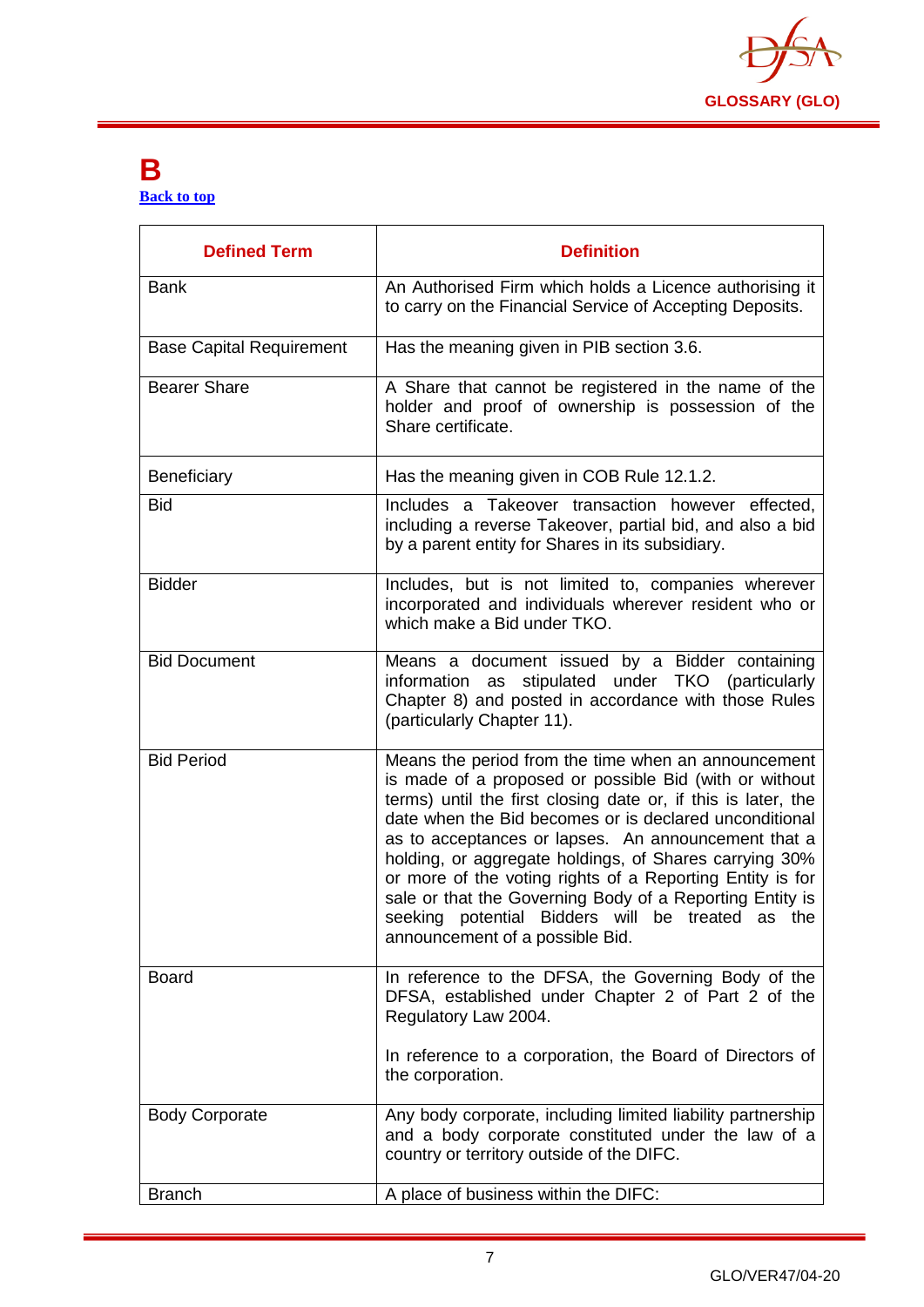

| <b>Defined Term</b>   | <b>Definition</b>                                                                                                                                                                   |
|-----------------------|-------------------------------------------------------------------------------------------------------------------------------------------------------------------------------------|
|                       | (a)<br>which has no separate legal personality;                                                                                                                                     |
|                       | (b)<br>forms a legally dependent part of a Regulated<br>Financial Institution whose principal place of<br>business and head office is in a jurisdiction other<br>than the DIFC; and |
|                       | which carries on Financial Services in or from the<br>(c)<br>DIFC under a DFSA Licence.                                                                                             |
| <b>Business Rules</b> | The written rules of an Authorised Market Institution<br>which govern its activities as an Authorised Market<br>Institution.                                                        |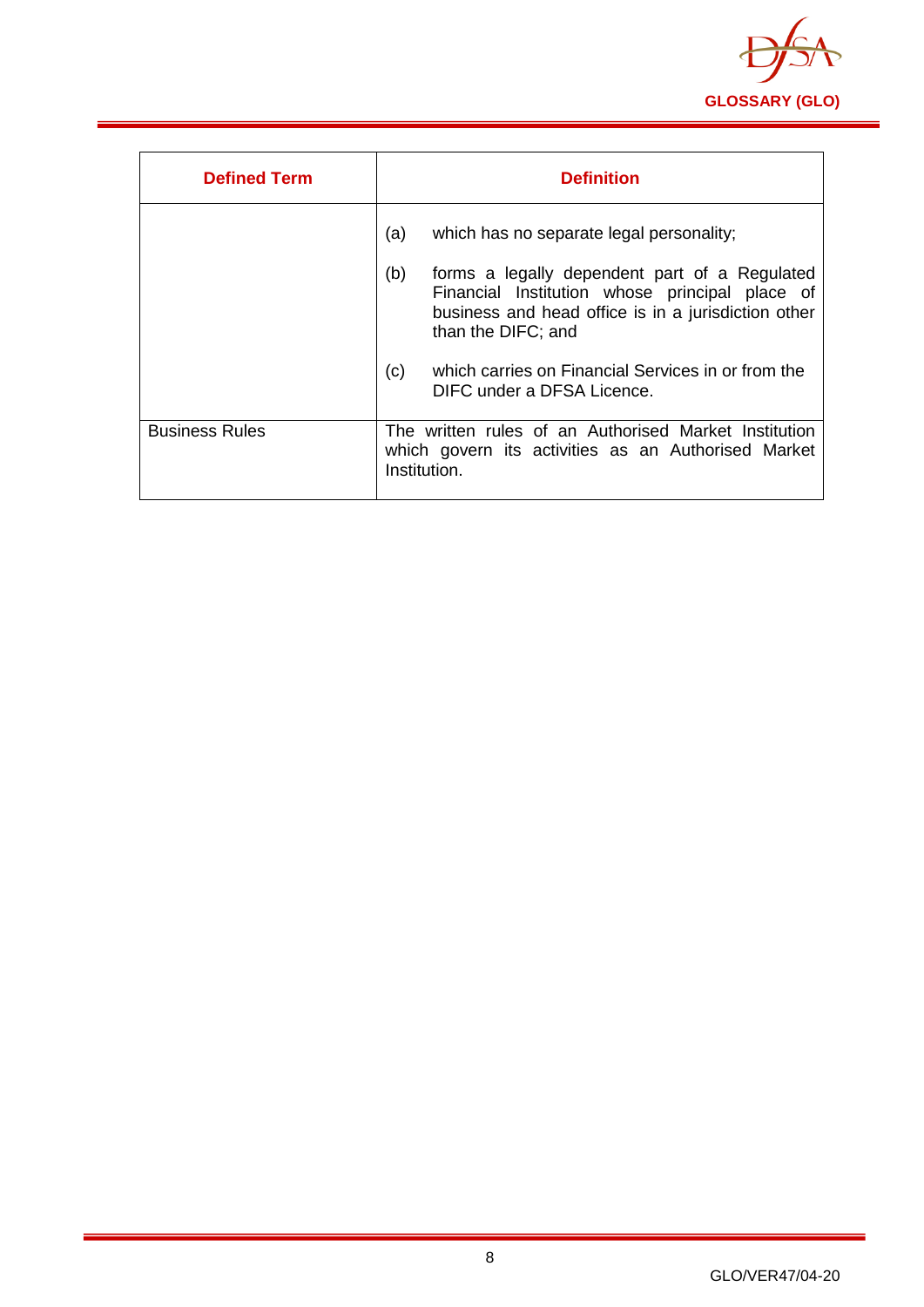

# <span id="page-9-0"></span>**C**

**[Back to top](#page-1-0)**

| <b>Defined Term</b>                    | <b>Definition</b>                                                                                                                                             |
|----------------------------------------|---------------------------------------------------------------------------------------------------------------------------------------------------------------|
| <b>Capital Requirement</b>             | The amount of capital an Authorised Firm must hold,<br>calculated in accordance with PIB sections 3.3, 3.4 or<br>3.5, as applicable.                          |
| <b>Capital Resources</b>               | The total capital resources of an Authorised Firm<br>calculated in accordance with PIB section 3.11.                                                          |
| Captive Insurer                        | A Captive Insurer means a:                                                                                                                                    |
|                                        | Class 1 Captive Insurer;<br>(a)                                                                                                                               |
|                                        | Class 2 Captive Insurer; or<br>(b)                                                                                                                            |
|                                        | Class 3 Captive Insurer.<br>(c)                                                                                                                               |
| Carrying Out Contracts of<br>Insurance | Has the meaning given in GEN section 2.16.                                                                                                                    |
| Category                               | A prudential grouping of Authorised Firms<br>which<br>determines the application of the Rules in PIB.                                                         |
| <b>CCP</b>                             | Pursuant to GEN Rule 2.18.1(1)(a), a CCP is a Person<br>who Operates a Clearing House by becoming a Central<br>Counterparty.                                  |
| Cell                                   | A cell created by a Protected Cell Company for the<br>purpose of segregating and protecting cellular assets in<br>the manner provided by the PCC Regulations. |
| <b>Cell Return</b>                     | The return described in PIN Rule A10.2.4.                                                                                                                     |
| <b>Cell Share Capital</b>              | Capital comprising of the proceeds of the issue of Cell<br>Shares.                                                                                            |
| <b>Cell Shares</b>                     | Shares created and issued by a Protected Cell Company<br>in respect of one of its cells.                                                                      |
| <b>Cellular Asset</b>                  | The assets of the Protected Cell Company attributable to<br>the Company's Cells.                                                                              |
| <b>Cellular Liabilities</b>            | Liabilities that may be settled by disposition of cellular<br>assets.                                                                                         |
| <b>Central Bank</b>                    | The Central Bank of the U.A.E. or its equivalent in<br>another country or territory.                                                                          |
| <b>Central Counterparty</b>            | Pursuant to GEN Rule 2.18.1(3), a Person operates as a<br>Central Counterparty where it:                                                                      |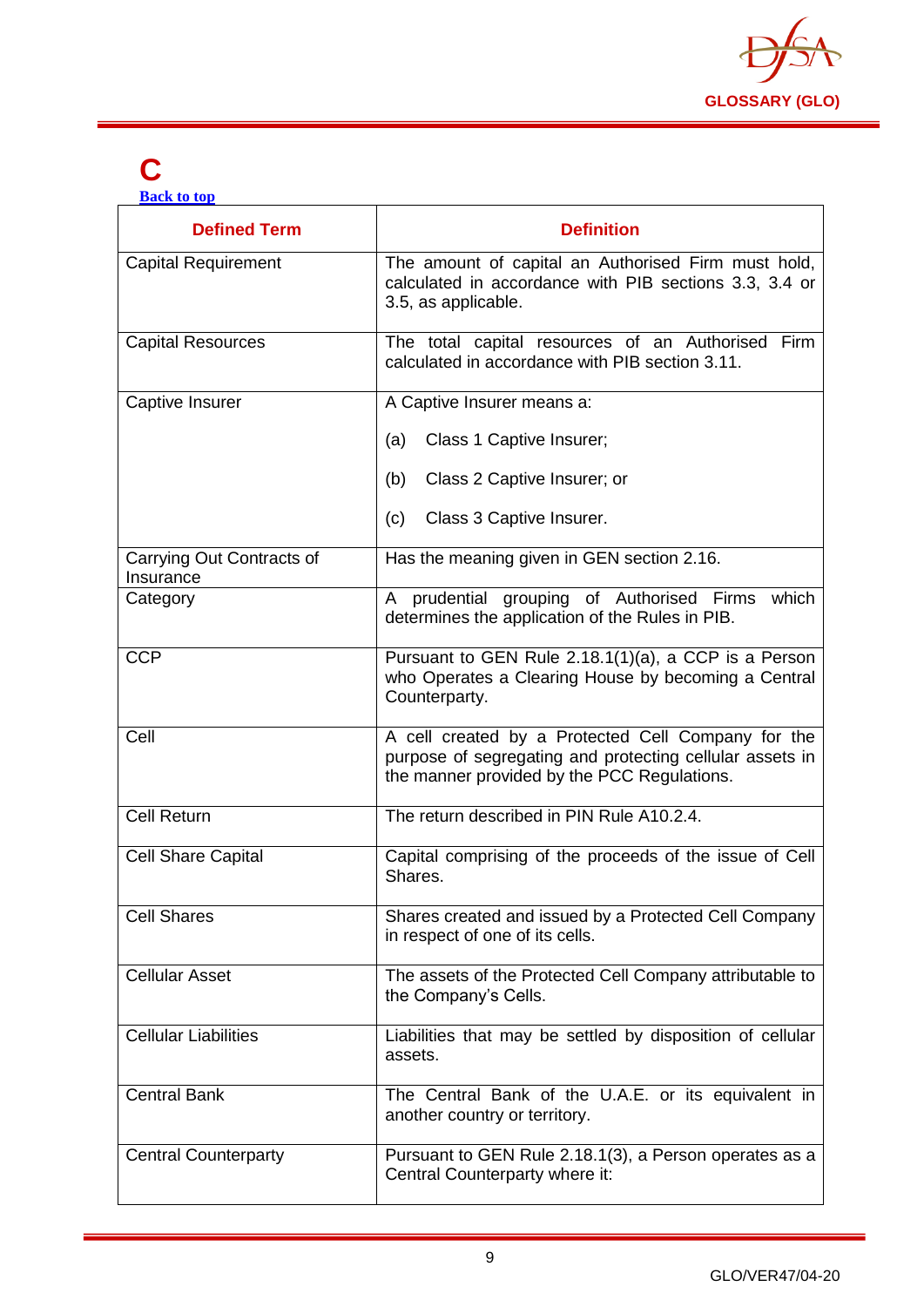

| <b>Defined Term</b>                  | <b>Definition</b>                                                                                                                                                                                                                                                                                                                                                                                                                                                          |
|--------------------------------------|----------------------------------------------------------------------------------------------------------------------------------------------------------------------------------------------------------------------------------------------------------------------------------------------------------------------------------------------------------------------------------------------------------------------------------------------------------------------------|
|                                      | (a)<br>ensures the performance of open contracts relating<br>to Investments, made on a facility for trading<br>Investments; and                                                                                                                                                                                                                                                                                                                                            |
|                                      | does so by interposing between counterparties to<br>(b)<br>such contracts by becoming the buyer to every<br>seller, or the seller to every buyer.                                                                                                                                                                                                                                                                                                                          |
| <b>Central Securities Depository</b> | In relation to:                                                                                                                                                                                                                                                                                                                                                                                                                                                            |
|                                      | an Authorised Firm, the meaning given to that<br>(a)<br>term under GEN Rule 2.13.1(3); and                                                                                                                                                                                                                                                                                                                                                                                 |
|                                      | in the case of an Authorised Market Institution,<br>(b)<br>the meaning given to that term in GEN Rule<br>$2.18.1(5)$ .                                                                                                                                                                                                                                                                                                                                                     |
| Certificate                          | Has the meaning given in GEN Rule A2.2.1(d).                                                                                                                                                                                                                                                                                                                                                                                                                               |
| Charge                               | Any Fee or charge made to a Client in connection with<br>Investment Business, whether levied by the Authorised<br>Firm or any other Person, including a Mark-up or Mark-<br>down.                                                                                                                                                                                                                                                                                          |
| Chief Executive (CEO)                | The individual appointed to the office of Chief Executive<br>of the DFSA by the Board.                                                                                                                                                                                                                                                                                                                                                                                     |
| <b>Chinese Wall</b>                  | An arrangement described in Article 63 of the Markets<br>Law 2012.                                                                                                                                                                                                                                                                                                                                                                                                         |
| <b>CIR</b>                           | The Collective Investment module of the Rulebook.                                                                                                                                                                                                                                                                                                                                                                                                                          |
| <b>Class</b>                         | In relation to a Contract of Insurance, the allocated<br>insurance class as specified in GEN App4.                                                                                                                                                                                                                                                                                                                                                                         |
| <b>Class 1 Captive Cell</b>          | A Cell established by a Protected Cell Company to<br>which are attributable assets and liabilities arising out of<br>Insurance Business only in respect of risks related to<br>arising out of the business or operations of members of<br>a Group which together hold a majority of Cell Shares,<br>including for this purpose only contracts of reinsurance<br>in respect of such risks insured by the cedant.                                                            |
| Class 2 Captive Cell                 | A Cell established by a Protected Cell Company to<br>which are attributable assets and liabilities arising out of<br>Insurance Business, 80% of the Gross Written Premium<br>in any year being attributable to risks related to or arising<br>out of the business or operations of members of a Group<br>which together hold a majority of the Cell Shares,<br>including for this purpose only contracts of reinsurance<br>in respect of such risks insured by the cedant. |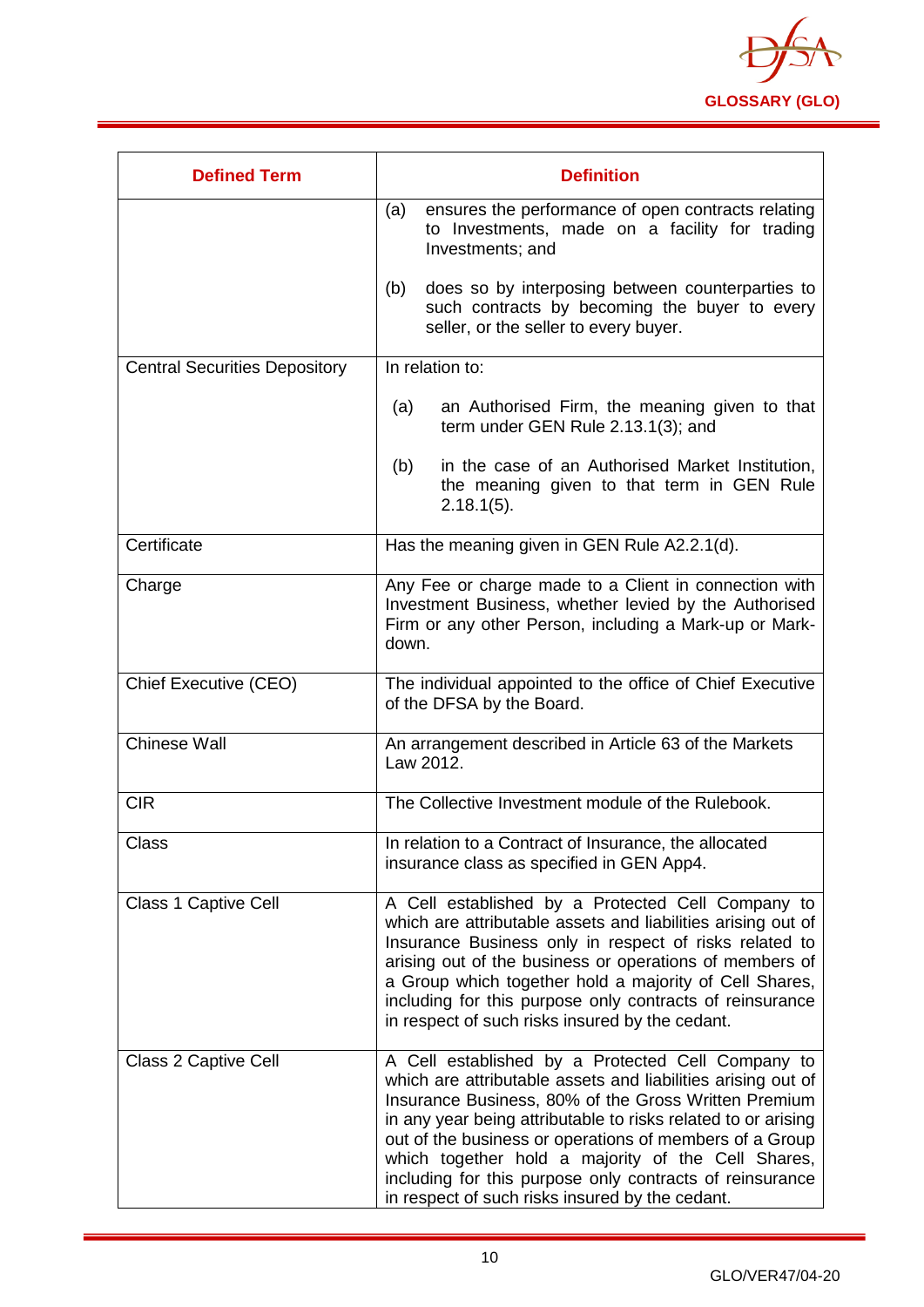

| <b>Defined Term</b>            | <b>Definition</b>                                                                                                                                                                                                                                                                                                                                                                                    |
|--------------------------------|------------------------------------------------------------------------------------------------------------------------------------------------------------------------------------------------------------------------------------------------------------------------------------------------------------------------------------------------------------------------------------------------------|
| Class 3 Captive Cell           | A Cell established by a Protected Cell Company:                                                                                                                                                                                                                                                                                                                                                      |
|                                | to which are attributable assets and liabilities<br>(a)<br>arising out of Insurance Business only in respect<br>of risks related to or arising out of the business or<br>operations of persons who engage in similar,<br>related or common:                                                                                                                                                          |
|                                | (i)<br>businesses;                                                                                                                                                                                                                                                                                                                                                                                   |
|                                | (ii)<br>activities;                                                                                                                                                                                                                                                                                                                                                                                  |
|                                | (iii)<br>trade;                                                                                                                                                                                                                                                                                                                                                                                      |
|                                | (iv)<br>services; or                                                                                                                                                                                                                                                                                                                                                                                 |
|                                | (v)<br>operations;                                                                                                                                                                                                                                                                                                                                                                                   |
|                                | including for this purpose only contracts of<br>reinsurance in respect of such risks insured by<br>the cedant; and                                                                                                                                                                                                                                                                                   |
|                                | (b)<br>owned by such Persons or by a Body Corporate of<br>which all such Persons are members.                                                                                                                                                                                                                                                                                                        |
| <b>Class 1 Captive Insurer</b> | A DIFC Incorporated Insurer permitted under the<br>conditions of its licence to effect or carry out Contracts of<br>Insurance only in respect of risks related to or arising out<br>of the business or operations of the Group, including for<br>this purpose only contracts of reinsurance in respect of<br>such risks insured by the cedant.                                                       |
| <b>Class 2 Captive Insurer</b> | DIFC Incorporated Insurer required under the<br>A<br>conditions of its licence to obtain at least 80 per cent of<br>its Gross Written Premium in any year from Contracts of<br>Insurance in respect of risks related to or arising out of<br>the business or operations of the Group, including for<br>this purpose only contracts of reinsurance in respect of<br>such risks insured by the cedant. |
| <b>Class 3 Captive Insurer</b> | A DIFC Incorporated Insurer which is:                                                                                                                                                                                                                                                                                                                                                                |
|                                | permitted under the conditions of its licence to<br>(a)<br>effect or carry out Contracts of Insurance only in<br>respect of risks related to or arising out of the<br>business or operations of persons who engage in<br>similar, related or common:                                                                                                                                                 |
|                                | businesses;<br>(i)                                                                                                                                                                                                                                                                                                                                                                                   |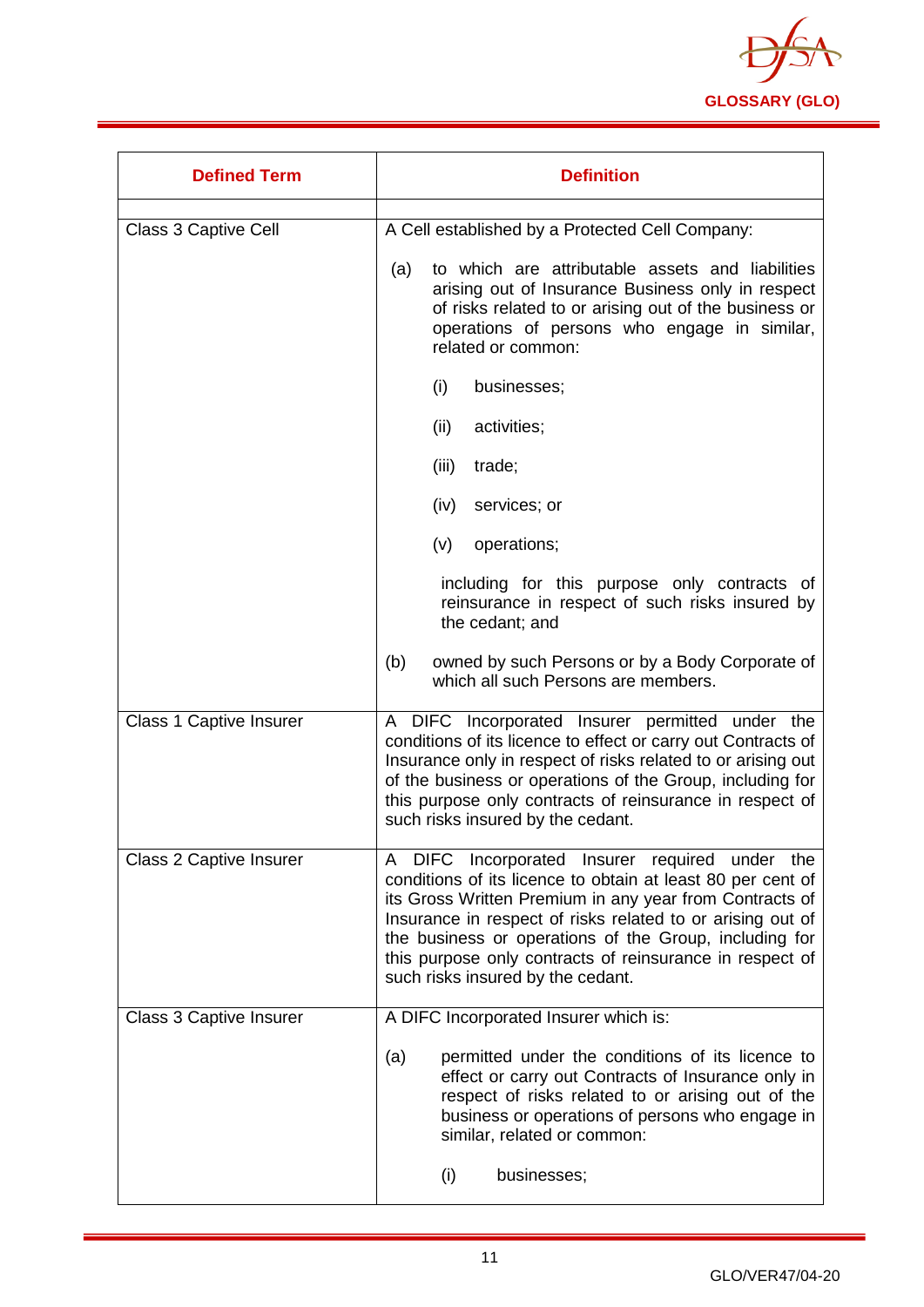

| <b>Defined Term</b>                    | <b>Definition</b>                                                                                                                             |
|----------------------------------------|-----------------------------------------------------------------------------------------------------------------------------------------------|
|                                        | (ii)<br>activities;                                                                                                                           |
|                                        | (iii)<br>trade;                                                                                                                               |
|                                        | (iv)<br>services; or                                                                                                                          |
|                                        | operations;<br>(v)                                                                                                                            |
|                                        | including for this purpose only contracts of<br>reinsurance in respect of such risks insured by<br>the cedant, and                            |
|                                        | (b)<br>owned by such Persons or by a Body Corporate<br>of which all such Persons are members.                                                 |
| <b>Class of Business</b>               | A classification of insurance contracts having similar<br>characteristics, specified in GEN App4.                                             |
| <b>Clearing House</b>                  | An Authorised Market Institution which is authorised<br>under its Licence to carry on the Financial Service of<br>Operating a Clearing House. |
| Client                                 | Retail Client, Professional Client<br>Market<br>A<br><b>or</b><br>Counterparty as defined in COB chapter 2.                                   |
| <b>Client Account</b>                  | In relation to Client Money, an account specified in<br>(1)<br>COB Rule A5.4.1; and                                                           |
|                                        | (2) in relation to a Safe Custody Investment an account<br>specified in COB Rule A6.4.2.                                                      |
| <b>Client Agreement</b>                | An agreement that is made in accordance with the<br>requirements of COB section 3.3                                                           |
| <b>Client Assets</b>                   | Client Money and Client Investments.                                                                                                          |
| <b>Client Investments</b>              | Has the meaning given in COB section 6.13.                                                                                                    |
| <b>Client Money</b>                    | Has the meaning given in COB section 6.12.                                                                                                    |
| <b>Client Money Auditor's Report</b>   | A report referred to in GEN Rule 8.6.1(c).                                                                                                    |
| <b>Client Money Distribution Rules</b> | The Rules under COB section A5.13.                                                                                                            |
| <b>Client Money Provisions</b>         | The provisions under COB App5.                                                                                                                |
| <b>Close Links</b>                     | A Person (Person A) has close links with a Person<br>(Person B) if:                                                                           |
|                                        | Person B:<br>(a)                                                                                                                              |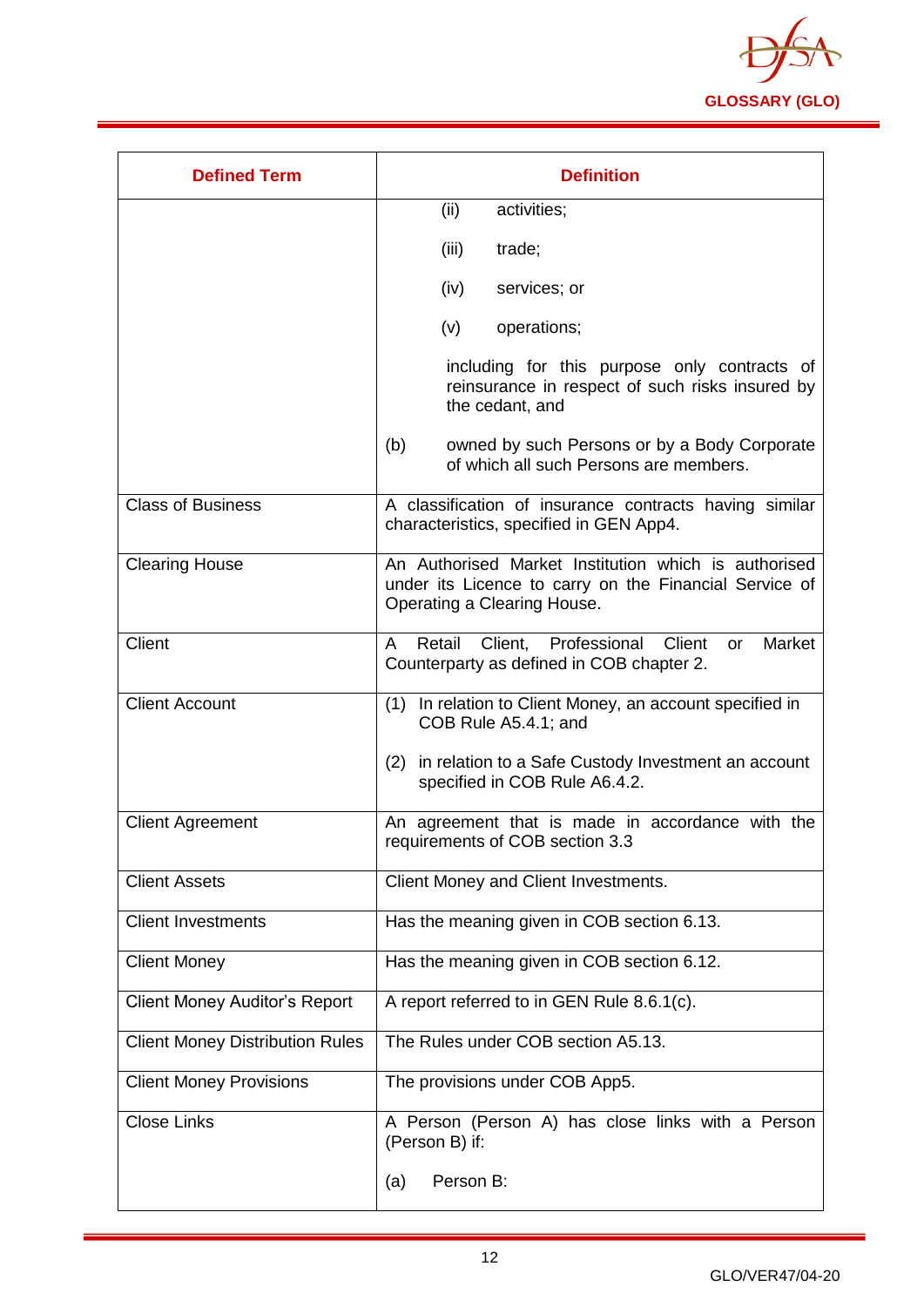

| <b>Defined Term</b>                                                                           | <b>Definition</b>                                                                                                                                                                                                                                                   |
|-----------------------------------------------------------------------------------------------|---------------------------------------------------------------------------------------------------------------------------------------------------------------------------------------------------------------------------------------------------------------------|
|                                                                                               | is a Holding company of Person A;<br>(i)                                                                                                                                                                                                                            |
|                                                                                               | (ii) is a Subsidiary of Person A;                                                                                                                                                                                                                                   |
|                                                                                               | (iii) is a Holding Company of the Subsidiary of<br>Person A;                                                                                                                                                                                                        |
|                                                                                               | (iv) is a Subsidiary of a Holding Company of<br>Person A; or                                                                                                                                                                                                        |
|                                                                                               | (v) owns and controls 20% or more of the voting<br>rights or shares of Person A; or                                                                                                                                                                                 |
|                                                                                               | Person A owns and controls 20% or more of the<br>(b)<br>voting rights or shares of Person B.                                                                                                                                                                        |
| <b>Close Out Netting</b>                                                                      | A process whereby the claims and obligations of two<br>Counterparties are accelerated, netted to form a single<br>net sum and become immediately due upon the default,<br>bankruptcy, liquidation or other similar circumstance of<br>either of the Counterparties. |
| <b>Close Relative</b>                                                                         | In relation to any individual:                                                                                                                                                                                                                                      |
|                                                                                               | (a)<br>his spouse;                                                                                                                                                                                                                                                  |
|                                                                                               | (b)<br>his children and step-children, his parents and<br>step-parents, his brothers and sisters and his<br>step-brothers and step-sisters; and                                                                                                                     |
|                                                                                               | the spouse of any individual within (b).<br>(c)                                                                                                                                                                                                                     |
| <b>Closed-ended Fund</b>                                                                      | Has the meaning given in Article 18A(3) of the Collective<br>Investment Law.                                                                                                                                                                                        |
| <b>Closely Related</b>                                                                        | Has the meaning given in PIB Rule A4.11.5.                                                                                                                                                                                                                          |
| <b>CMC</b>                                                                                    | The Code of Market Conduct module of the Sourcebook.                                                                                                                                                                                                                |
| <b>COB</b>                                                                                    | The Conduct of Business module of the Rulebook.                                                                                                                                                                                                                     |
| Code of Ethics for Accountants<br>and Audit Firms of Islamic<br><b>Financial Institutions</b> | The code of ethics issued by the Accounting and<br>Auditing Organisation of Islamic Financial Institutions<br>from time to time (AAOIFI).                                                                                                                           |
| Code of Ethics for Professional<br>Accountants                                                | The code of ethics for accountants as issued and<br>amended from time to time by the International Ethics<br>Standard Board for Accountants (IESBA) of IFAC.                                                                                                        |
| Collateral                                                                                    | In PIB, any form of asset, guarantee, or indemnity<br>(1)<br>which is held or controlled by an Authorised Firm<br>and is subject to a security interest or arrangement                                                                                              |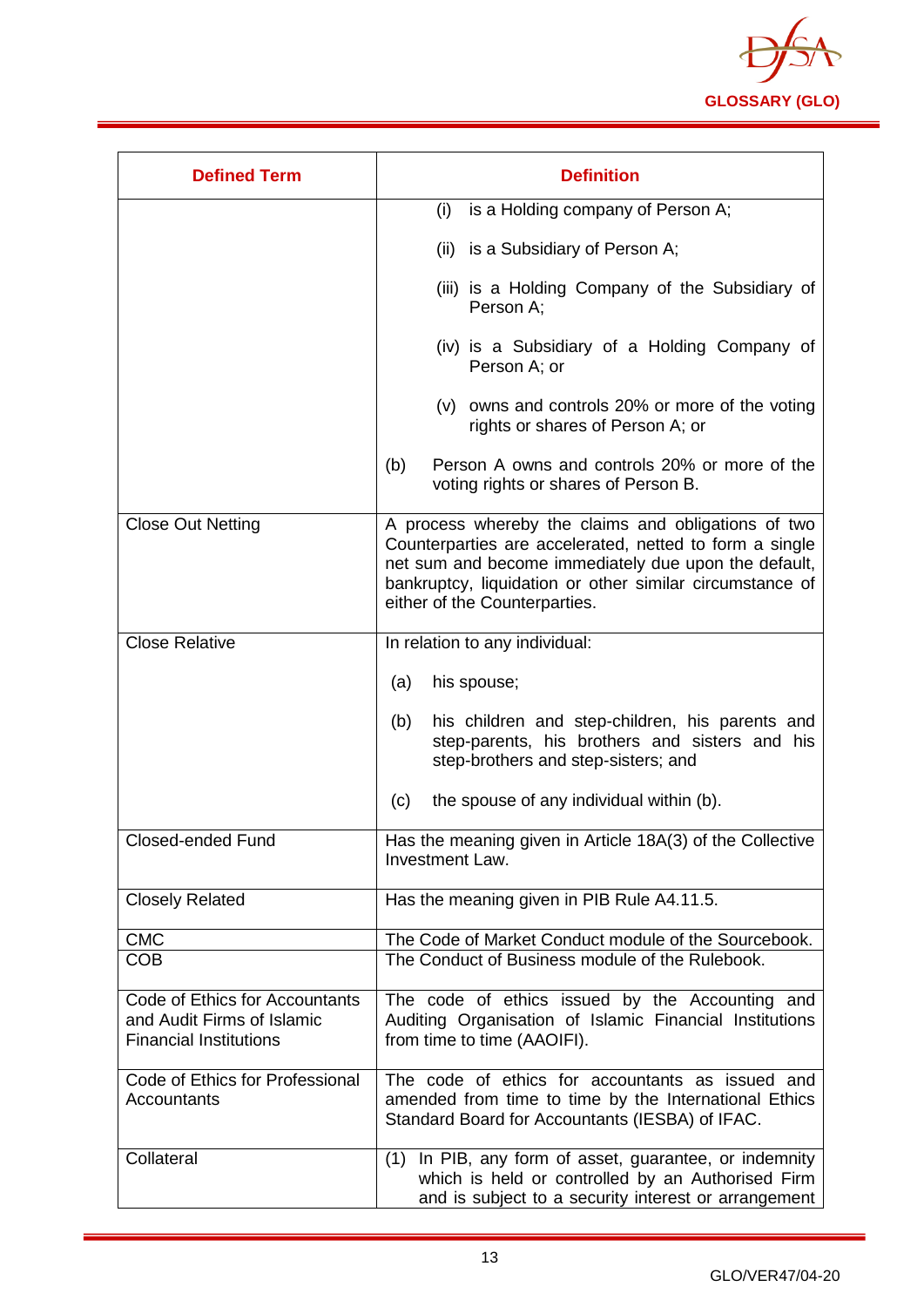

| <b>Defined Term</b>                            | <b>Definition</b>                                                                                                                                                                                                          |
|------------------------------------------------|----------------------------------------------------------------------------------------------------------------------------------------------------------------------------------------------------------------------------|
|                                                | in favour of that firm; and                                                                                                                                                                                                |
|                                                | (2) In COB, a Client Investment which has been paid for<br>in full by a Client and which is held or controlled by<br>the Authorised Firm under the terms of a deposit,<br>pledge, charge or other security arrangement.    |
| <b>Collective Investment Fund</b>              | An arrangement which amounts to a Fund under Article<br>11 of the Collective Investment Law 2010 and which is<br>not excluded under the Rules made under Article 12 set<br>out under CIR section 2.1.                      |
| <b>Commercial Paper</b>                        | Debentures with a maturity of less than 2 years at the<br>date of issue.                                                                                                                                                   |
| Commission                                     | Any form of commission, including a benefit of any kind,<br>offered or given in connection with Investment Business.                                                                                                       |
| <b>Commodities Risk Capital</b><br>Requirement | A component of the Market Risk Capital Requirement to<br>cover the risk of holding or taking positions in<br>commodities, including precious metals, but excluding<br>gold, calculated in accordance with PIB section 5.7. |
| <b>Commodity Derivative</b>                    | A Derivative over a commodity.                                                                                                                                                                                             |
| <b>Companies Law</b>                           | DIFC Law No. 5 of 2018 relating to the incorporation of<br>Companies.                                                                                                                                                      |
| Complaint                                      | Any oral or written expression of dissatisfaction from a<br>Client to an Authorised Firm in connection with the<br>provision of, or failure to provide, a Financial Service to<br>the Client.                              |
| <b>Compliance Officer</b>                      | In relation to:                                                                                                                                                                                                            |
|                                                | an Authorised Firm, the Licensed Function<br>(a)<br>described in GEN Rule 7.4.6; and                                                                                                                                       |
|                                                | Authorised<br>Market<br>Institution,<br>(b)<br>the<br>Key<br>an<br>Individual function described in AMI Rule 5.3.6.                                                                                                        |
| <b>Concentration Risk</b>                      | The risk faced by an Authorised Firm arising out of its<br>Large Exposures.                                                                                                                                                |
| Connected                                      | In relation to a Person (A), a Person which has or has at<br>any relevant time had the following relationship to A:                                                                                                        |
|                                                | a member of A's Group;<br>(a)                                                                                                                                                                                              |
|                                                | a Controller of A;<br>(b)                                                                                                                                                                                                  |
|                                                | a member of a partnership of which A is a<br>(c)                                                                                                                                                                           |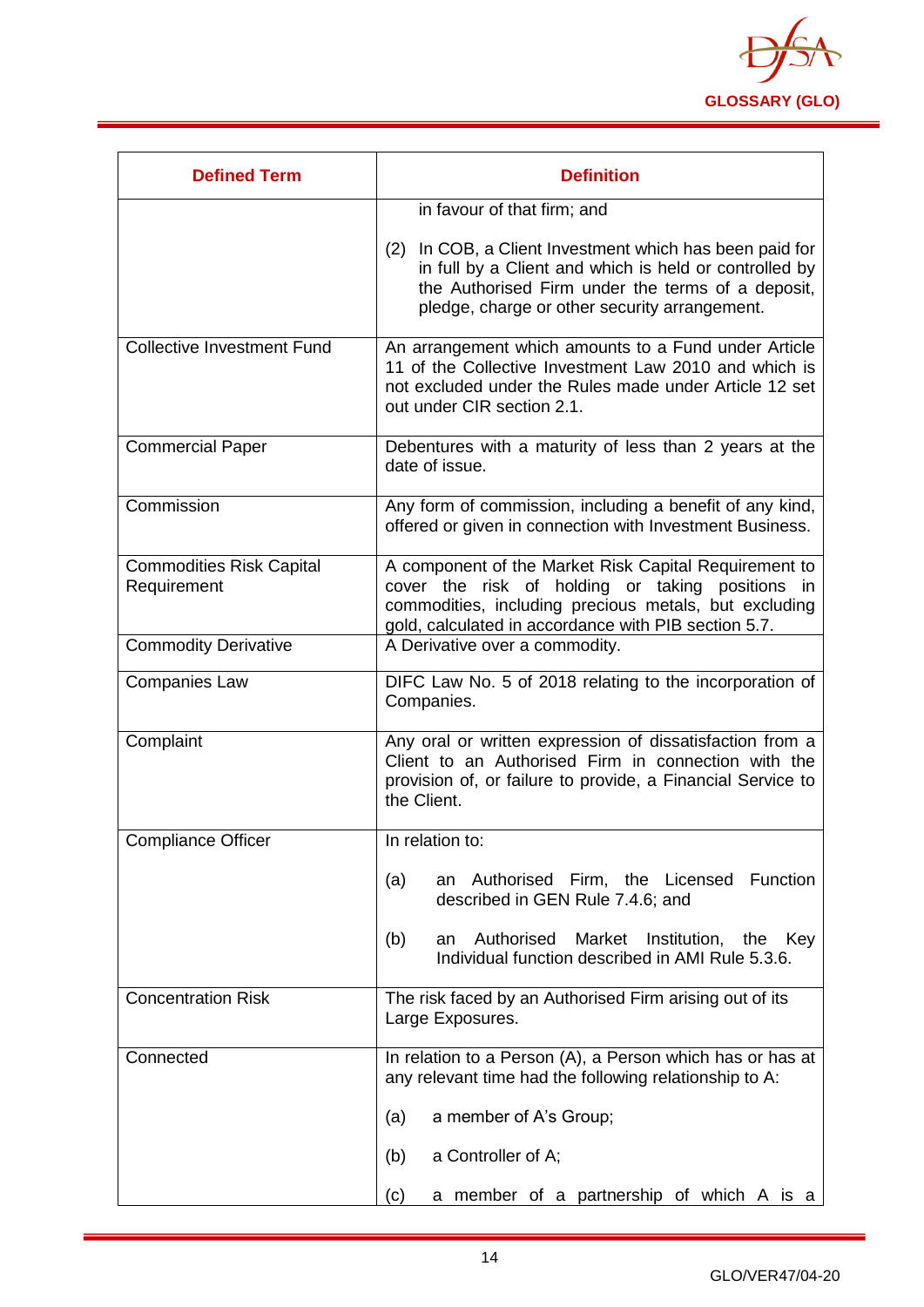

| <b>Defined Term</b>                    |     |                 | <b>Definition</b>                                                                                                                                                                                                                                        |
|----------------------------------------|-----|-----------------|----------------------------------------------------------------------------------------------------------------------------------------------------------------------------------------------------------------------------------------------------------|
|                                        |     | member;         |                                                                                                                                                                                                                                                          |
|                                        | (d) |                 | an employee or former employee of A;                                                                                                                                                                                                                     |
|                                        | (e) |                 | if A is a company:                                                                                                                                                                                                                                       |
|                                        |     | (i)             | an officer or manager of A or of a parent of<br>А;                                                                                                                                                                                                       |
|                                        |     | (ii)            | an agent of A or of a parent of A;                                                                                                                                                                                                                       |
|                                        | (f) |                 | if A is a partnership is or has been a member,<br>manager or agent of A; or                                                                                                                                                                              |
|                                        | (g) |                 | if A is an unincorporated association of persons<br>which is not a partnership, is or has been an<br>officer, manager or agent of A.                                                                                                                     |
| <b>Connected Counterparties</b>        |     |                 | Has the meaning given in PIB Rule A4.11.7.                                                                                                                                                                                                               |
| <b>Connected Person</b>                |     | In relation to: |                                                                                                                                                                                                                                                          |
|                                        | (a) |                 | a Reporting Entity other than that of a Listed Fund,<br>a Person referred to in MKT Rule 4.3.2; and                                                                                                                                                      |
|                                        | (b) |                 | a Reporting Entity of a Listed Fund, a Person<br>referred to in MKT Rule 6.6.1.                                                                                                                                                                          |
| Constitution                           | (1) |                 | In relation to a Fund:                                                                                                                                                                                                                                   |
|                                        |     | (a)             | which is in the form of a Body Corporate, the<br>instrument of incorporation;                                                                                                                                                                            |
|                                        |     | (b)             | which is in the form of a Trust, the trust<br>deed;                                                                                                                                                                                                      |
|                                        |     | (c)             | which is in the form of a Partnership, the<br>partnership deed; or                                                                                                                                                                                       |
|                                        |     | (d)             | adopting a form other than one specified in<br>(a) to (c), any instrument creating the legal<br>form of the Fund to which the Fund Manager<br>is a party setting out provisions relating to<br>any aspect of the operation or management<br>of the Fund. |
|                                        | (2) | 12.1.2.         | In relation to an Employee Money Purchase<br>Scheme, has the meaning given in COB Rule                                                                                                                                                                   |
| <b>Contingent Liability Investment</b> |     |                 | A Derivative under the terms of which the Client will or<br>may be liable to make further payments (other than<br>Charges, and whether or not secured by margin) when                                                                                    |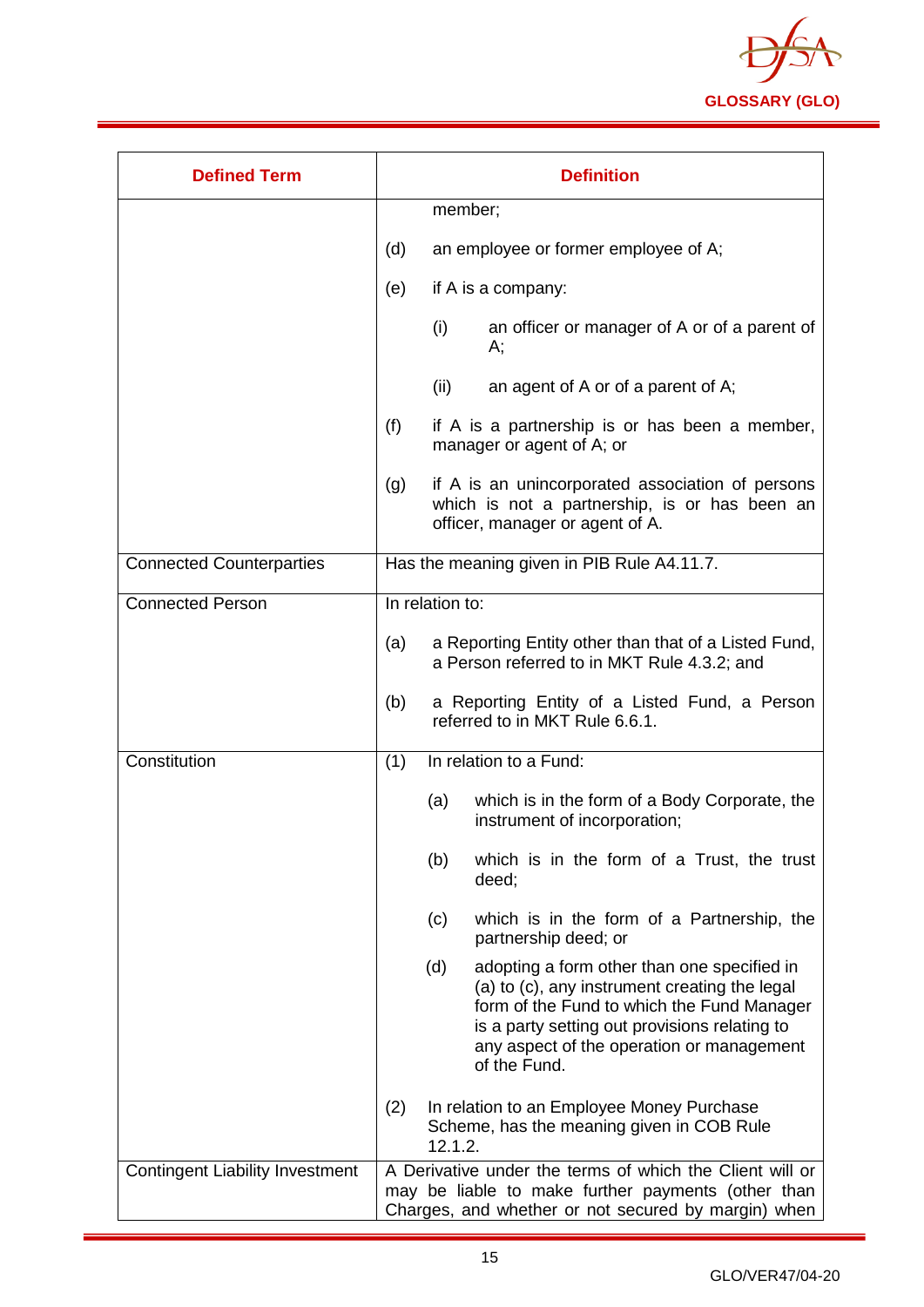

| <b>Defined Term</b>                       | <b>Definition</b>                                                                                                                                                                                                                                                                           |
|-------------------------------------------|---------------------------------------------------------------------------------------------------------------------------------------------------------------------------------------------------------------------------------------------------------------------------------------------|
|                                           | the transaction falls to be completed or upon the earlier<br>closing out of his position.                                                                                                                                                                                                   |
| Contract of Insurance                     | Has the meaning given in GEN Rule A4.1.1.                                                                                                                                                                                                                                                   |
| Controller                                | (1)<br>In relation to an Authorised Firm, a Person who,<br>either alone or with any Associate fulfils the<br>criteria specified in GEN Rule 11.8.2; or                                                                                                                                      |
|                                           | (2)<br>in relation to an Authorised Market Institution a<br>Person who, either alone or with any Associate<br>fulfils the criteria specified in AMI Rule 8.1.2.                                                                                                                             |
| Convertible                               | An Investment that gives an investor the right to convert<br>the Security into another form of Security at an agreed<br>price or on an agreed basis.                                                                                                                                        |
| <b>Corporate Director</b>                 | In relation to an Investment Company that elects to have<br>its sole Corporate Director act as its Fund Manager, the<br>body corporate that acts or intends to act as the Fund<br>Manager.                                                                                                  |
| <b>Corporate Governance</b><br>Principles | Principles prescribed in MKT Rules 3.2.3 - 3.2.9.                                                                                                                                                                                                                                           |
| <b>Correspondent Account</b>              | An account opened on behalf of a Correspondent<br>Banking Client to receive deposits from, to make<br>payments on behalf of or to otherwise handle financial<br>Transactions for or on behalf of the Correspondent<br>Banking Client.                                                       |
| <b>Correspondent Bank</b>                 | A bank in a jurisdiction other than the DIFC where an<br>Authorised Firm opens a Correspondent Account.                                                                                                                                                                                     |
| <b>Correspondent Banking Client</b>       | A Client of an Authorised Firm which uses the firm's<br>correspondent banking services account to<br>clear<br>Transactions for its own customer base.                                                                                                                                       |
| Counterparty                              | Means any person with or for whom an Authorised Firm<br>carries on, or intends to carry on, any regulated business<br>or associated business. In this context, a counterparty<br>includes an individual, unincorporated body, company,<br>government, local authority or other public body. |
| <b>Counterparty Risk</b>                  | The risk that an Authorised Firm's Counterparty does not<br>perform its obligations under the terms of a contract.                                                                                                                                                                          |
| Court                                     | The DIFC Court.                                                                                                                                                                                                                                                                             |
| <b>Credit Default Product</b>             | A swap or Option, which has a payout linked to changes<br>in an underlying Reference Asset's creditworthiness and<br>protects the Protection Buyer against the risk of credit<br>loss over a specified time period with the payout being                                                    |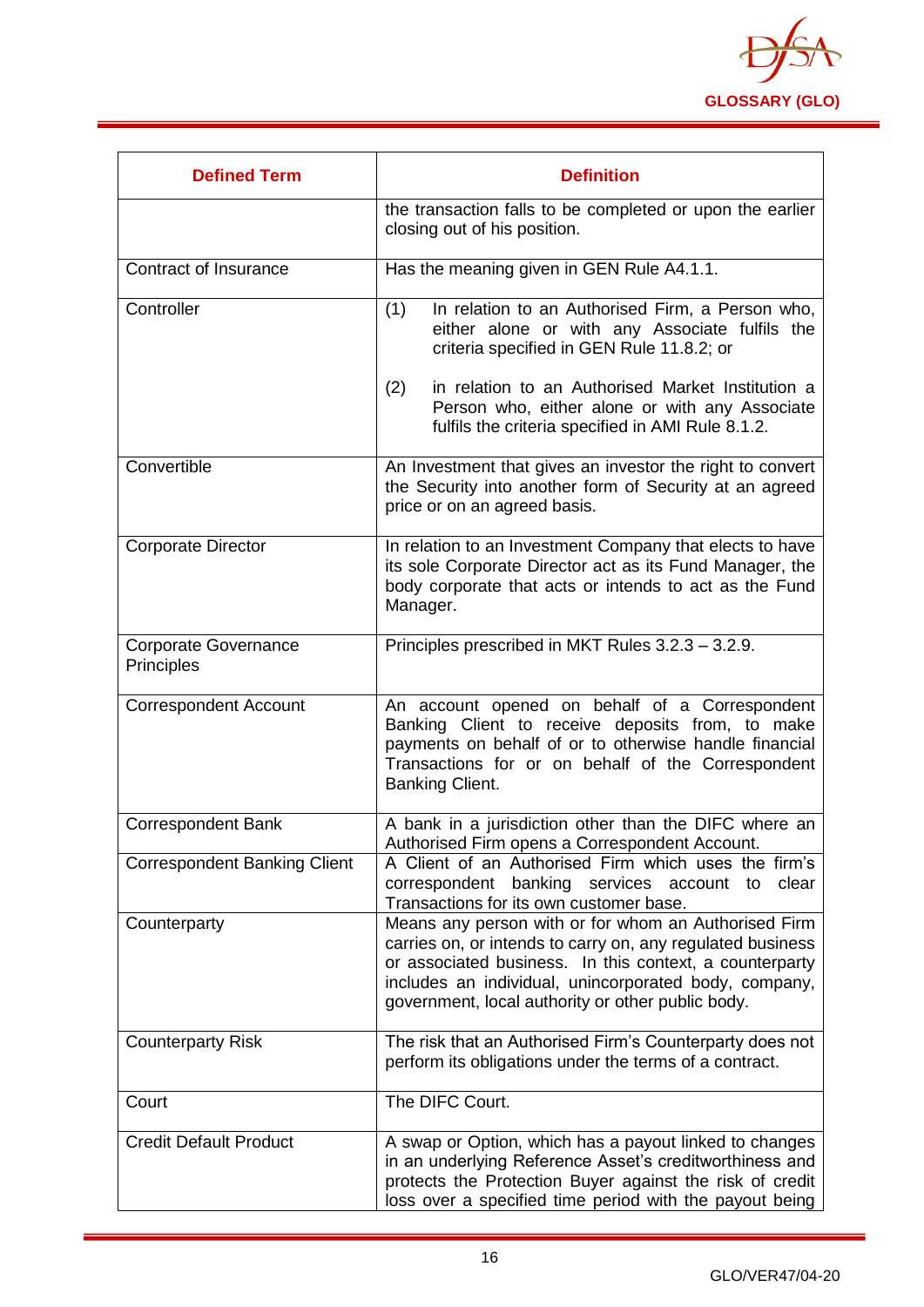

| <b>Defined Term</b>                       | <b>Definition</b>                                                                                                                                                                                                                                                                                                                                                                                                     |
|-------------------------------------------|-----------------------------------------------------------------------------------------------------------------------------------------------------------------------------------------------------------------------------------------------------------------------------------------------------------------------------------------------------------------------------------------------------------------------|
|                                           | conditional on some form of Credit Event.                                                                                                                                                                                                                                                                                                                                                                             |
| <b>Credit Derivatives</b>                 | An over the counter financial Derivative instrument,<br>which enables the isolation and separate transfer of<br>Credit Risk and whose payout is linked to changes in the<br>Reference Assets' creditworthiness.                                                                                                                                                                                                       |
| <b>Credit Event</b>                       | An event related to the creditworthiness of Reference<br>Assets or Reference Entities in a Credit Derivatives<br>contract, which triggers the termination or a payout<br>under the contract.                                                                                                                                                                                                                          |
| <b>Credit Event Payment</b>               | The consideration, which the Protection Seller pays to<br>the Protection Buyer under a Credit Derivatives contract<br>upon occurrence of a Credit Event.                                                                                                                                                                                                                                                              |
| <b>Credit Facility</b>                    | Any facility which includes any arrangement or<br>agreement which extends monetary credit whether<br>funded or unfunded to a Person including but not limited<br>to any loan or syndicated loan, mortgage, overdraft,<br>financial lease, letter of credit, financial guarantee, trade<br>finance, transaction finance, project finance, asset<br>finance, or the financing, discounting or factoring of<br>invoices. |
| <b>Credit Rating</b>                      | Has the meaning given to it in GEN Rule 2.27.1(2)(b).                                                                                                                                                                                                                                                                                                                                                                 |
| <b>Credit Rating Activities</b>           | Has the meaning given to it in GEN Rule 2.27.1(2)(a).                                                                                                                                                                                                                                                                                                                                                                 |
| <b>Credit Rating Agency</b>               | A Person carrying on in or from the DIFC the Financial<br>Service of Operating a Credit Rating Agency for which it<br>has an authorisation under its Licence.                                                                                                                                                                                                                                                         |
| <b>Credit Risk</b>                        | In relation to an Authorised Firm, the risk of loss if<br>another party fails to perform on its financial obligation to<br>the Authorised Firm.                                                                                                                                                                                                                                                                       |
| <b>Credit Risk Capital</b><br>Requirement | The requirement calculated in accordance with PIB<br>section 4.6.                                                                                                                                                                                                                                                                                                                                                     |
| <b>Credit Spread Option</b>               | A type of contract where one Counterparty sells an<br>Option to another Counterparty on a nominal amount of<br>an asset swap on a specified Security, exercisable<br>during a set period of time, in exchange for a payment of<br>a premium where the Option gives the buyer the right to<br>put the asset swap back to the seller at a strike spread<br>over a pre-determined benchmark rate.                        |
| <b>Credit-linked Note</b>                 | A Security whose coupon payments are linked to the<br>return on, and repayment of principal and is linked to the<br>creditworthiness of, the Reference Assets.                                                                                                                                                                                                                                                        |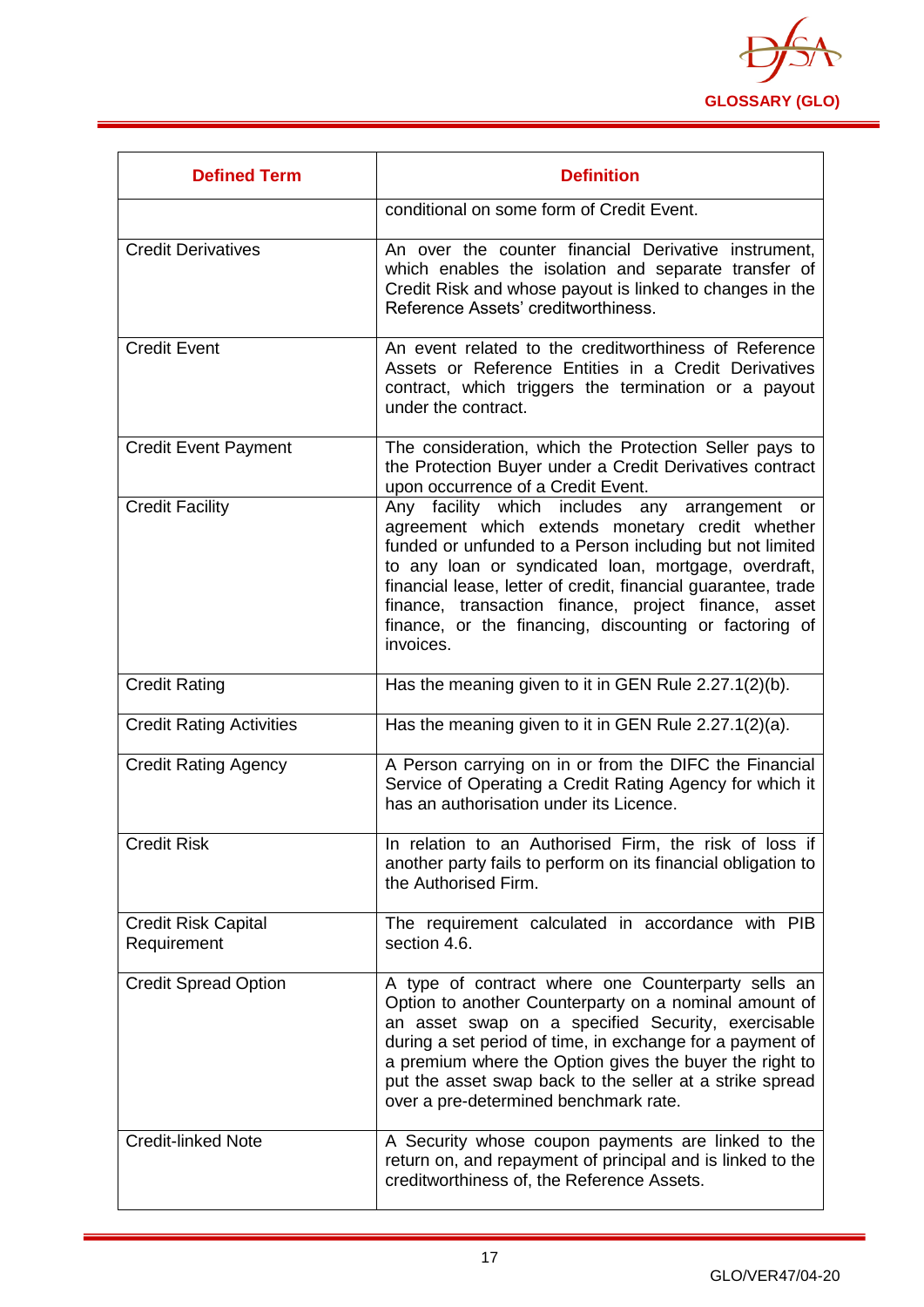

<span id="page-18-0"></span>

| <b>Defined Term</b>          | <b>Definition</b>                                                                                                                    |
|------------------------------|--------------------------------------------------------------------------------------------------------------------------------------|
| Crowdfunding Loan Agreement  | A<br>loan<br>agreement entered into<br>using<br>a<br>Loan<br>Crowdfunding Platform operated by a Crowdfunding<br>Operator.           |
| <b>Crowdfunding Operator</b> | A Person who is authorised under a Licence to Operate<br>a Crowdfunding Platform.                                                    |
| <b>Crowdfunding Platform</b> | Crowdfunding Platform,<br>An<br>Investment<br>a<br>Loan<br>Crowdfunding Platform, or a Property Investment<br>Crowdfunding Platform. |
| <b>CSD</b>                   | In relation to:                                                                                                                      |
|                              | (a)<br>an Authorised Firm, a Person who carries on the<br>activity specified in GEN Rule 2.13.1(3);                                  |
|                              | (b)<br>an Authorised Market Institution, a Person who<br>carries on the activity specified in GEN Rule<br>$2.18.1(5)$ .              |
| <b>CTF</b>                   | Means counter-terrorist financing.                                                                                                   |
| Customer Due Diligence (CDD) | Has the meaning in AML Rule 7.3.1.                                                                                                   |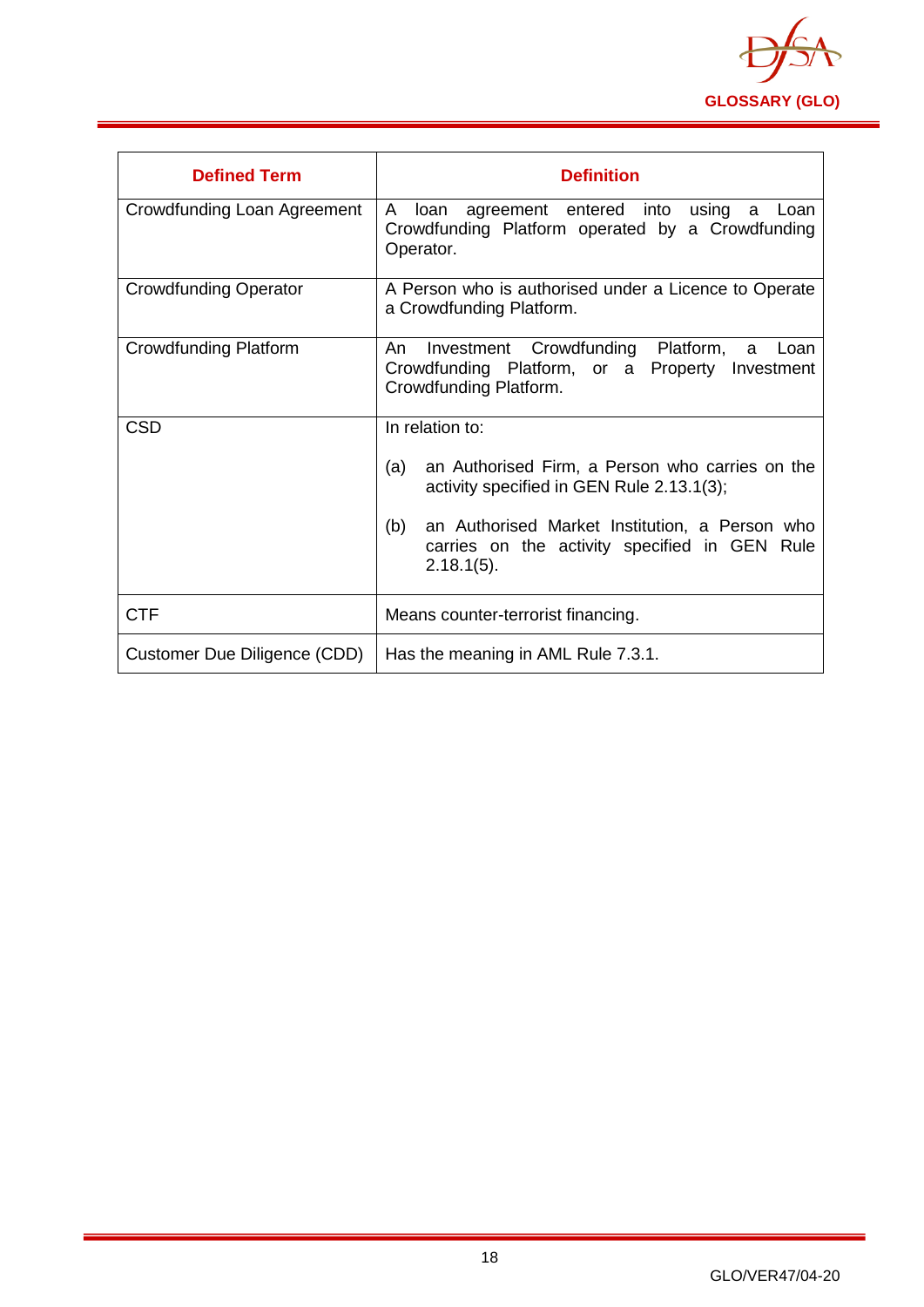

## **D**

| <b>Back to top</b> |  |  |
|--------------------|--|--|
|                    |  |  |

| <b>Defined Term</b>                                                         | <b>Definition</b>                                                                                                                                                                                                                  |
|-----------------------------------------------------------------------------|------------------------------------------------------------------------------------------------------------------------------------------------------------------------------------------------------------------------------------|
| Dealing in Investments as<br>Agent                                          | Has the meaning given in GEN section 2.8.                                                                                                                                                                                          |
| Dealing in Investments as<br>Principal                                      | Has the meaning given in GEN section 2.7.                                                                                                                                                                                          |
| Debenture                                                                   | Has the meaning given in GEN Rule A2.2.1(b).                                                                                                                                                                                       |
| <b>Decision Notice</b>                                                      | a written notice given by the DFSA to a Person pursuant<br>to paragraph 5 of Schedule 3 to the Regulatory Law<br>2004.                                                                                                             |
| <b>Default Rules</b>                                                        | Rules of an Authorised Market Institution that set out<br>procedures dealing with circumstances where a<br>Member or other participant on its facilities is unable to<br>meet its obligations in respect of one or more contracts. |
| <b>Delegation Agreement</b>                                                 | An agreement in writing entered into by an Fund<br>Manager or Trustee with a Service Provider in relation<br>to delegated activities, which fulfils the criteria in CIR<br>App 1.                                                  |
| <b>Delivery Versus Payment</b><br>Transaction                               | A transaction in which the transfer of Investments and<br>the payment of Money between the buyer and seller are<br>intended to occur around the same time.                                                                         |
| Deposit                                                                     | Has the meaning given in GEN section A1.1.                                                                                                                                                                                         |
| Derivative                                                                  | Has the meaning given in GEN Rule A2.1.3.                                                                                                                                                                                          |
| <b>Designated Fund</b>                                                      | A Foreign Fund which has been designated by the<br>DFSA under Article 55 of the Collective Investment Law<br>2010 or, pursuant to Article 1(b) of that law, under<br>Article 20 of the Collective Investment Law 2006.             |
| <b>Designated Non-Financial</b><br><b>Business or Profession</b><br>(DNFBP) | Means:                                                                                                                                                                                                                             |
|                                                                             | (1)<br>The following class of Persons whose business<br>or profession is carried on in or from the DIFC:                                                                                                                           |
|                                                                             | (a)<br>a real estate developer or agency which<br>carries out transactions with a customer<br>involving the buying or selling of real<br>property;                                                                                 |
|                                                                             | (b)<br>a dealer in precious metals or precious<br>stones;                                                                                                                                                                          |
|                                                                             | deleted<br>(c)                                                                                                                                                                                                                     |
|                                                                             | (d)<br>firm,<br>notary<br>firm,<br>other<br>law<br>or<br>a                                                                                                                                                                         |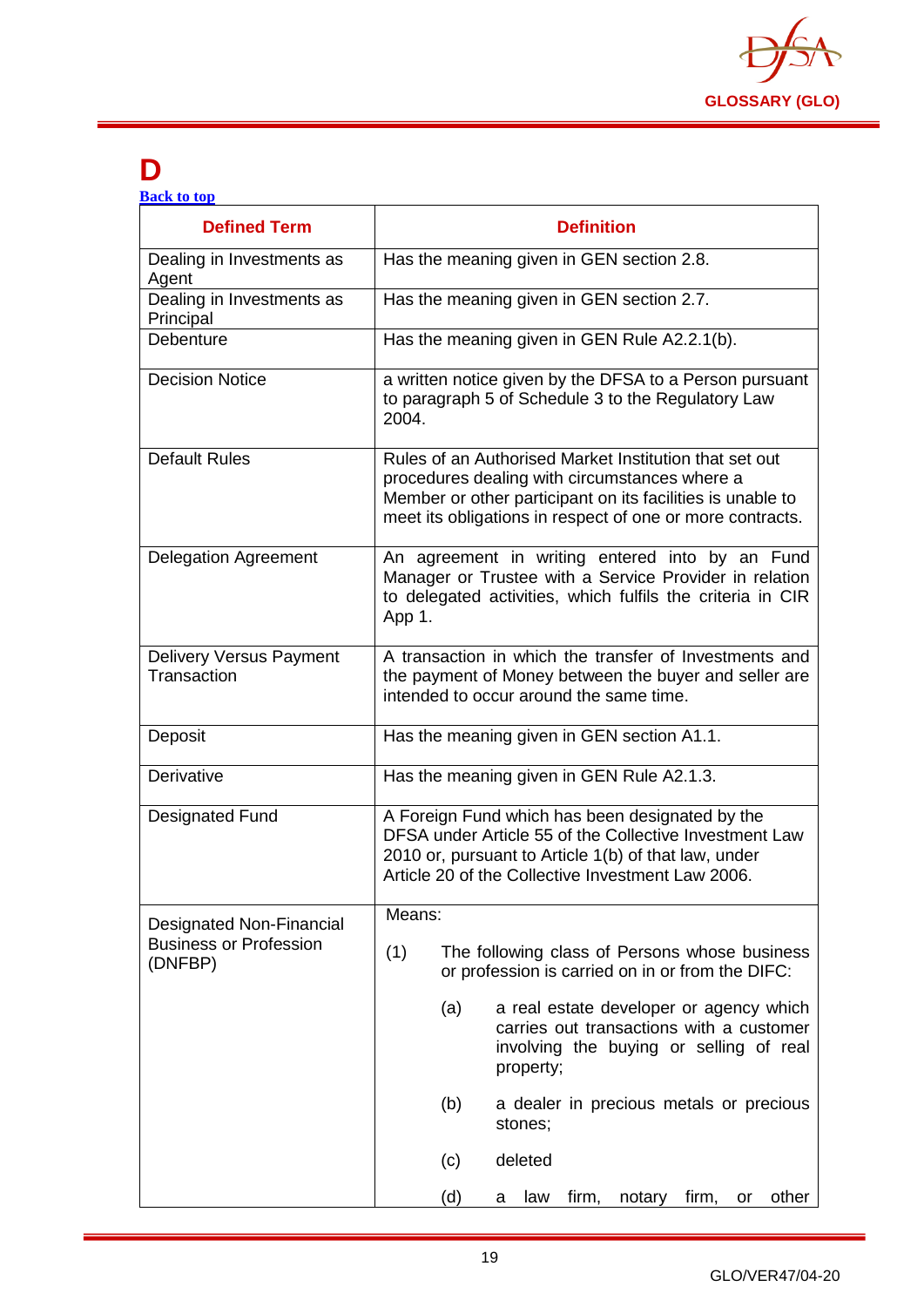

| <b>Defined Term</b>                                         | <b>Definition</b>                                                                                                                                                                                                                                                      |
|-------------------------------------------------------------|------------------------------------------------------------------------------------------------------------------------------------------------------------------------------------------------------------------------------------------------------------------------|
|                                                             | independent legal business;                                                                                                                                                                                                                                            |
|                                                             | firm, audit firm<br>(e)<br>accounting<br>an<br>or<br>insolvency firm;                                                                                                                                                                                                  |
|                                                             | (f)<br>a company service provider; or                                                                                                                                                                                                                                  |
|                                                             | a Single Family Office.<br>(g)                                                                                                                                                                                                                                         |
|                                                             | (2)<br>A Person who is an Authorised Person or an<br>Auditor is not a DNFBP.                                                                                                                                                                                           |
| <b>DFSA</b>                                                 | The Dubai Financial Services Authority.                                                                                                                                                                                                                                |
| <b>DIFC</b>                                                 | The Dubai International Financial Centre.                                                                                                                                                                                                                              |
| <b>DIFC Business Return</b>                                 | The return described in PIN Rule A10.2.6.                                                                                                                                                                                                                              |
| <b>DIFC Business Risk Capital</b><br>Requirement            | The capital requirement calculated in accordance with<br>PIN section A9.2.                                                                                                                                                                                             |
| <b>DIFC Incorporated Insurer</b>                            | An Insurer that is a Body Corporate incorporated under<br>the Companies Law.                                                                                                                                                                                           |
| <b>DIFC Registrar of</b><br>Companies                       | The registrar of companies appointed pursuant to the<br>Companies Law.                                                                                                                                                                                                 |
| <b>Direct Electronic Access</b>                             | Has the meaning given in AMI Rule 5.7.3(3).                                                                                                                                                                                                                            |
| Direct Long-Term Insurance                                  | Long-Term Insurance that is not reinsurance                                                                                                                                                                                                                            |
| Direct Long-Term Insurance<br><b>Business</b>               | The business of Effecting Contracts of Insurance or<br>Carrying Out Contracts of Insurance, where<br>the<br>Contracts of Insurance are contracts of Direct Long-<br>Term Insurance                                                                                     |
| <b>Director</b>                                             | (1)<br>In relation to an undertaking established under<br>the DIFC Companies Law, a Person who appears<br>on the Register of Directors maintained by the<br>DIFC Registrar of Companies; and                                                                           |
|                                                             | (2)<br>In relation to all other undertakings, a Person who<br>has been admitted to a register which has a<br>meaning to the Register<br>corresponding<br>0f<br>Directors or performs the function of acting in the<br>capacity of a Director, by whatever name called. |
| <b>Discretionary Portfolio</b><br><b>Management Account</b> | An account used by an Authorised Firm to manage the<br>investment portfolio of a Client on a discretionary basis<br>under<br>the<br>terms<br>Discretionary<br>of<br>a<br>Portfolio<br>Management Agreement.                                                            |
| <b>Discretionary Portfolio</b>                              | An agreement under which an Authorised Firm agrees                                                                                                                                                                                                                     |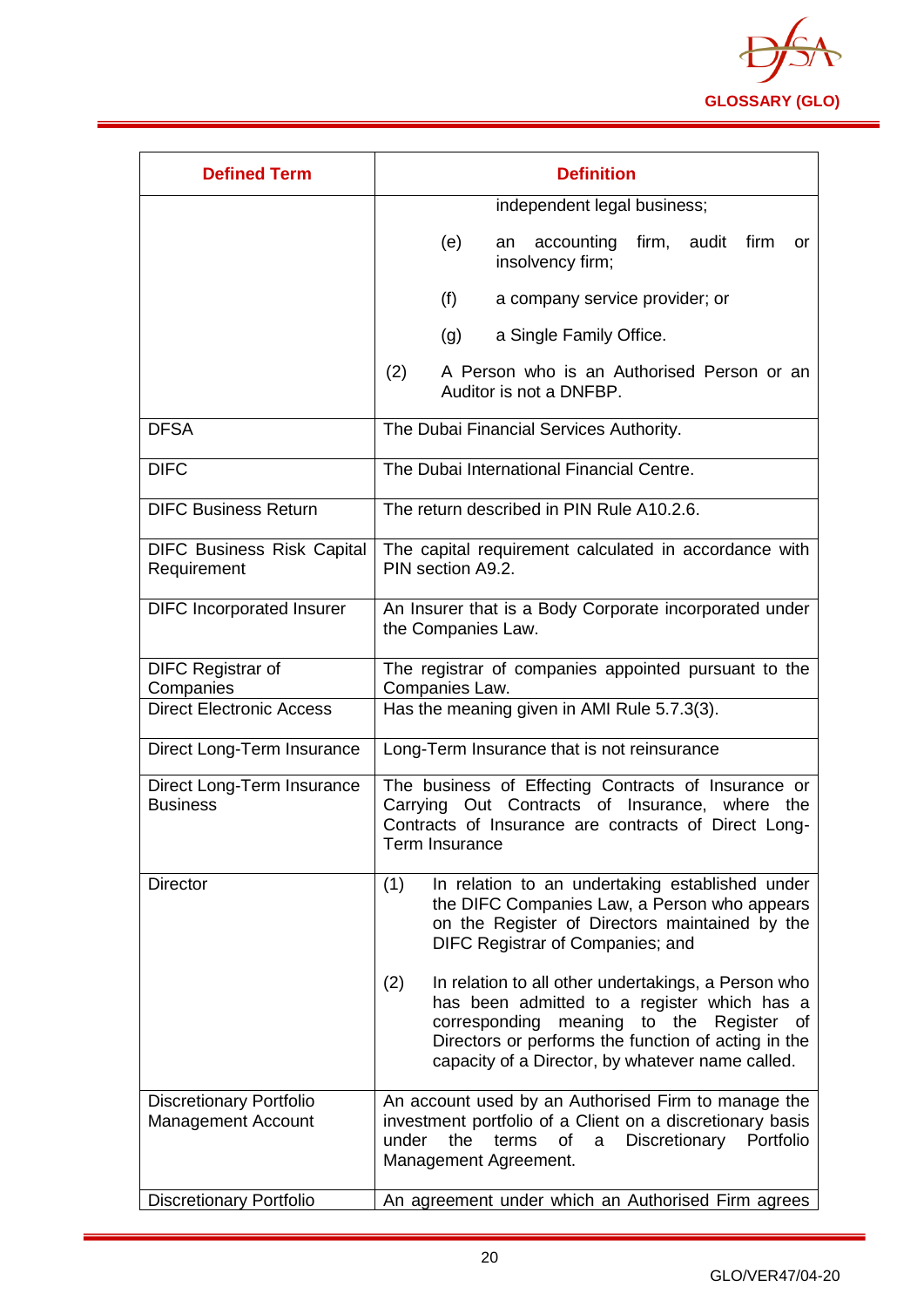

| <b>Defined Term</b>                                                         | <b>Definition</b>                                                                                                                                                                                                                                                                                              |
|-----------------------------------------------------------------------------|----------------------------------------------------------------------------------------------------------------------------------------------------------------------------------------------------------------------------------------------------------------------------------------------------------------|
| Management Agreement                                                        | with a Client to manage an investment portfolio for that<br>Client in accordance<br>with<br>particular<br>pre-agreed<br>investment parameters in that agreement and where:                                                                                                                                     |
|                                                                             | the Client's approval of any specific Transaction<br>(a)<br>undertaking<br>required<br>before<br>not<br>the<br>is<br>Transaction; and                                                                                                                                                                          |
|                                                                             | (b)<br>the assets of the Client are discretely held for that<br>Client and no pooling of those assets occurs with<br>the assets of any other Person, except purely for<br>transactional purposes.                                                                                                              |
| <b>Displaced Commercial Risk</b><br><b>Capital Requirement</b><br>(PSIACOM) | The requirement calculated in accordance with chapter<br>5 of the IFR Module.                                                                                                                                                                                                                                  |
| <b>Distribution Event</b>                                                   | A distribution event is:                                                                                                                                                                                                                                                                                       |
|                                                                             | the appointment of a liquidator, receiver or<br>(a)<br>administrator, or trustee in bankruptcy, over the<br>Authorised Firm or its Nominee Company;                                                                                                                                                            |
|                                                                             | the appointment of a liquidator, receiver or<br>(b)<br>administrator, or trustee in bankruptcy, over a<br>Third Party Agent of the Authorised Firm or its<br>Nominee Company; or<br>the coming into force of a direction by the DFSA<br>(c)<br>in respect of all Client Assets held by the<br>Authorised Firm. |
| <b>Domestic Firm</b>                                                        | An Authorised Person or DNFBP which:                                                                                                                                                                                                                                                                           |
|                                                                             | has its registered and head office in the DIFC; or<br>(a)                                                                                                                                                                                                                                                      |
|                                                                             | if it is a subsidiary of an Undertaking whose<br>(b)<br>principal place of business and head office is in a<br>jurisdiction other than the DIFC, has its registered<br>office in the DIFC.                                                                                                                     |
| Domestic Fund                                                               | (1) A Fund established or domiciled in the DIFC.                                                                                                                                                                                                                                                               |
|                                                                             | (2) In FPR, has the meaning given in section 1.3 of<br>those Rules.                                                                                                                                                                                                                                            |
| Dubai Law                                                                   | Law made by the Ruler, as applicable in the Emirate of<br>Dubai.                                                                                                                                                                                                                                               |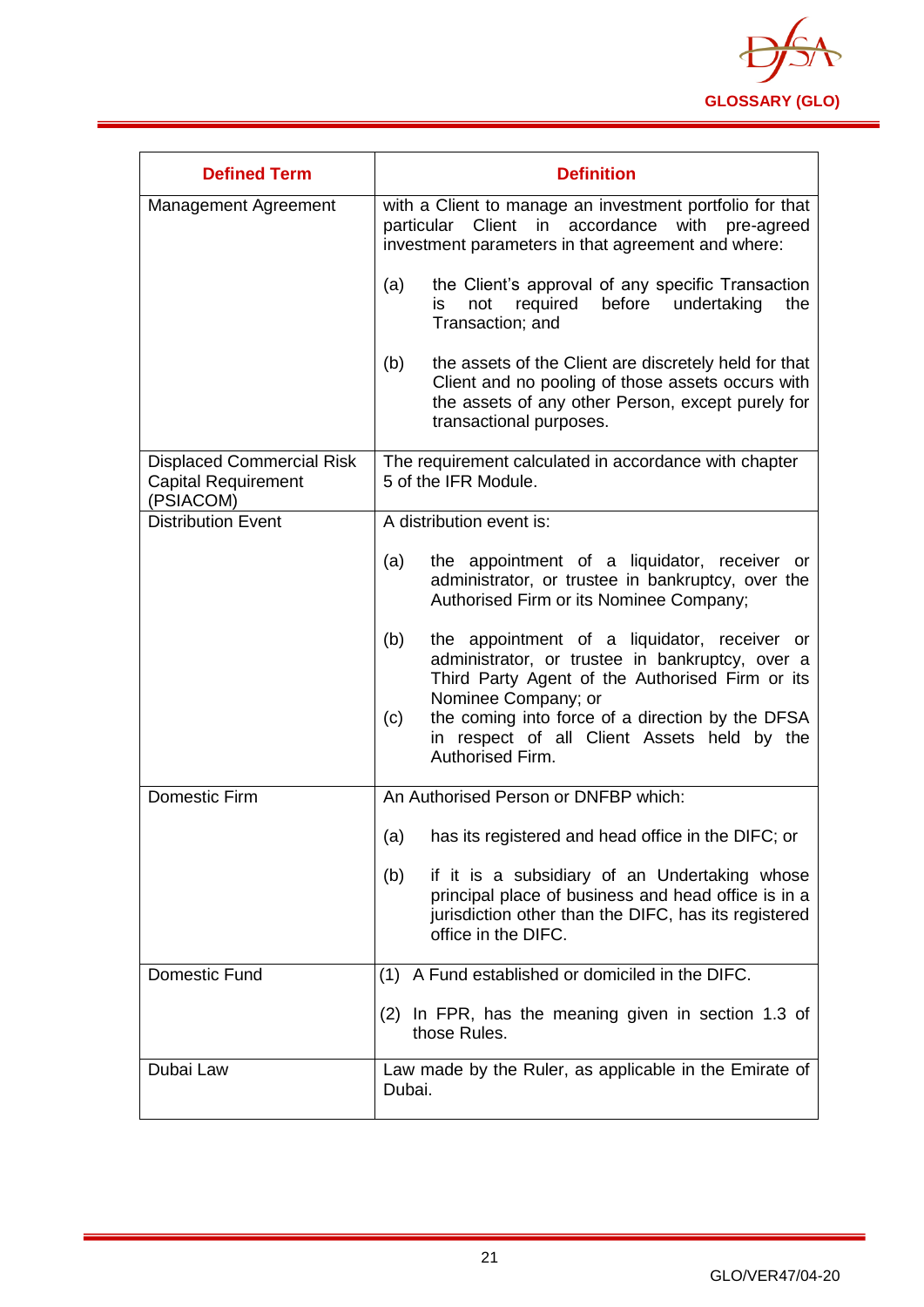

### <span id="page-22-0"></span>**E**

| <b>Back to top</b>                         |                                                                                                                                                                                                 |
|--------------------------------------------|-------------------------------------------------------------------------------------------------------------------------------------------------------------------------------------------------|
| <b>Defined Term</b>                        | <b>Definition</b>                                                                                                                                                                               |
| <b>Effecting Contracts of</b><br>Insurance | Has the meaning given in GEN section 2.15.                                                                                                                                                      |
| Eligible Bank                              | Means:                                                                                                                                                                                          |
|                                            | (a) a Bank;                                                                                                                                                                                     |
|                                            | (b) a legal entity that is authorised to accept deposits<br>and supervised by the Central Bank of the State; or                                                                                 |
|                                            | (c) a legal entity that is:                                                                                                                                                                     |
|                                            | (i)<br>authorised to accept deposits and supervised<br>by a Financial Services Regulator in a<br>jurisdiction outside the State; and                                                            |
|                                            | (ii)<br>Rated at least A- by Standard & Poor's, or<br>the equivalent by another Rating Agency.                                                                                                  |
| Eligible Custodian                         | Has the meaning given in CIR Rule 8.2.4                                                                                                                                                         |
| <b>Eligible Security</b>                   | A Share, Debenture, Certificate over a Share or<br>Debenture, Warrant over a Share or Debenture or a Unit<br>that is a share representing the rights or interests of a<br>Unitholder in a Fund. |
| Employee                                   | An individual:                                                                                                                                                                                  |
|                                            | who is employed or appointed by a Person in<br>(a)<br>connection with that Person's business, whether<br>under a contract of service or for services or<br>otherwise; or                        |
|                                            | whose services, under an arrangement between<br>(b)<br>that Person and a third party, are placed at the<br>disposal and under the control of that Person.                                       |
| <b>Employee Money Purchase</b><br>Scheme   | Has the meaning given in Schedule 1 to the Regulatory<br>Law.                                                                                                                                   |
| <b>Employee Share Scheme</b>               | A scheme or arrangement for encouraging or facilitating<br>the holding of Securities of a Body Corporate by or for the<br>benefit of:                                                           |
|                                            | (a) existing or former Employees of the Body Corporate<br>or an entity in its Group; or<br>(b) Close Relatives of the Employees referred to in (a).                                             |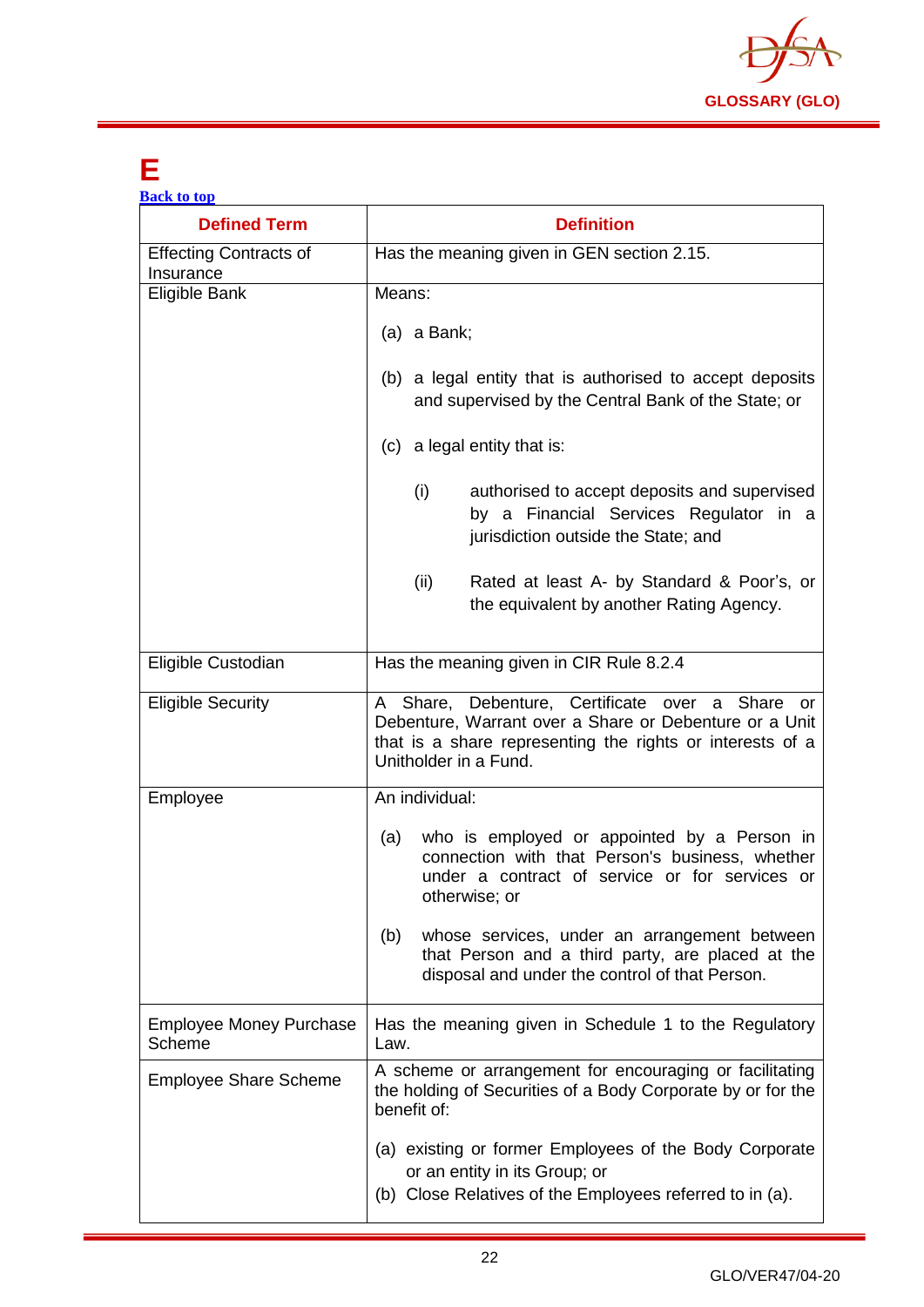

| <b>Defined Term</b>                         | <b>Definition</b>                                                                                                                                                                                                                                                                                                                                  |
|---------------------------------------------|----------------------------------------------------------------------------------------------------------------------------------------------------------------------------------------------------------------------------------------------------------------------------------------------------------------------------------------------------|
| <b>Employment Law</b>                       | The DIFC Employment Law 2018.                                                                                                                                                                                                                                                                                                                      |
| <b>Employment Regulations</b>               | The Regulations made under the DIFC Employment Law<br>as amended from time to time.                                                                                                                                                                                                                                                                |
| <b>Error Trade</b>                          | In relation to an:                                                                                                                                                                                                                                                                                                                                 |
|                                             | Authorised Market Institution, has the meaning given<br>(a)<br>in AMI Rule 6.6.1; and                                                                                                                                                                                                                                                              |
|                                             | Authorised Firm, has the meaning given in COB<br>(b)<br>Rule 9.6.5(3)                                                                                                                                                                                                                                                                              |
| <b>ETF</b>                                  | An Exchange Traded Fund.                                                                                                                                                                                                                                                                                                                           |
| <b>ETF Fund Manager</b>                     | The Fund Manager of an ETF.                                                                                                                                                                                                                                                                                                                        |
| Exchange                                    | An Authorised Market Institution which is authorised under<br>its Licence to carry on the Financial Service of Operating<br>an Exchange.                                                                                                                                                                                                           |
| <b>Exchange Traded Fund</b>                 | Has the meaning given in CIR Rule 3.1.12.                                                                                                                                                                                                                                                                                                          |
| Execute                                     | (In relation to a transaction) carry into effect or perform<br>the transaction, whether as principal or as agent, including<br>instructing another Person to execute the transaction.                                                                                                                                                              |
| Execution - Only<br>Transaction             | A Transaction executed by an Authorised Firm upon the<br>specific instructions of a Client where the Authorised Firm<br>does not give advice of the kind prescribed under GEN<br>Rule 2.11.1 in relation to the Transaction and where, in the<br>case only of Units, the Authorised Firm has not Offered<br>those particular Units to that Person. |
| <b>Exempt Communications</b>                | Communications referred to in MKT Rule 2.2.1.                                                                                                                                                                                                                                                                                                      |
| <b>Exempt Fund</b>                          | Has the meaning given in Article 16(4) of the Collective<br>Investment Law 2010.                                                                                                                                                                                                                                                                   |
| <b>Exempt Offers</b>                        | Offers prescribed in MKT Rule 2.3.1.                                                                                                                                                                                                                                                                                                               |
| <b>Exempt Property Fund</b>                 | A Property Fund that is also an Exempt Fund.                                                                                                                                                                                                                                                                                                       |
| <b>Exempt Securities</b>                    | In the case of Securities other than Units, Securities<br>prescribed in MKT Rule 2.4.1.                                                                                                                                                                                                                                                            |
|                                             | In the case of Units, those prescribed in Rule 6.3.3.                                                                                                                                                                                                                                                                                              |
| <b>Expenditure Based Capital</b><br>Minimum | A capital requirement calculated in accordance with PIB<br>section 3.7.                                                                                                                                                                                                                                                                            |
| Exposure                                    | The maximum loss that an Authorised Firm (and, where                                                                                                                                                                                                                                                                                               |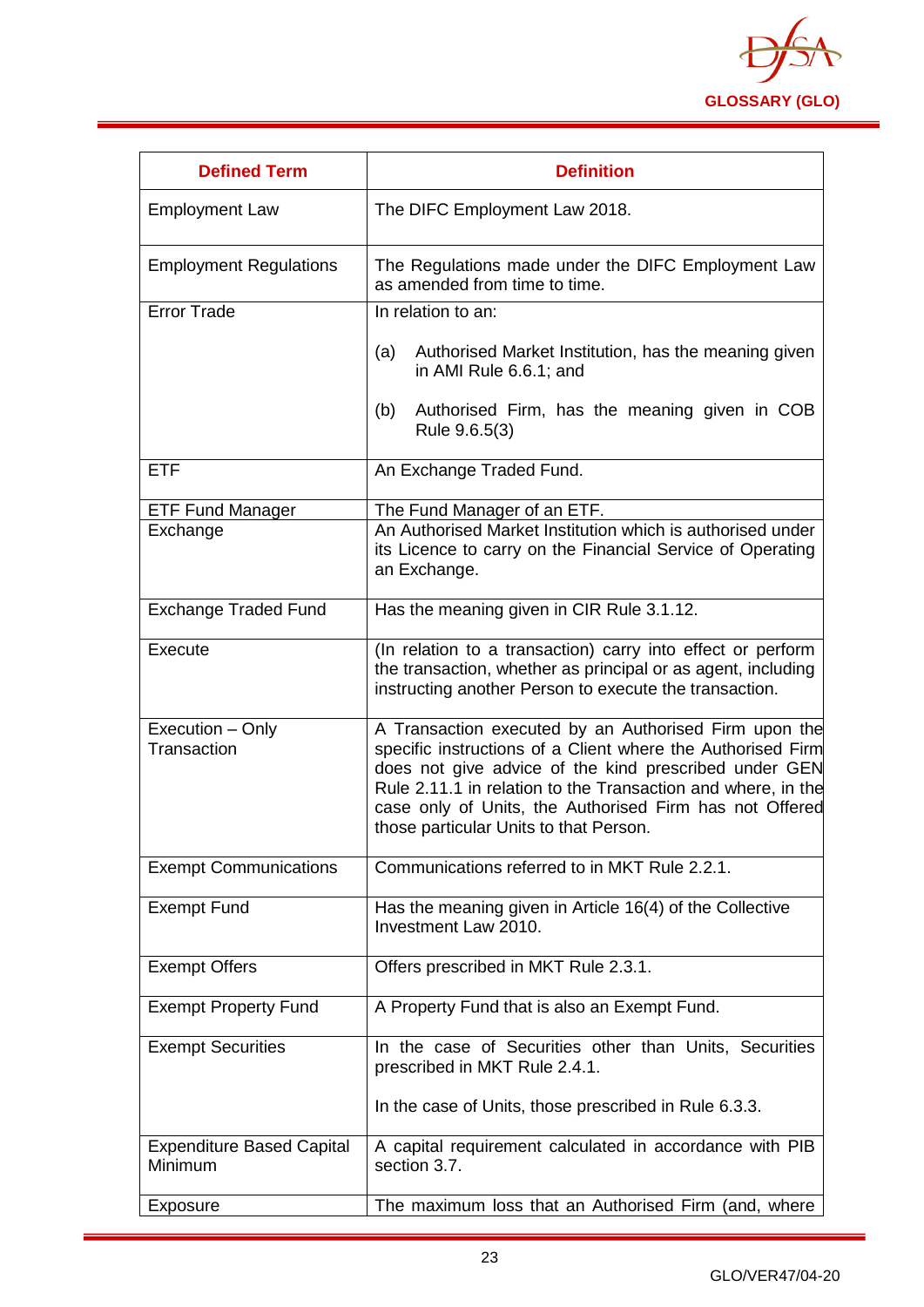

<span id="page-24-0"></span>

| <b>Defined Term</b>          | <b>Definition</b>                                                                                                                                                                                           |
|------------------------------|-------------------------------------------------------------------------------------------------------------------------------------------------------------------------------------------------------------|
|                              | applicable, its PSIA holders) might suffer as a result of the<br>default or failure of a Counterparty, or a group of Closely<br>Related Counterparties or an issuer or group of Closely<br>Related issuers. |
| <b>External Fund</b>         | Has the meaning given in Article 14 of the Collective<br>Investment Law 2010.                                                                                                                               |
| <b>External Fund Manager</b> | Has the meaning given in Article 20(5) of the Collective<br>Investment Law 2010.                                                                                                                            |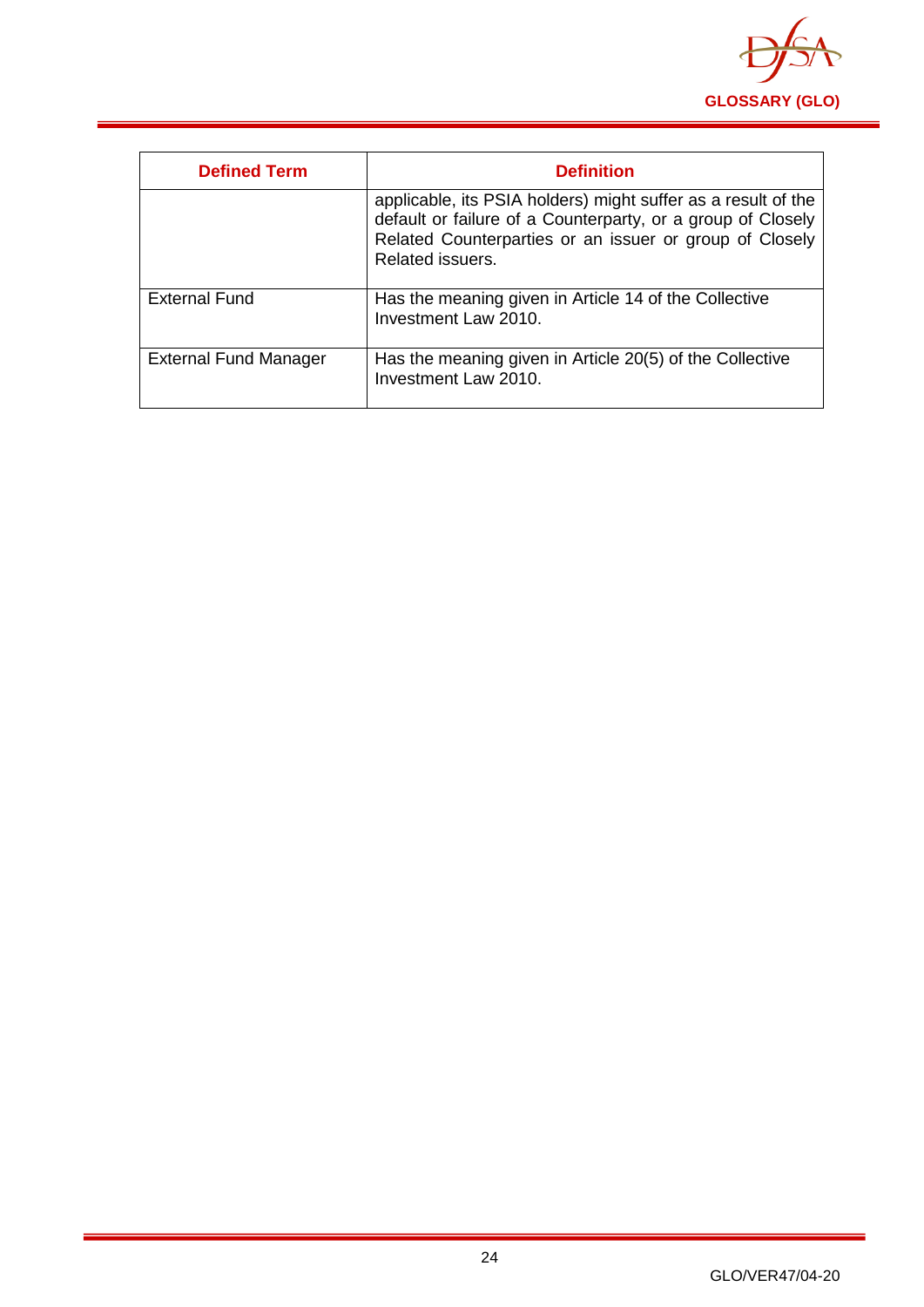

### **F**

| <b>Back to top</b> |  |  |
|--------------------|--|--|
|                    |  |  |
|                    |  |  |

| <b>Defined Term</b>                                      | <b>Definition</b>                                                                                                                                                                                                                           |
|----------------------------------------------------------|---------------------------------------------------------------------------------------------------------------------------------------------------------------------------------------------------------------------------------------------|
| <b>Family Entity</b>                                     | Has the meaning given to that term in the DIFC Single<br>Family Office Regulations.                                                                                                                                                         |
| <b>Family Fiduciary Structure</b>                        | Has the meaning given to that term in the DIFC Single<br>Family Office Regulations.                                                                                                                                                         |
| <b>Family Member</b>                                     | Has the meaning given to that term in the DIFC Single<br>Family Office Regulations.                                                                                                                                                         |
| Fee                                                      | Any payment offered or made by a Client to an<br>Authorised Firm in connection with Investment Business<br>or with any other business of the Authorised Firm,<br>including (where applicable) any Mark-up or Mark-down.                     |
| <b>Feeder Fund</b>                                       | Has the meaning given in CIR Rule 3.1.4                                                                                                                                                                                                     |
| <b>Finance Officer</b>                                   | In relation to:                                                                                                                                                                                                                             |
|                                                          | an Authorised Firm, the Licensed Function<br>(a)<br>described in GEN Rule 7.4.5; and                                                                                                                                                        |
|                                                          | an Authorised Market Institution, the Key Individual<br>(b)<br>function described in AMI Rule 5.3.5.                                                                                                                                        |
| <b>Financial Action Task Force</b><br>(FATF)             | An intergovernmental body responsible for developing<br>and promoting policies to combat money laundering and<br>terrorist financing.                                                                                                       |
| <b>Financial Group</b>                                   | A group of entities which includes an Authorised Firm<br>and:                                                                                                                                                                               |
|                                                          | (a) any Parent incorporated in the DIFC;                                                                                                                                                                                                    |
|                                                          | (b) any Financial Institution subsidiaries (whether direct<br>or indirect) of the Parent or Parents in (a) or of the<br>Authorised Firm;                                                                                                    |
|                                                          | (c)<br>any Financial Institution in which the Parent or<br>Parents in (a), the Financial Institution subsidiaries<br>in (b) or the Authorised Firm (whether direct or<br>indirect) hold 20% or more of the voting rights or<br>capital; and |
|                                                          | (d) any entity which the DFSA directs the Authorised<br>Firm to include in accordance with PIB Rule 8.1.2 or<br><b>PIN Rule 8.1.2.</b>                                                                                                      |
| <b>Financial Group Capital</b><br><b>Adequacy Report</b> | The Report referred to in PIN Rule 6.6.1.                                                                                                                                                                                                   |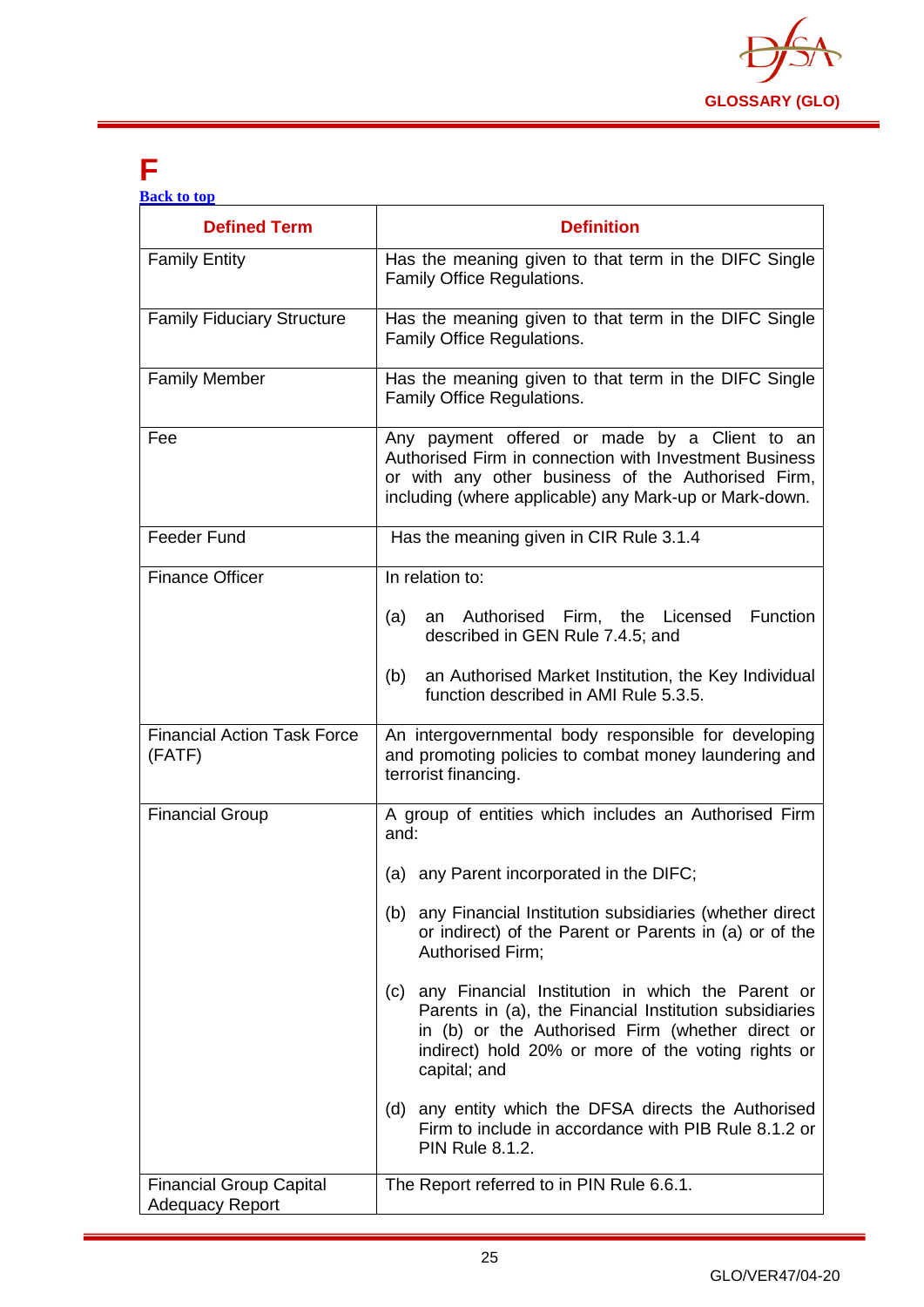

| <b>Defined Term</b>                                 | <b>Definition</b>                                                                                                                                                                                    |
|-----------------------------------------------------|------------------------------------------------------------------------------------------------------------------------------------------------------------------------------------------------------|
| <b>Financial Group Capital</b><br>Requirement       | The Capital Requirement of a Financial Group calculated<br>in accordance with PIB Rule 8.3.3 or PIN Rule 8.3.3.                                                                                      |
| <b>Financial Group Capital</b><br><b>Resources</b>  | The Capital Resources of a Financial Group calculated<br>in accordance with PIB Rule 8.3.4 or PIN 8.3.4.                                                                                             |
| <b>Financial Institution</b>                        | A regulated or unregulated entity, whose activities are<br>primarily financial in nature.                                                                                                            |
| <b>Financial Instrument</b>                         | Any contract that gives rise to both a financial asset of<br>one entity and a financial liability or equity instrument of<br>another entity.                                                         |
| <b>Financial Markets Tribunal</b>                   | the tribunal referred to in Article 26 of the Regulatory<br>Law 2004.                                                                                                                                |
| <b>Financial Promotion</b>                          | Has the meaning given in Article 41A(3) of the<br>Regulatory Law 2004.                                                                                                                               |
| <b>Financial Promotions</b><br>Prohibition          | Has the meaning given in Article 41A(1) of the<br>Regulatory Law 2004.                                                                                                                               |
| <b>Financial Service</b>                            | Has the meaning given in GEN Rule 2.2.1.                                                                                                                                                             |
| <b>Financial Services Regulator</b>                 | A regulator of financial service activities established in a<br>jurisdiction other than the DIFC.                                                                                                    |
| <b>Financial Statement</b><br>Auditor's Report      | A report referred to in GEN Rule 8.6.1(a).                                                                                                                                                           |
| <b>First to Default</b>                             | In relation to 'First to Default' baskets, the situation when<br>the entire Credit Derivative contract terminates following<br>the first Credit Event on any of the Reference Assets or<br>entities. |
| <b>FMT</b>                                          | <b>Financial Markets Tribunal.</b>                                                                                                                                                                   |
| <b>Foreign Currency</b>                             | The currency of any country or territory other than the<br>currency in which the Authorised Firm, to whom the<br>expression relates, reports.                                                        |
| Foreign Exchange Risk<br><b>Capital Requirement</b> | A component of the Market Risk Capital Requirement<br>and as calculated in accordance with PIB section 5.6.                                                                                          |
| Foreign Fund                                        | A Fund established or domiciled in a jurisdiction other<br>than the DIFC.                                                                                                                            |
| <b>Forward Price</b>                                | A price calculated by reference to the valuation point<br>next following the fund manager's agreement to sell or,<br>as the case may be, to redeem the units in question.                            |
| <b>FSRA</b>                                         | The Financial Services Regulatory Authority of the Abu                                                                                                                                               |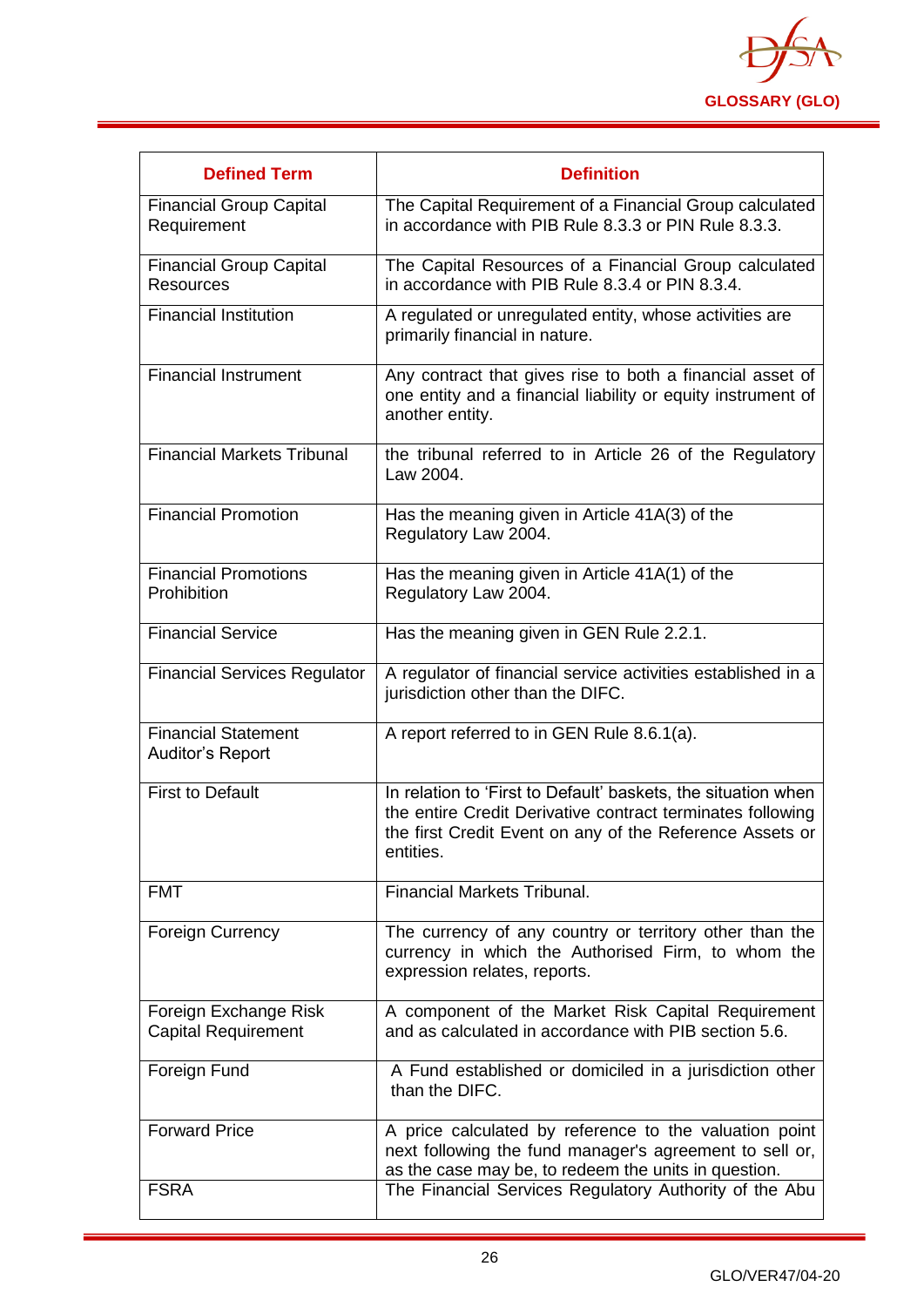

<span id="page-27-0"></span>

| <b>Defined Term</b>          | <b>Definition</b>                                                                                                                                                                                                                                                                                                                                                                                                                                                      |  |
|------------------------------|------------------------------------------------------------------------------------------------------------------------------------------------------------------------------------------------------------------------------------------------------------------------------------------------------------------------------------------------------------------------------------------------------------------------------------------------------------------------|--|
|                              | Dhabi Global Market.                                                                                                                                                                                                                                                                                                                                                                                                                                                   |  |
| Fund                         | A Collective Investment Fund.<br>(1)                                                                                                                                                                                                                                                                                                                                                                                                                                   |  |
|                              | (2)<br>In relation to a Passported Fund, has the meaning<br>given in FPR section 1.3.                                                                                                                                                                                                                                                                                                                                                                                  |  |
| <b>Fund Administrator</b>    | An Authorised Firm which is authorised under its<br>Licence to Provide Fund Administration or a Person<br>who is authorised or licensed by a Financial Service<br>Regulator to provide such administration.                                                                                                                                                                                                                                                            |  |
| <b>Fund Auditor's Report</b> | A report referred to in CIR Rule 9.3.8(b).                                                                                                                                                                                                                                                                                                                                                                                                                             |  |
| <b>Fund Manager</b>          | (1) The Person, described under Article 20(4) of the<br>Investment Law<br>Collective<br>2010. who<br>is.<br>responsible for the management of the property<br>held for or within a Fund and who otherwise<br>operates the Fund and, in relation to a Domestic<br>Fund, is authorised under a Licence granted by the<br>DFSA to operate the Fund.<br>(2) In relation to a Passported Fund, the Person<br>licensed by a Home Regulator to manage or<br>operate the Fund. |  |
| <b>Fund of Funds</b>         | Has the meaning given in CIR Rule 3.1.3                                                                                                                                                                                                                                                                                                                                                                                                                                |  |
| Fund on a Fund Platform      | A Fund that is an Incorporated Cell of an Incorporated<br>Cell Company.                                                                                                                                                                                                                                                                                                                                                                                                |  |
| <b>Fund Property</b>         | The property held for or within a Fund.                                                                                                                                                                                                                                                                                                                                                                                                                                |  |
| <b>Fund Prospectus</b>       | Has the meaning given in MKT Rule 6.3.1(b).                                                                                                                                                                                                                                                                                                                                                                                                                            |  |
| <b>Fund Protocol Rules</b>   | The Fund Protocol Rules module of the Rulebook.                                                                                                                                                                                                                                                                                                                                                                                                                        |  |
| <b>FPR</b>                   | The Fund Protocol Rules module of the Rulebook.                                                                                                                                                                                                                                                                                                                                                                                                                        |  |
| <b>Fund Return</b>           | The return described in PIN Rule A10.2.5.                                                                                                                                                                                                                                                                                                                                                                                                                              |  |
| Future                       | Has the meaning given in GEN Rule A2.3.1(b).                                                                                                                                                                                                                                                                                                                                                                                                                           |  |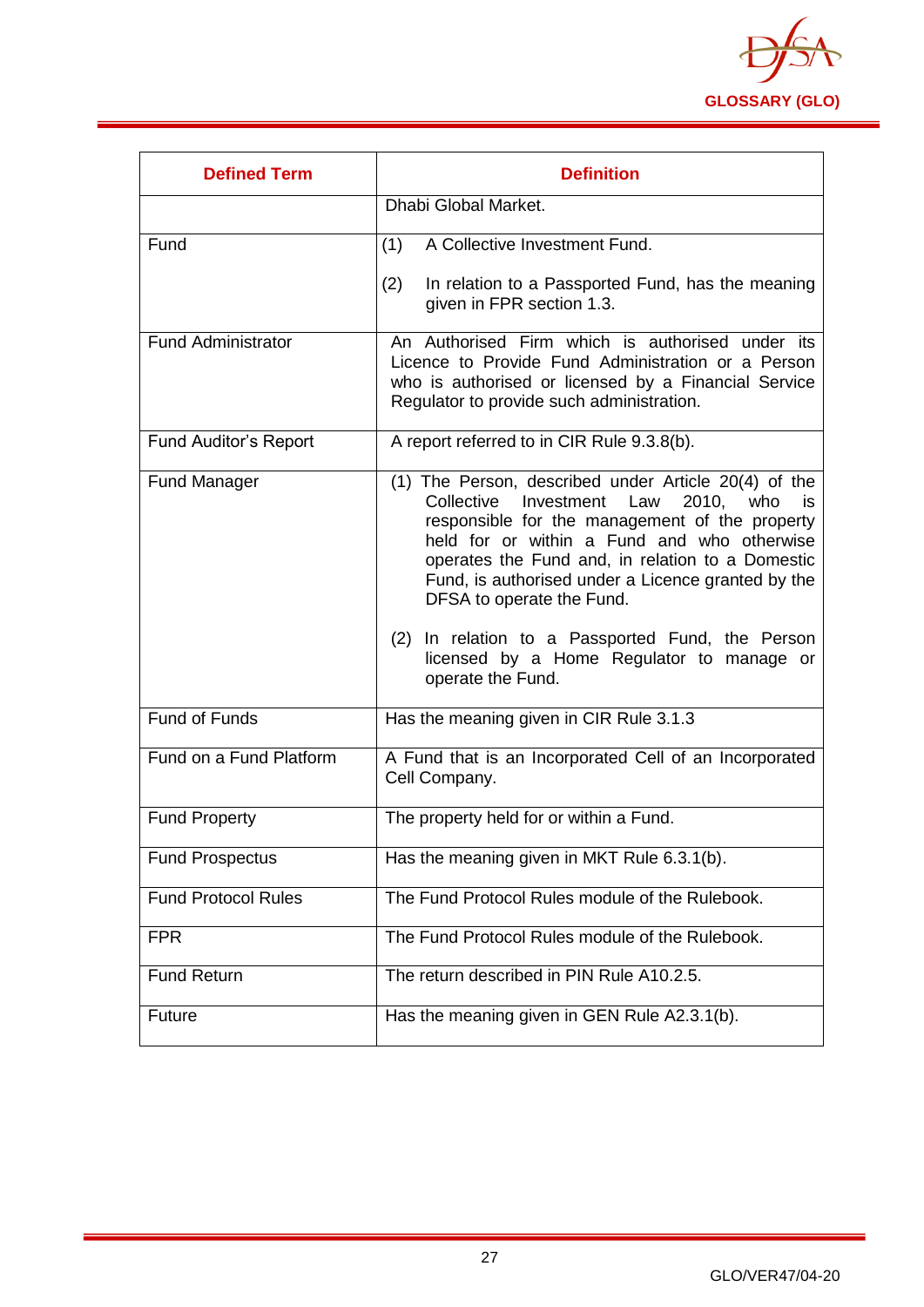

#### **G [Back to top](#page-1-0)**

| <b>Defined Term</b>                  | <b>Definition</b>                                                                                                                                                                                                                                                    |
|--------------------------------------|----------------------------------------------------------------------------------------------------------------------------------------------------------------------------------------------------------------------------------------------------------------------|
| <b>GEN</b>                           | The General module of the Rulebook.                                                                                                                                                                                                                                  |
| <b>General Insurance</b>             | Insurance other than Long-Term Insurance.                                                                                                                                                                                                                            |
| <b>General Insurance Business</b>    | The business of Effecting Contracts of Insurance or<br>Carrying Out Contracts of Insurance, where the<br>Contracts<br>of Insurance<br>contracts<br>of General<br>are<br>Insurance.                                                                                   |
| <b>General Insurance Liabilities</b> | Liabilities of an Insurer arising under or associated with<br>contracts of General Insurance entered into by it, as<br>insurer or cedant, including liabilities in respect of claims<br>(whether or not incurred), acquisition costs and claims<br>settlement costs. |
| <b>GLO</b>                           | The Glossary module of the Rulebook.                                                                                                                                                                                                                                 |
| <b>Global Return</b>                 | The return described in PIN Rule A10.2.3.                                                                                                                                                                                                                            |
| Governing Body                       | (1)<br>The board of directors, partners, committee of<br>management or other governing body of an<br>Undertaking.                                                                                                                                                    |
|                                      | (2)<br>In CIR, in relation to a Fund, a Person or a body<br>of Persons who together form the directing mind<br>of the Fund including but not limited to:                                                                                                             |
|                                      | its Fund Manager, a member of its main or<br>(a)<br>supervisory board, a General Partner; or                                                                                                                                                                         |
|                                      | (b)<br>any other Person or body of Persons<br>exercising equivalent powers and functions<br>in relation to directing the operation of the<br>Fund.                                                                                                                   |
|                                      | (3)<br>In AML, has the meaning in Rule 3.2.1.                                                                                                                                                                                                                        |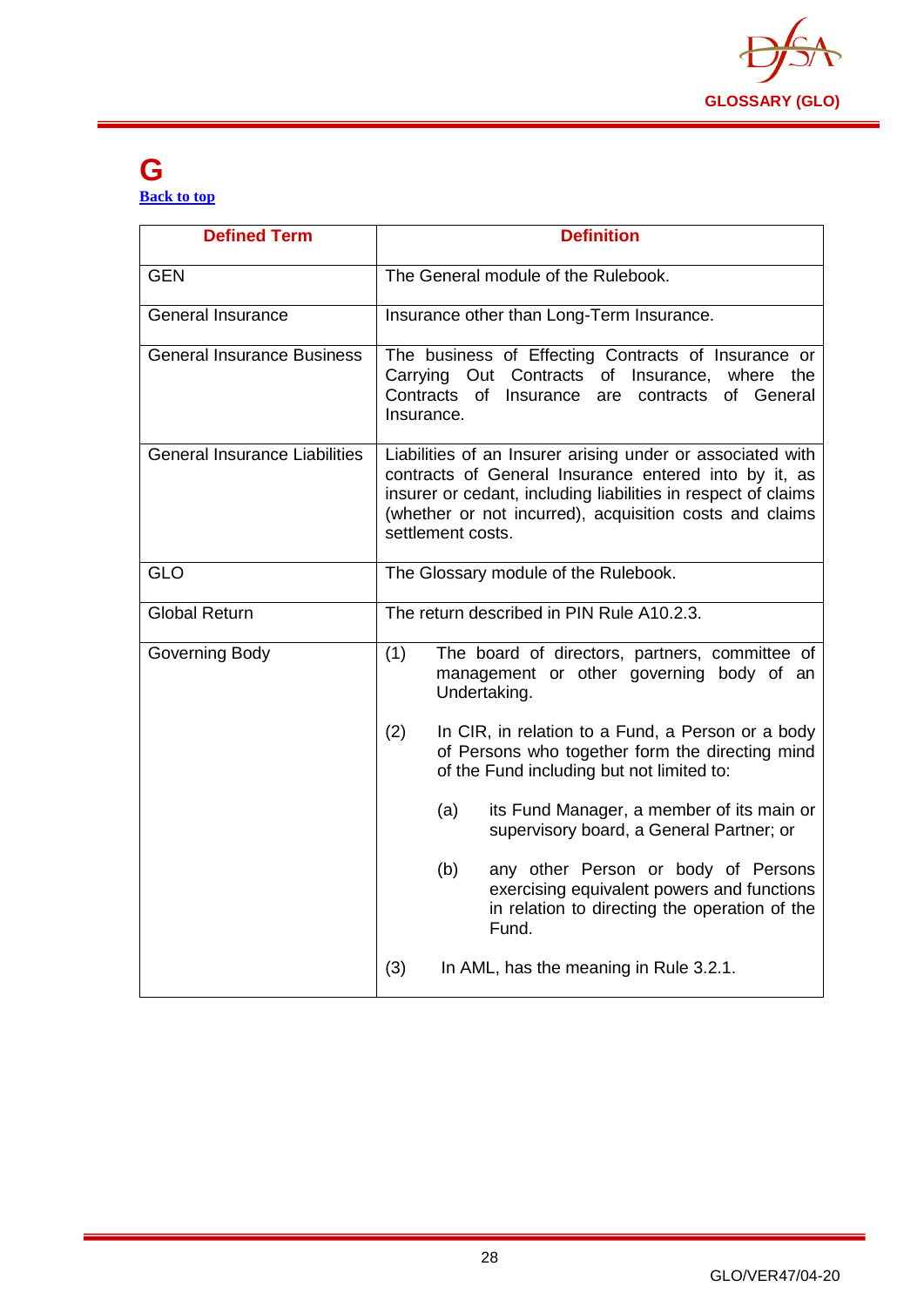

| <b>Defined Term</b>                               |                                                                                                                                                                                                                                                                                                               | <b>Definition</b>                                                                                                                                                                                                                                                                                                                     |
|---------------------------------------------------|---------------------------------------------------------------------------------------------------------------------------------------------------------------------------------------------------------------------------------------------------------------------------------------------------------------|---------------------------------------------------------------------------------------------------------------------------------------------------------------------------------------------------------------------------------------------------------------------------------------------------------------------------------------|
| <b>Government and Public</b><br><b>Securities</b> | (1)<br>Securities that are loan stock, bonds or other<br>creating<br>acknowledging<br><i>instruments</i><br>or<br>indebtedness, issued by or on behalf of an<br>Exempt Offeror or a subdivision thereof or a<br>local or other public authority of any country or<br>jurisdiction which is an Exempt Offeror. |                                                                                                                                                                                                                                                                                                                                       |
|                                                   | (2)                                                                                                                                                                                                                                                                                                           | There are excluded from the Securities specified<br>in (1) so far as applicable:                                                                                                                                                                                                                                                      |
|                                                   | (a)                                                                                                                                                                                                                                                                                                           | an instrument creating or acknowledging<br>indebtedness for, or for money borrowed to<br>defray, the consideration payable under a<br>contract for the supply of goods or<br>services;                                                                                                                                                |
|                                                   | (b)                                                                                                                                                                                                                                                                                                           | a cheque or other bill of exchange, a<br>banker's draft or a letter of credit (but not a<br>bill of exchange accepted by a banker);                                                                                                                                                                                                   |
|                                                   | (c)                                                                                                                                                                                                                                                                                                           | a banknote, a statement showing<br>a<br>balance on a bank account, or a lease or<br>other disposition of property; and                                                                                                                                                                                                                |
|                                                   | (d)                                                                                                                                                                                                                                                                                                           | a Contract of Insurance.                                                                                                                                                                                                                                                                                                              |
| <b>Gross Outstanding Claims</b>                   |                                                                                                                                                                                                                                                                                                               | In relation to an Insurer as at a date, the amount of the<br>Insurer's provision for claims incurred but not yet paid as<br>at that date, including claims incurred but not yet<br>reported and provision for direct and indirect claims<br>settlement expenses in respect of those claims.                                           |
| <b>Gross Written Premium</b>                      | (1)                                                                                                                                                                                                                                                                                                           | In relation to a Contract of Insurance, the amount<br>of premium payable by the insured in respect of<br>that contract, excluding any excise taxes levied on<br>premiums and receivable by the Insurer but<br>without any deduction for commissions or other<br>acquisition expenses; and                                             |
|                                                   | (2)                                                                                                                                                                                                                                                                                                           | in relation to an Insurer during a period:                                                                                                                                                                                                                                                                                            |
|                                                   | (a)                                                                                                                                                                                                                                                                                                           | in respect of General Insurance, the<br>of Gross Written<br>aggregate<br>amount<br>Premium in respect of insurance and<br>reinsurance contracts entered into by the<br>Insurer as insurer during that period,<br>together with any adjustments arising in<br>that period in respect of contracts effected<br>in previous periods; and |
|                                                   | (b)                                                                                                                                                                                                                                                                                                           | in respect of Long-Term Insurance, the<br>amount of Gross<br>Written<br>aggregate                                                                                                                                                                                                                                                     |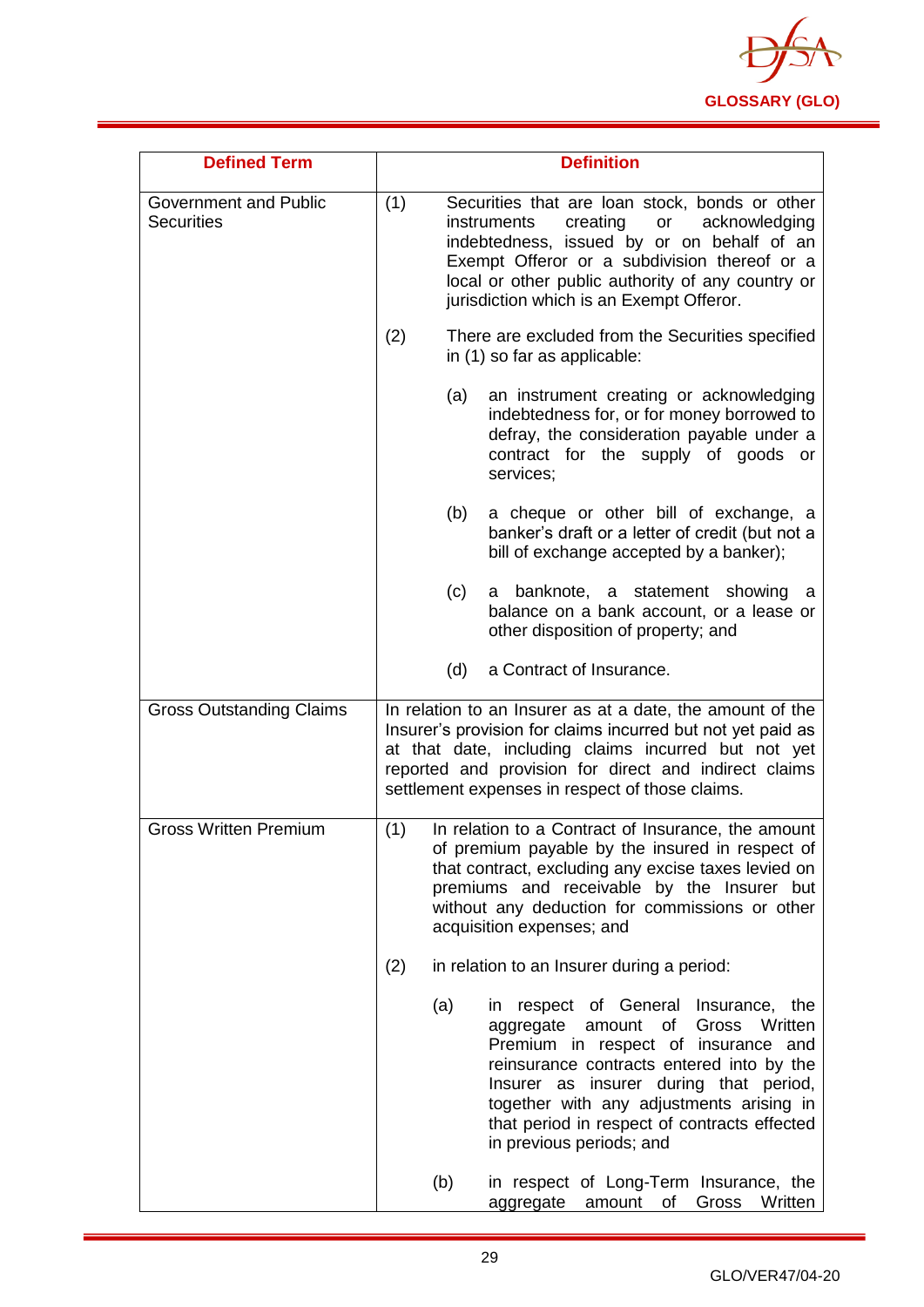

| <b>Defined Term</b> | <b>Definition</b>                                                                                        |
|---------------------|----------------------------------------------------------------------------------------------------------|
|                     | Premium becoming due for payment in that<br>period.                                                      |
| Group               | (1)<br>Means a group of entities which includes an entity<br>(the 'first entity') and:                   |
|                     | any Parent of the first entity; and<br>(a)                                                               |
|                     | any Subsidiary of the first entity or of any<br>(b)<br>Parent of the first entity.                       |
|                     | (2)<br>In AML, has the meaning in Rule 3.2.1.                                                            |
| <b>Group Risk</b>   | The risk of loss to the Authorised Firm as a result of its<br>membership of, or linkages within a Group. |
| Guidance            | Has the meaning given in Article 2 of Schedule 1 to the<br>Regulatory Law 2004.                          |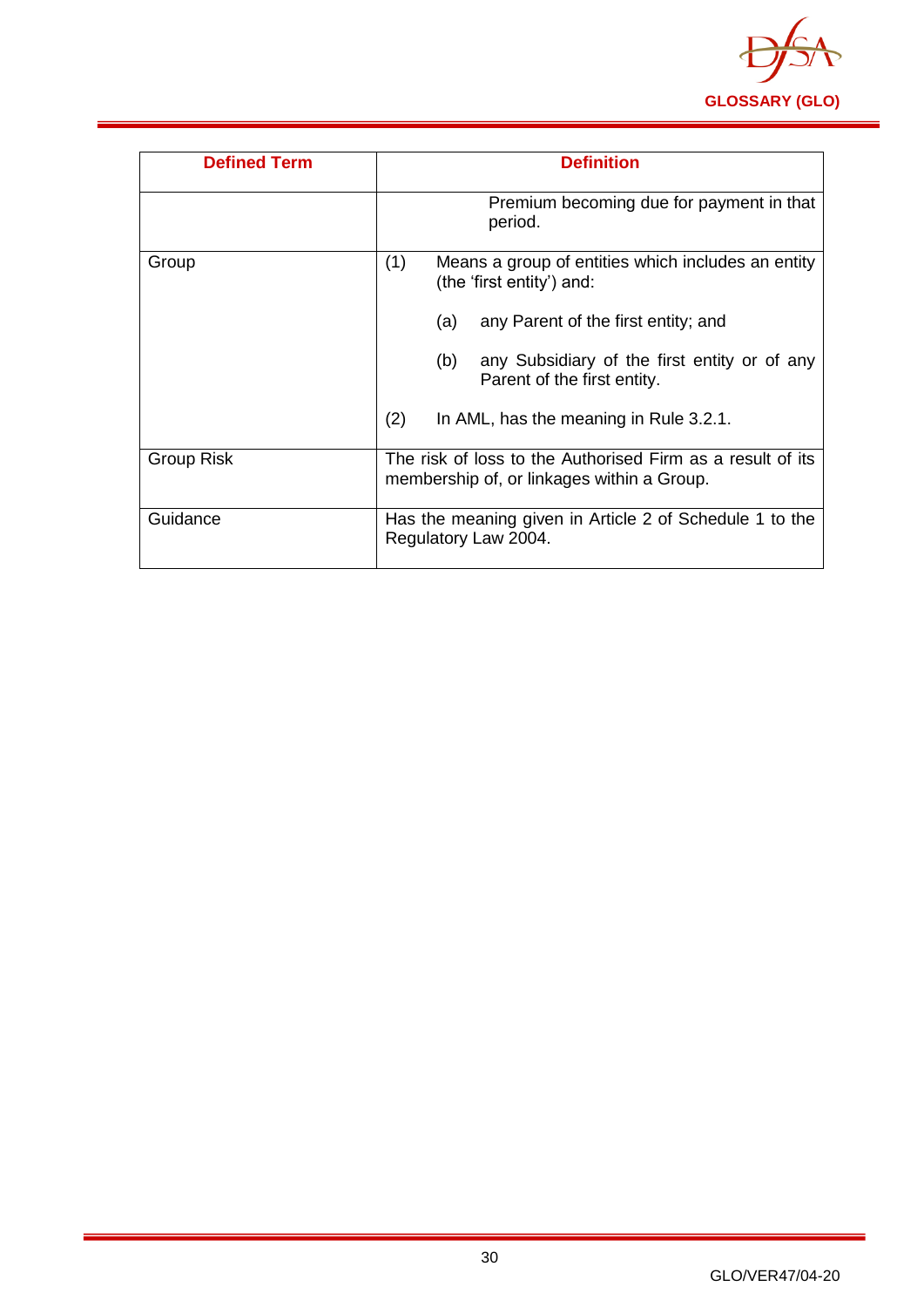

#### <span id="page-31-0"></span>**H [Back to top](#page-1-0)**

| <b>Defined Term</b>    | <b>Definition</b>                                                                                                                                                                                                                                                                                                                                           |
|------------------------|-------------------------------------------------------------------------------------------------------------------------------------------------------------------------------------------------------------------------------------------------------------------------------------------------------------------------------------------------------------|
| Hedge Fund             | Has the meaning given in CIR Rule 3.1.9                                                                                                                                                                                                                                                                                                                     |
| <b>Historic Price</b>  | A price calculated by reference to the valuation point<br>immediately preceding the fund manager's agreement to<br>sell or, as the case may be, to redeem the units in<br>question.                                                                                                                                                                         |
| <b>Holding Company</b> | Has the meaning given in Schedule 1 to the Companies<br>Law and, without limiting the generality of that definition,<br>is taken to include, in relation to a relevant Body<br>Corporate (the Subsidiary), the Subsidiary's ultimate<br>Holding Company and any Holding Company between<br>the Subsidiary and the Subsidiary's ultimate Holding<br>Company. |
| Home Jurisdiction      | Has the meaning given in FPR section 1.3.                                                                                                                                                                                                                                                                                                                   |
| Home Regulator         | Has the meaning given in FPR section 1.3.                                                                                                                                                                                                                                                                                                                   |
| Host Jurisdiction      | Has the meaning given in FPR section 1.3.                                                                                                                                                                                                                                                                                                                   |
| <b>Host Regulator</b>  | Has the meaning given in FPR section 1.3.                                                                                                                                                                                                                                                                                                                   |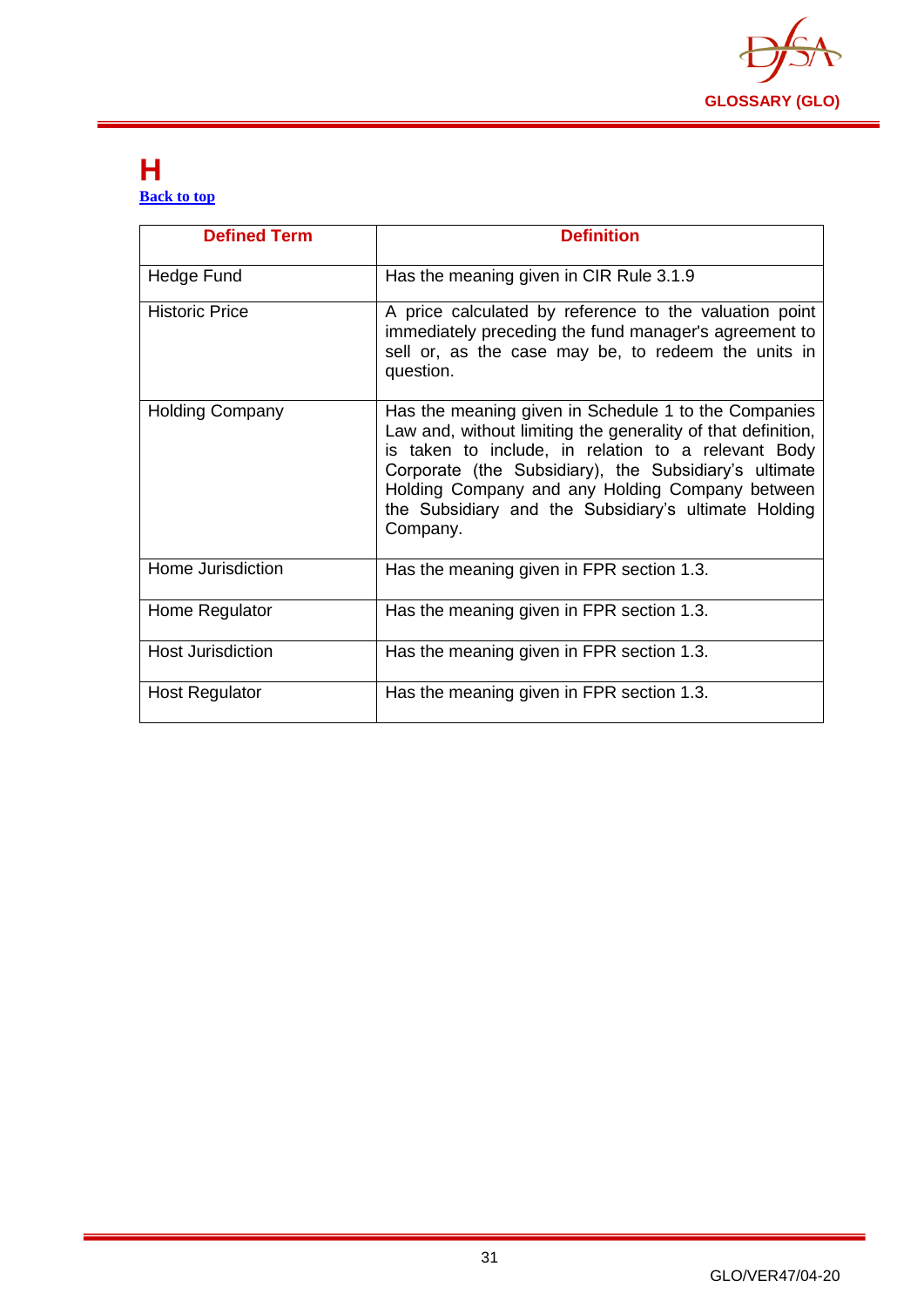

#### <span id="page-32-0"></span>**I [Back to top](#page-1-0)**

| <b>Defined Term</b>                                          | <b>Definition</b>                                                                                                                                                                        |
|--------------------------------------------------------------|------------------------------------------------------------------------------------------------------------------------------------------------------------------------------------------|
| <b>IFAC</b>                                                  | The International Federation of Accountants.                                                                                                                                             |
| <b>IFRS</b> for Small and Medium<br><b>Sized Enterprises</b> | The International Financial Reporting Standards for<br>small and medium sized enterprises as issued and<br>amended from time to time by the International<br>Accounting Standards Board. |
| <b>iNAV</b>                                                  | Indicative Net Asset Value of an ETF.                                                                                                                                                    |
| <b>Incorporated Cell</b>                                     | An Incorporated Cell of an Incorporated Cell Company,<br>created in accordance with the ICC Regulations.                                                                                 |
| Incorporated Cell Company<br>(ICC)                           | A company incorporated as an Incorporated Cell<br>Company under the ICC Regulations.                                                                                                     |
| <b>ICC Regulations</b>                                       | The Incorporated Cell Company (ICC) Regulations made<br>under the DIFC Companies Law.                                                                                                    |
| Independent Valuer                                           | A Person who carries on the business or profession of<br>valuing Real Property and who meets the criteria set out<br>under CIR Rule 13.4.19.                                             |
| Inside Information                                           | Information specified in Article 63(1)(a) of the Markets<br>Law 2012.                                                                                                                    |
| Insider                                                      | A Person specified in Article 63(1)(b) of the Markets Law<br>2012.                                                                                                                       |
| Instrument                                                   | Means, in relation to a Derivative, any Investment, asset<br>or thing on which the value of the Derivative may be<br>based.                                                              |
| Insurance Agent                                              | A Person who acts as an agent of one or more insurers.                                                                                                                                   |
| Insurance Aggregation Site                                   | A website or other form of electronic media that provides<br>a facility by means of which a Person can:                                                                                  |
|                                                              | search for a Contract of Insurance according to<br>(a)<br>selected criteria;                                                                                                             |
|                                                              | (b)<br>identify, obtain a quote for, compare, or obtain a<br>list ranking one or more Contracts of Insurance in<br>response to the search; and                                           |
|                                                              | conclude, directly or indirectly, a Contract of<br>(c)<br>Insurance.                                                                                                                     |
| <b>Insurance Bank Account</b>                                | A bank account with an Eligible Bank which has been<br>opened by an Insurance Intermediary or Insurance                                                                                  |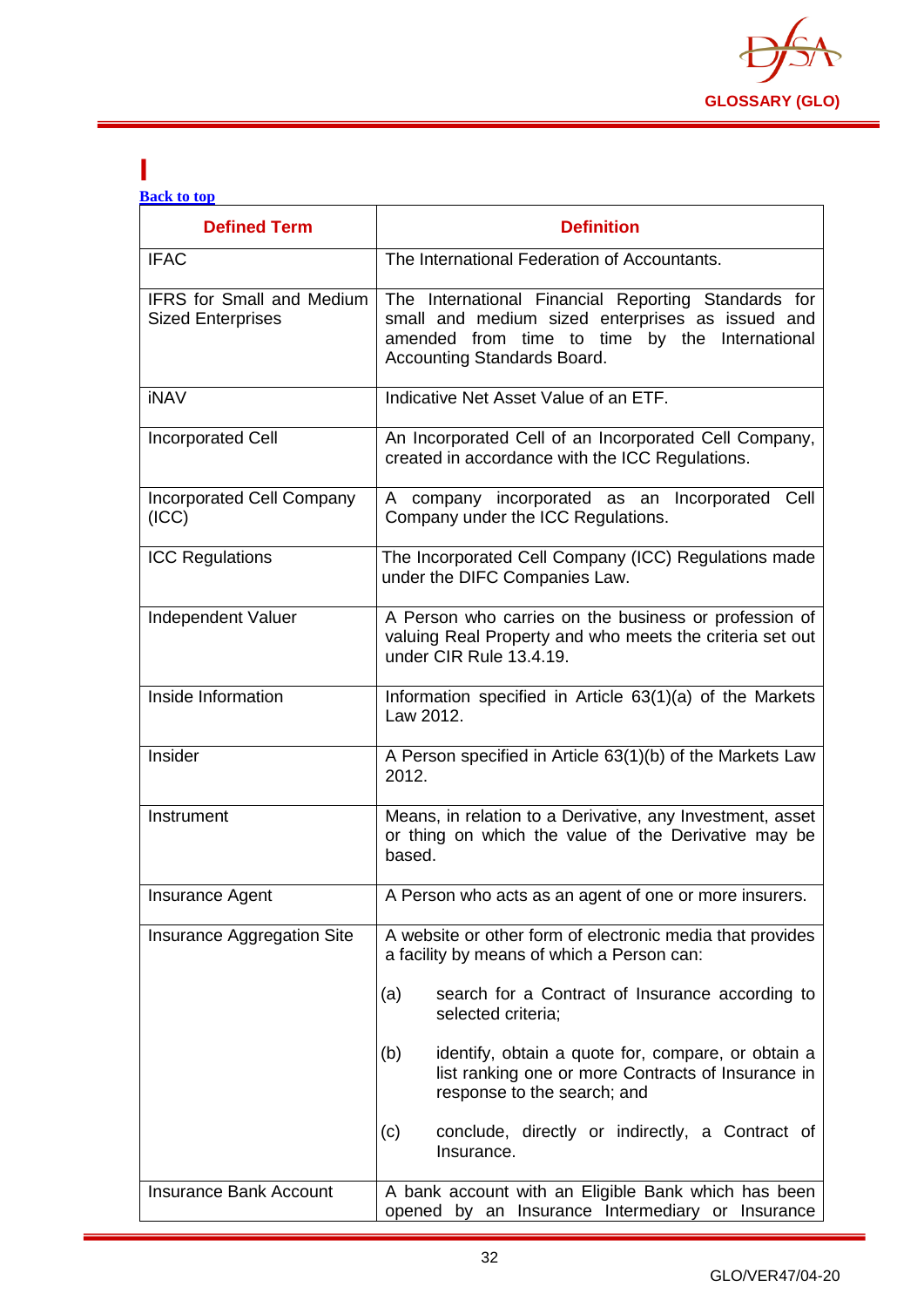

| <b>Defined Term</b>                  | <b>Definition</b>                                                                                                                                                                                                                                                                                                                                                                                                                                 |  |
|--------------------------------------|---------------------------------------------------------------------------------------------------------------------------------------------------------------------------------------------------------------------------------------------------------------------------------------------------------------------------------------------------------------------------------------------------------------------------------------------------|--|
|                                      | Manager in accordance with COB Rule 7.12.5.                                                                                                                                                                                                                                                                                                                                                                                                       |  |
| <b>Insurance Broker</b>              | A Person who acts as an agent of a Policyholder in<br>relation to a Contract of Insurance.                                                                                                                                                                                                                                                                                                                                                        |  |
| <b>Insurance Business</b>            | The business of Effecting Contracts of Insurance or<br>Carrying Out Contracts of Insurance, including effecting<br>or carrying out contracts of reinsurance (as reinsurer).                                                                                                                                                                                                                                                                       |  |
| <b>Insurance Fund</b>                | In relation to a Takaful Insurer, the aggregate of the<br>assets and liabilities of the Insurer that are attributed to<br>the Takaful transactions of the Insurer and the amount of<br>any assets designated by the Insurer as a capital<br>transfer to the insurance fund; and includes the amount<br>of any profit, surplus or return (however called or<br>described), less attributable expenses, arising on the<br>investment of such funds. |  |
| Insurance Intermediary               | An Authorised Firm whose Licence authorises it to carry<br>on the Financial Service of Insurance Intermediation.                                                                                                                                                                                                                                                                                                                                  |  |
| Insurance Intermediation             | Has the meaning given in GEN section 2.19.                                                                                                                                                                                                                                                                                                                                                                                                        |  |
| <b>Insurance Liabilities</b>         | General Insurance liabilities and Long-Term Insurance<br>liabilities.                                                                                                                                                                                                                                                                                                                                                                             |  |
| Insurance Management                 | Has the meaning given in GEN section 2.20.                                                                                                                                                                                                                                                                                                                                                                                                        |  |
| <b>Insurance Manager</b>             | An Authorised Firm whose Licence authorises it to carry<br>on the Financial Service of Insurance Management.                                                                                                                                                                                                                                                                                                                                      |  |
| <b>Insurance Monies</b>              | Has the meaning given in COB Rule 7.12.2.                                                                                                                                                                                                                                                                                                                                                                                                         |  |
| Insurance Monies Auditor's<br>Report | A report referred to in GEN Rule 8.6.1(d).                                                                                                                                                                                                                                                                                                                                                                                                        |  |
| Insurance Special Purpose<br>Vehicle | An insurer which:                                                                                                                                                                                                                                                                                                                                                                                                                                 |  |
|                                      | (a)<br>assumes risks by way of reinsurance; and                                                                                                                                                                                                                                                                                                                                                                                                   |  |
|                                      | (b)<br>is required to fully fund its exposures to those risks<br>through the proceeds of a debt issuance or some<br>other financing arrangement where the repayment<br>obligations<br>under<br>those<br>arrangements<br>are<br>subordinated<br>insurer's<br>the<br>reinsurance<br>to<br>obligations.                                                                                                                                              |  |
| Insurer                              | A Person carrying on in the DIFC either or both of the<br>Services<br>following<br>Financial<br>for<br>which<br>it<br>has<br>authorisation under its Licence:                                                                                                                                                                                                                                                                                     |  |
|                                      | <b>Effecting Contracts of Insurance; or</b><br>(a)                                                                                                                                                                                                                                                                                                                                                                                                |  |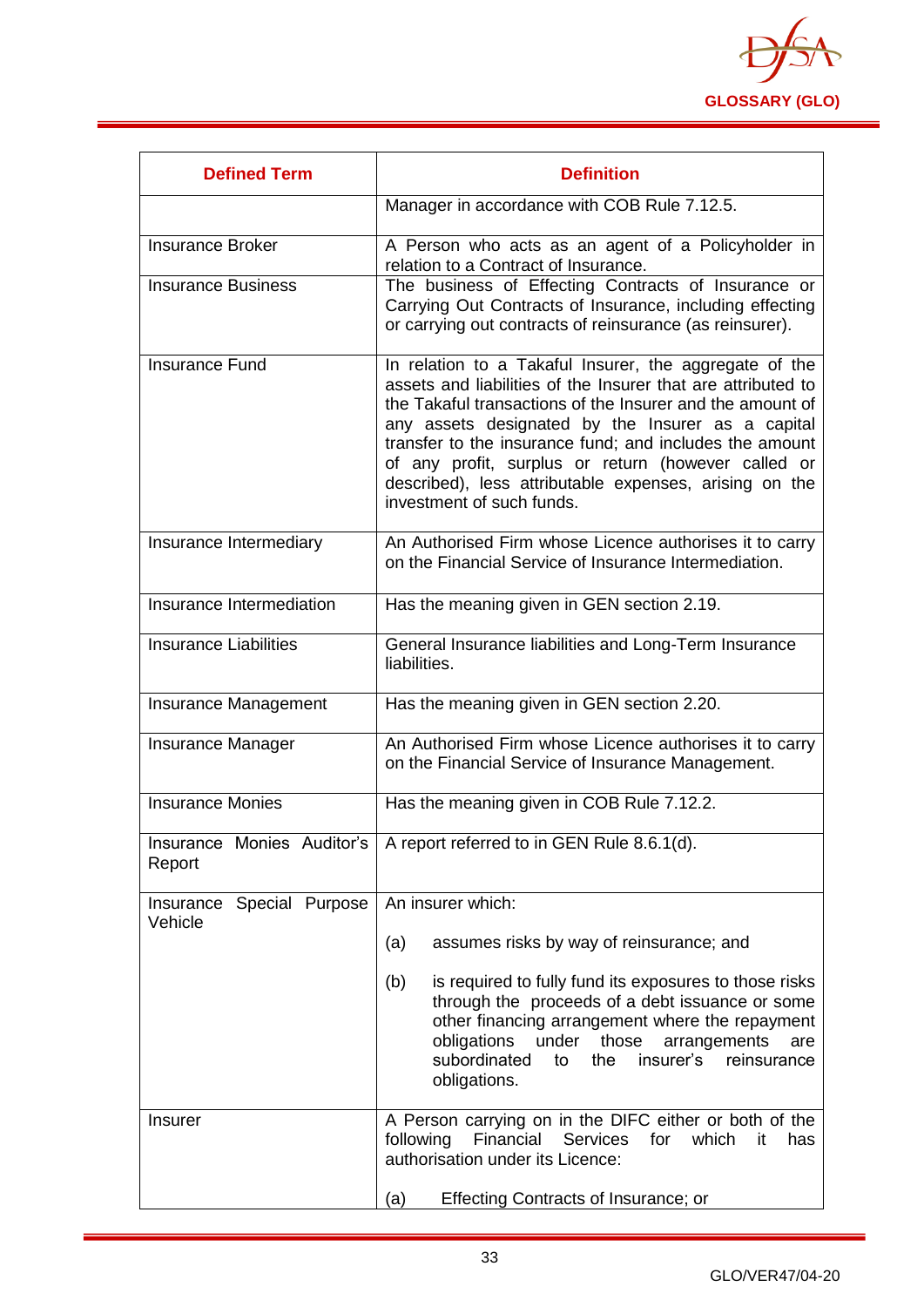

| <b>Defined Term</b>                                                 | <b>Definition</b>                                                                                                                                                                                                 |  |
|---------------------------------------------------------------------|-------------------------------------------------------------------------------------------------------------------------------------------------------------------------------------------------------------------|--|
|                                                                     | (b)<br>Carrying Out Contracts of Insurance.                                                                                                                                                                       |  |
| <b>Internal Auditor</b>                                             | The Key Individual function described in AMI Rule 5.3.9.                                                                                                                                                          |  |
| <b>International Financial</b><br><b>Reporting Standards (IFRS)</b> | The International Financial Reporting Standards as<br>issued and amended from time to time by the<br>International Accounting Standards Board.                                                                    |  |
| International Standards on<br>Assurance Engagement                  | The international standards on assurance engagement<br>as issued and amended from time to time by the<br>International Auditing and Assurance Standards Board<br>(IAASB) of IFAC.                                 |  |
| International Standards on<br>Auditing                              | The international standards on auditing as issued and<br>amended from time to time by the International Auditing<br>and Assurance Standards Board (IAASB) of IFAC.                                                |  |
| International Standards on<br><b>Quality Control</b>                | The international standards on quality control as issued<br>and amended from time to time by the International<br>Auditing and Assurance Standards Board (IAASB) of<br>IFAC.                                      |  |
| International Standards on<br><b>Related Services</b>               | The international standards on related services as<br>issued and amended from time to time by the<br>International Auditing and Assurance Standards Board<br>(IAASB) of IFAC.                                     |  |
| <b>Invested Assets</b>                                              | Any asset, right or interest of an Insurer that is held by<br>the Insurer for the primary purpose of generating<br>revenues or for directly providing funds to meet the<br>Insurer's cash outflows in the future. |  |
| Investment                                                          | Has the meaning given in GEN section A2.1.                                                                                                                                                                        |  |
| <b>Investment Analyst</b>                                           | An Employee of an Authorised Firm who prepares<br><b>Investment Research.</b>                                                                                                                                     |  |
| <b>Investment Business</b>                                          | The business of:                                                                                                                                                                                                  |  |
|                                                                     | Dealing in Investments as Principal;<br>(a)                                                                                                                                                                       |  |
|                                                                     | Dealing in Investments as Agent;<br>(b)                                                                                                                                                                           |  |
|                                                                     | Arranging Deals in Investments;<br>(c)                                                                                                                                                                            |  |
|                                                                     | <b>Managing Assets;</b><br>(d)                                                                                                                                                                                    |  |
|                                                                     | Advising on Financial Products;<br>(e)                                                                                                                                                                            |  |
|                                                                     | (f)<br>Managing a Collective Investment Fund;                                                                                                                                                                     |  |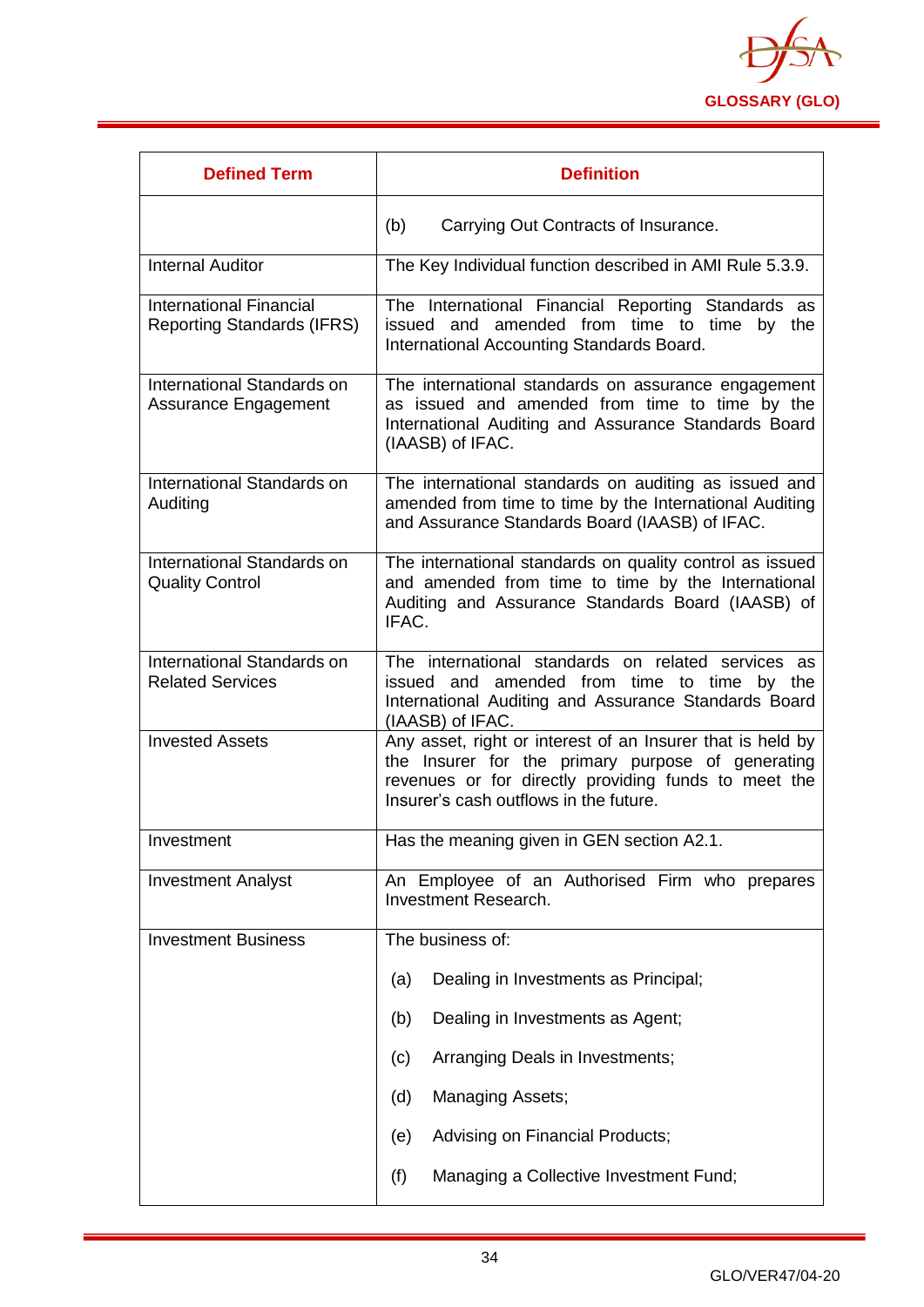

| <b>Defined Term</b>                        | <b>Definition</b>                                                                                                                                                                                                  |  |
|--------------------------------------------|--------------------------------------------------------------------------------------------------------------------------------------------------------------------------------------------------------------------|--|
|                                            | Providing Custody;<br>(g)                                                                                                                                                                                          |  |
|                                            | (h)<br>Arranging Custody;                                                                                                                                                                                          |  |
|                                            | (i)<br>Managing a Profit Sharing Investment Account;                                                                                                                                                               |  |
|                                            | (j)<br>Operating an Alternative Trading System;                                                                                                                                                                    |  |
|                                            | Acting as the Trustee of a Fund; or<br>(k)                                                                                                                                                                         |  |
|                                            | (1)<br>Arranging Credit and Advising on Credit.                                                                                                                                                                    |  |
| <b>Investment Company</b>                  | An open or closed ended company established for the<br>purpose of collective investment which<br>main<br>is.<br>incorporated under of the Companies Law in accordance<br>with the Regulations made under that Law. |  |
| <b>Investment Crowdfunding</b>             | Has the meaning given in GEN Rules 2.29.1(4) and (6).                                                                                                                                                              |  |
| <b>Investment Crowdfunding</b><br>Operator | A Person who is authorised under a Licence to Operate<br>an Investment Crowdfunding Platform.                                                                                                                      |  |
| <b>Investment Crowdfunding</b><br>Platform | An electronic platform or a facility referred to in GEN<br>Rule 2.29.1(4) or (6).                                                                                                                                  |  |
| <b>Investment Manager</b>                  | A Person who, acting only on behalf of a Client:                                                                                                                                                                   |  |
|                                            | manages Investments in an account or portfolio on<br>(a)<br>discretionary basis under the terms of a<br>discretionary management agreement; or                                                                     |  |
|                                            | (b)<br>manages Investments in an account or portfolio on<br>a non-discretionary basis under the terms of a<br>non-discretionary management agreement.                                                              |  |
| <b>Investment Partnership</b>              | A limited partnership established for the main purpose of<br>collective investment which is formed and registered<br>under the Limited Partnership Law in accordance with<br>the Regulations made under that Law.  |  |
| <b>Investment Platform</b>                 | Has the meaning given in GEN Rule 2.31.1                                                                                                                                                                           |  |
| <b>Investment Research</b>                 | A publication which contains:                                                                                                                                                                                      |  |
|                                            | the results of research into Investments;<br>(a)                                                                                                                                                                   |  |
|                                            | analysis of factors likely to influence the future<br>(b)<br>performance of Investments; or                                                                                                                        |  |
|                                            | or recommendations based on<br>(c)<br>advice<br>those<br>results or analysis.                                                                                                                                      |  |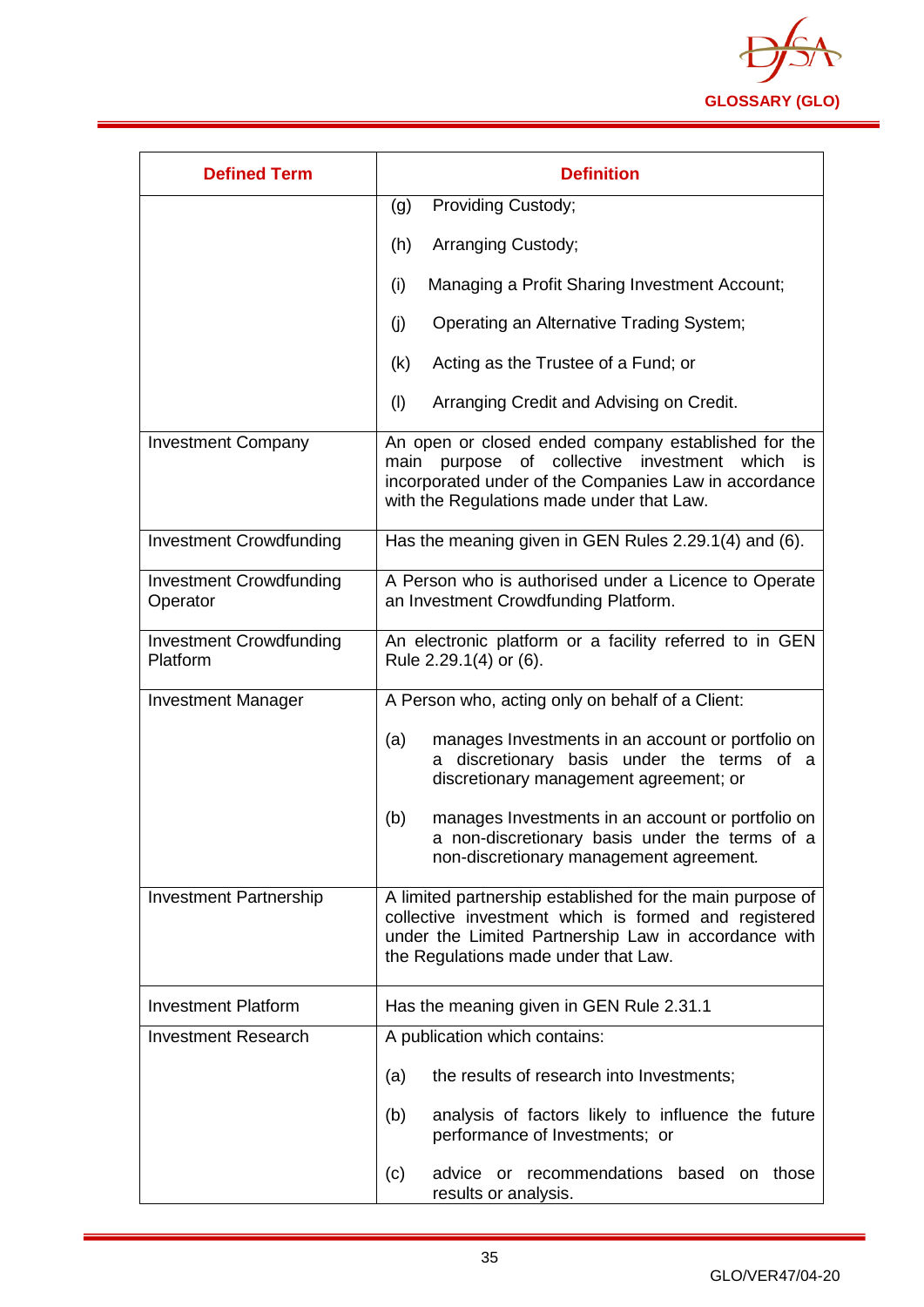

| <b>Defined Term</b>                                          | <b>Definition</b>                                                                                                                                                                                                                                                                                                                                       |
|--------------------------------------------------------------|---------------------------------------------------------------------------------------------------------------------------------------------------------------------------------------------------------------------------------------------------------------------------------------------------------------------------------------------------------|
| <b>Investment Risk Reserve</b>                               | Represents the amount that is appropriated out of the<br>income of investment account holders, after allocating<br>the Mudarib's share, in order to meet future losses<br>attributable to investment account holders.                                                                                                                                   |
| <b>Investment Trust</b>                                      | An express trust created mainly for collective investment<br>purposes under the Investment Trust Law.                                                                                                                                                                                                                                                   |
| <b>Investment Undertaking</b>                                | An Investment Company, Investment Partnership, or<br>Investment Trust which is used as the investment<br>vehicle for a Fund.                                                                                                                                                                                                                            |
| Investment-Linked Insurance                                  | Contracts of Insurance where the benefits are wholly or<br>partly to be determined by reference to the value of, or<br>the income from, property of any description (whether or<br>not specified in the contracts) or by reference to<br>fluctuations in, or in an index of, the value of property of<br>any description (whether or not so specified). |
| <b>IOSCO</b>                                                 | The International Organisation of Securities<br>Commissions.                                                                                                                                                                                                                                                                                            |
| <b>IFR</b>                                                   | The Islamic Finance Rules module of the Rulebook.                                                                                                                                                                                                                                                                                                       |
| <b>Islamic Accounting and</b><br><b>Auditing Standards</b>   | The auditing and accounting standards issued by the<br>Accounting and Auditing<br>Organisation<br>Islamic<br>оf<br>Financial Institutions (AAOIFI).                                                                                                                                                                                                     |
| <b>Islamic Contract</b>                                      | Any contract designed to comply with Shari'a.                                                                                                                                                                                                                                                                                                           |
| <b>Islamic Exchange Traded</b><br><b>Fund or Islamic ETF</b> | Has the meaning given in IFR Rule 6.13.1.                                                                                                                                                                                                                                                                                                               |
| <b>Islamic Financial Business</b>                            | Any part of the financial business of an Authorised<br>Person which is carried out in accordance with Shari'a.                                                                                                                                                                                                                                          |
| <b>Islamic Financial Institution</b>                         | An Authorised Person which has, on its Licence, an<br>endorsement authorising it to conduct its entire financial<br>business in accordance with Sharia'a.                                                                                                                                                                                               |
| <b>Islamic Fund</b>                                          | Has the meaning given in CIR Rule 3.1.2                                                                                                                                                                                                                                                                                                                 |
| <b>Islamic Securities</b>                                    | Any Security Offered, or held out expressly or implicitly,<br>as Islamic or Shari'a compliant.                                                                                                                                                                                                                                                          |
| <b>Islamic Window</b>                                        | That part of an Authorised Person, other than an Islamic<br>Financial Institution, which conducts Islamic Financial<br>Business.                                                                                                                                                                                                                        |
| <b>ISPV</b>                                                  | Insurance Special Purpose Vehicle                                                                                                                                                                                                                                                                                                                       |
| <b>Issuer</b>                                                | (1)<br>(in relation to any Security) (other than a Unit in a<br>Collective Investment Fund) the Person by whom<br>it is or is to be issued;                                                                                                                                                                                                             |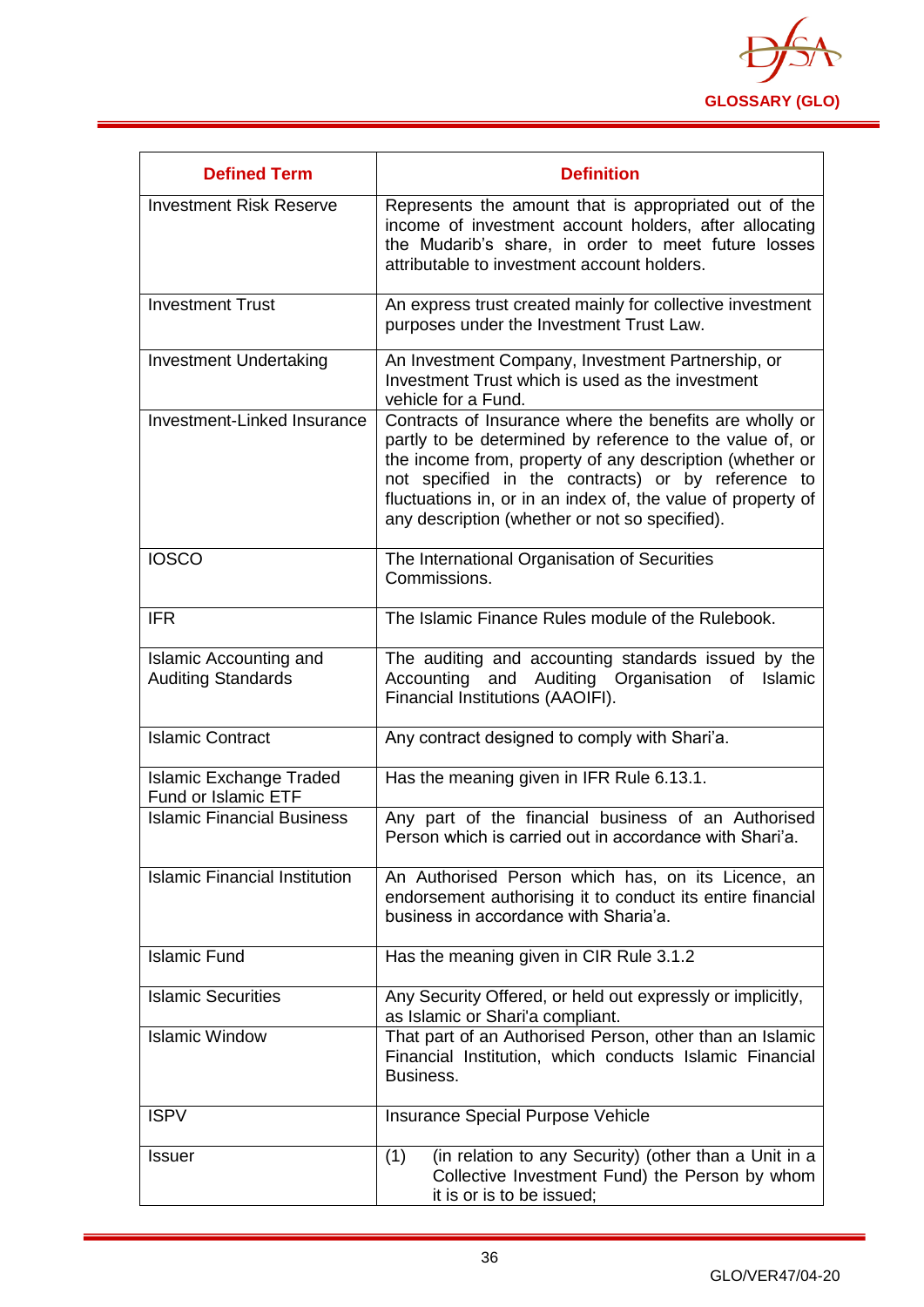

| <b>Defined Term</b> |     | <b>Definition</b>                                                                                                                           |
|---------------------|-----|---------------------------------------------------------------------------------------------------------------------------------------------|
|                     | (2) | (in relation to a Unit in a Collective Investment<br>Fund) the Fund Manager;                                                                |
|                     | (3) | (in relation to an interest in a limited Partnership)<br>the Partnership; and                                                               |
|                     | (4) | (in relation to Certificates) the Person who issued<br>or is to issue the Security to which the Certificate<br>or other instrument relates. |

#### **J [Back to top](#page-1-0)**

| <b>Defined Term</b> | <b>Definition</b>                                                                                                                                                                               |
|---------------------|-------------------------------------------------------------------------------------------------------------------------------------------------------------------------------------------------|
| Joint Forum         | The Basel Committee on Banking Supervision (BCBS),<br>the International Organization of Securities Commissions<br>(IOSCO) and the International Association of Insurance<br>Supervisors (IAIS). |

# **K**

**[Back to top](#page-1-0)**

| <b>Defined Term</b> | <b>Definition</b>                                                                                                                       |
|---------------------|-----------------------------------------------------------------------------------------------------------------------------------------|
| Key Individual      | An individual who has been authorised by the DFSA to<br>perform one or more Licensed Functions for an<br>Authorised Market Institution. |
| Key Information     | Information prescribed in MKT Rule in 2.5.2(1)(b).                                                                                      |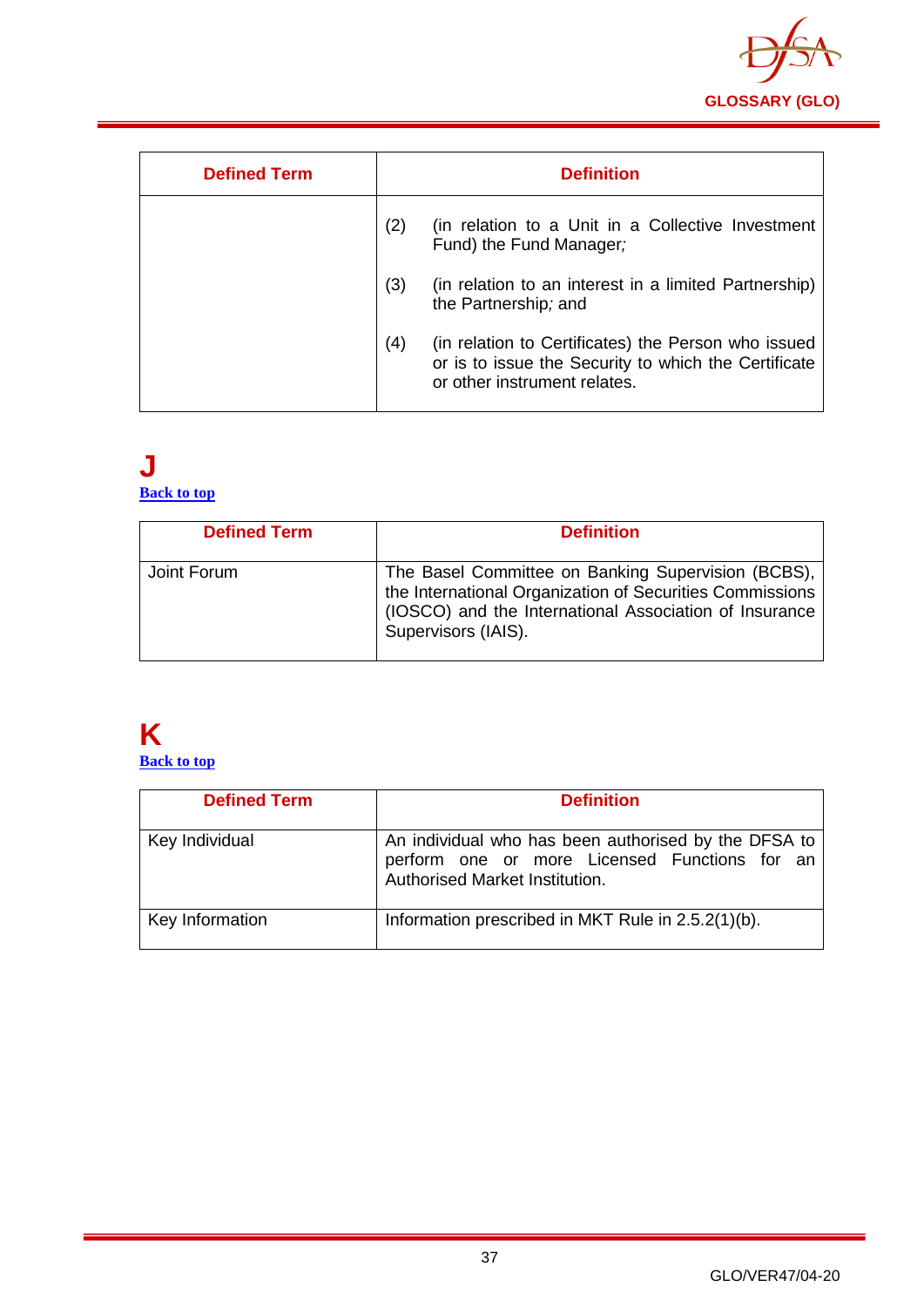

#### **L [Back to top](#page-1-0)**

| <b>Defined Term</b>                  | <b>Definition</b>                                                                                                                                                                                                                                                                                                                            |
|--------------------------------------|----------------------------------------------------------------------------------------------------------------------------------------------------------------------------------------------------------------------------------------------------------------------------------------------------------------------------------------------|
| Large Exposure                       | An Exposure, whether in an Authorised Firm's Non-<br>Trading Book or Trading Book, or both, to a<br>Group of<br>Counterparty<br>Closely<br>Related<br>or<br>Counterparties or a Group of Counterparties connected<br>to the Authorised Firm which in aggregate equals or<br>exceeds 10% of the Authorised<br>Firm's<br>Capital<br>Resources. |
| Licence                              | A Licence granted by the DFSA under Chapter 2 of Part<br>3 of the Regulatory Law 2004.                                                                                                                                                                                                                                                       |
| <b>Licensed Director</b>             | The Licensed Function described in GEN Rule 7.4.3.                                                                                                                                                                                                                                                                                           |
| <b>Licence Endorsement</b>           | an endorsement made by the DFSA on a Licence that<br>permits an Authorised Person to carry on an activity<br>prescribed under Article 44 of the Regulatory Law 2004.                                                                                                                                                                         |
| <b>Licensed Function</b>             | (1)<br>in relation to an Authorised Firm, a function<br>described in GEN section 7.4; and<br>(2)<br>in relation to an Authorised Market Institution, a<br>function described in AMI section 5.3.                                                                                                                                             |
| <b>Licensed Partner</b>              | The Licensed Function described in GEN Rule 7.4.4.                                                                                                                                                                                                                                                                                           |
| <b>Licensed Person</b>               | In relation to a Passported Fund, a Person who is<br>licensed or otherwise authorised by the Home Regulator<br>to Promote Funds.                                                                                                                                                                                                             |
| <b>Licensing Requirements</b>        | The requirements set out in AMI section 7.2 in relation to<br>the granting of a Licence to an Authorised Market<br>Institution.                                                                                                                                                                                                              |
| <b>Limited Liability Partnership</b> | A partnership incorporated under the Limited Liability<br>Partnership Law 2004 or under the law of a country or<br>territory outside the DIFC.                                                                                                                                                                                               |
| <b>Liquidity Risk</b>                | The risk of loss to an Authorised Firm as a result of<br>inability to meet its obligations as they fall due.                                                                                                                                                                                                                                 |
| List                                 | The Official List of Securities.                                                                                                                                                                                                                                                                                                             |
| <b>Listed Entity</b>                 | Has the meaning given in MKT Rule 9.1.1(2).                                                                                                                                                                                                                                                                                                  |
| <b>Listed Fund</b>                   | A Collective Investment Fund which has been admitted<br>to the Official List of Securities.                                                                                                                                                                                                                                                  |
| <b>Listed Securities</b>             | Any Securities which have been admitted to the Official                                                                                                                                                                                                                                                                                      |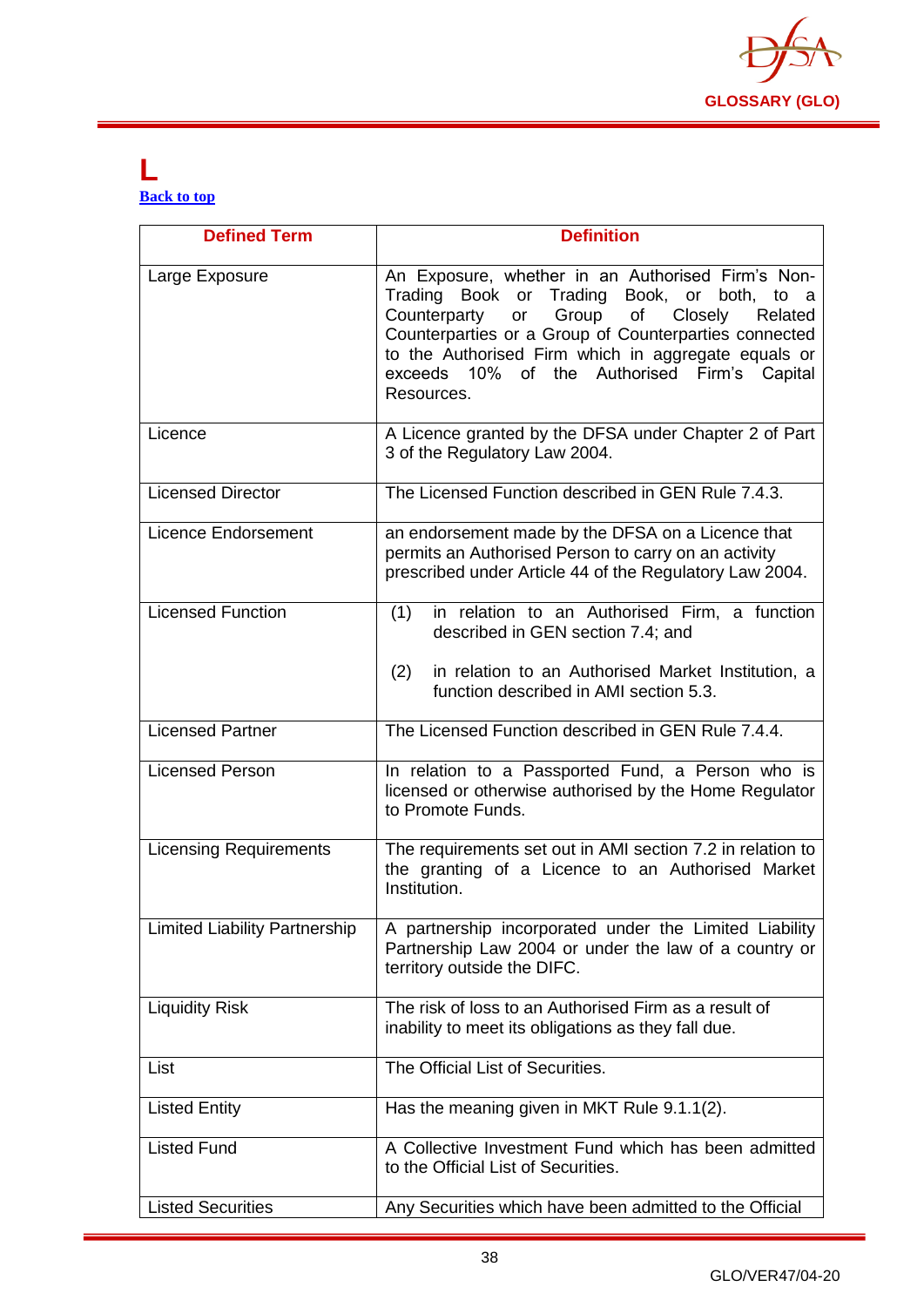

| <b>Defined Term</b>                    | <b>Definition</b>                                                                                                                                                                                       |
|----------------------------------------|---------------------------------------------------------------------------------------------------------------------------------------------------------------------------------------------------------|
|                                        | List of Securities.                                                                                                                                                                                     |
| <b>Listing Principles</b>              | Means the Rules in MKT section 9.2.                                                                                                                                                                     |
| <b>Listing Rules</b>                   | The Rules in chapter 9 of MKT.                                                                                                                                                                          |
| Lloyd's                                | The society established in the United Kingdom and<br>known as Lloyd's.                                                                                                                                  |
| Lloyd's Underwriter                    | An underwriting member of Lloyds.                                                                                                                                                                       |
| Loan Crowdfunding                      | Has the meaning given in GEN Rules 2.29.1(2) and (3).                                                                                                                                                   |
| Loan Crowdfunding Operator             | A Person who is authorised under a Licence to Operate<br>a Loan Crowdfunding Platform.                                                                                                                  |
| Loan Crowdfunding Platform             | An electronic platform or a facility referred to in GEN<br>Rule 2.29.1(2) or (3).                                                                                                                       |
| <b>Local Authorities</b>               | Government or municipal authorities, which do not<br>operate at a national level.                                                                                                                       |
| Long-Term Insurance                    | A Contract of Insurance of a type specified in GEN Rule<br>A4.1.2, expressed to be in force for more than one year,<br>where under the terms of the contract any of the<br>following conditions exists: |
|                                        | the payment of the whole or part of the benefits is<br>(1)<br>dependent upon the termination or continuation or<br>human life;                                                                          |
|                                        | (2)<br>the payment of any part of the premiums is<br>dependent upon the termination or continuation of<br>human life;                                                                                   |
|                                        | (3)<br>the benefits under the contract include payment of<br>a sum on marriage or on the birth of a child; or                                                                                           |
|                                        | the contract is a permanent health insurance<br>(4)<br>contract.                                                                                                                                        |
| Long-Term Insurance<br><b>Business</b> | The business of Effecting Contracts of Insurance or<br>Carrying Out Contracts of Insurance, where the<br>Contracts of Insurance are contracts of Long-Term<br>Insurance.                                |
| Long-Term Insurance Fund               | A fund in respect of Long-Term Insurance Business<br>established and maintained in accordance with PIN<br>chapter 3.                                                                                    |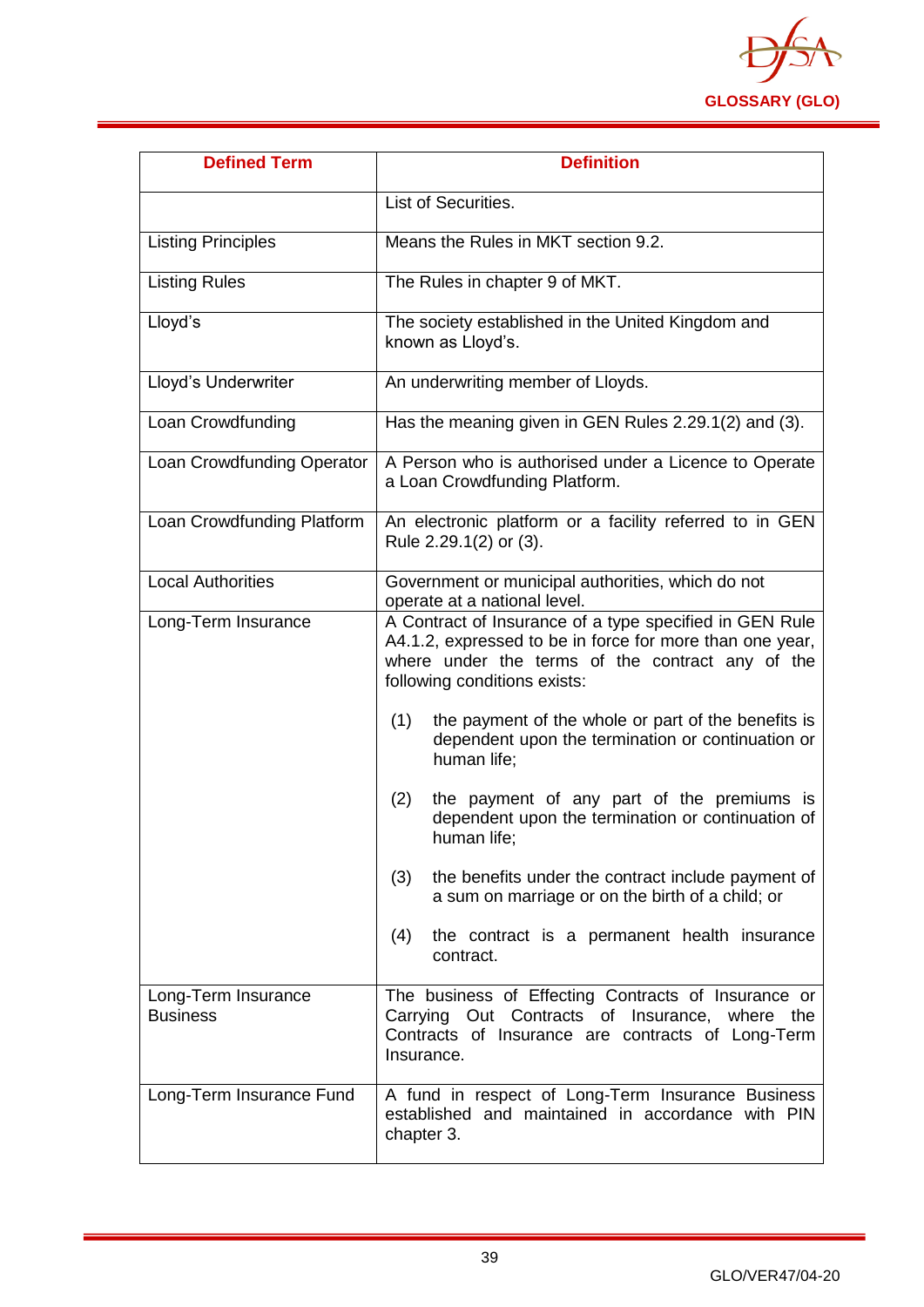

| <b>Defined Term</b>                | <b>Definition</b>                                                                                                                                                                                                           |
|------------------------------------|-----------------------------------------------------------------------------------------------------------------------------------------------------------------------------------------------------------------------------|
| Long-Term Insurance<br>Liabilities | Liabilities of an Insurer arising under or associated with<br>contracts of Long-Term Insurance, entered into by it as<br>insurer or cedant, including liabilities of the kinds<br>referred to in PIN Rules 5.6.6 and 5.6.7. |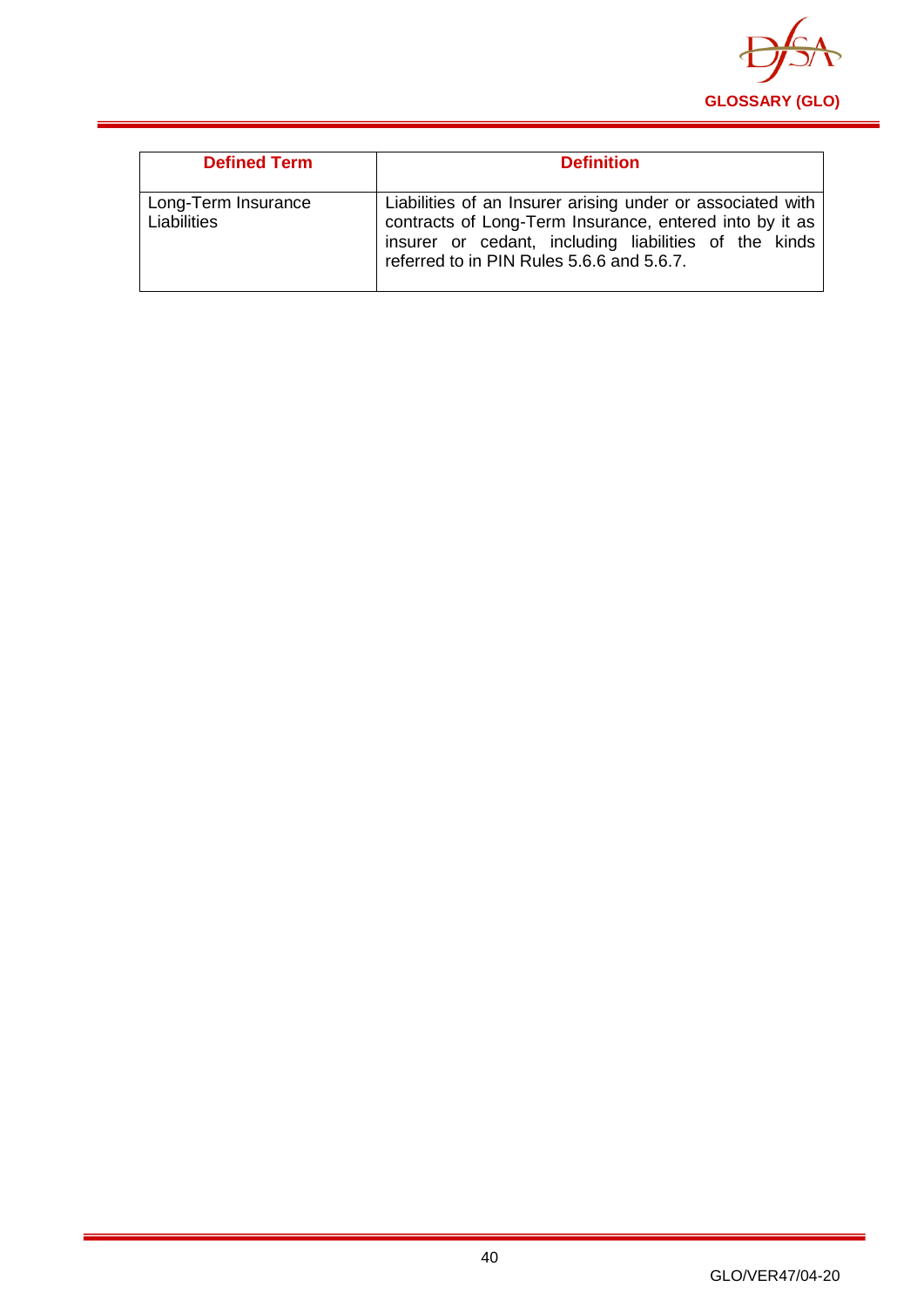

#### **M [Back to top](#page-1-0)**

| <b>Defined Term</b>                                    | <b>Definition</b>                                                                                                                                                                                                                                                                                                                                                                                                                                                                                                          |
|--------------------------------------------------------|----------------------------------------------------------------------------------------------------------------------------------------------------------------------------------------------------------------------------------------------------------------------------------------------------------------------------------------------------------------------------------------------------------------------------------------------------------------------------------------------------------------------------|
| <b>Major Acquisition</b>                               | Has the meaning given in GEN Rule 11.10.8(3).                                                                                                                                                                                                                                                                                                                                                                                                                                                                              |
| <b>Managing Assets</b>                                 | Has the meaning given in GEN section 2.10.                                                                                                                                                                                                                                                                                                                                                                                                                                                                                 |
| Managing a Collective<br><b>Investment Fund</b>        | Has the meaning given in GEN section 2.12.                                                                                                                                                                                                                                                                                                                                                                                                                                                                                 |
| Managing a Profit Sharing<br><b>Investment Account</b> | Has the meaning given in GEN section 2.21.                                                                                                                                                                                                                                                                                                                                                                                                                                                                                 |
| Managing a PSIA                                        | Managing a Profit Sharing Investment Account.                                                                                                                                                                                                                                                                                                                                                                                                                                                                              |
| <b>Market Abuse</b>                                    | Conduct which contravenes a provision contained in<br>chapter 1 of Part 6 of the Markets Law 2012.                                                                                                                                                                                                                                                                                                                                                                                                                         |
| <b>Market Counterparty</b>                             | A Client specified under COB Rule 2.3.9.                                                                                                                                                                                                                                                                                                                                                                                                                                                                                   |
| <b>Market Maker</b>                                    | In relation to an Investment, a Person who holds himself<br>out as able and willing to enter into transactions of sale<br>and purchase in Investments of that description at prices<br>determined by him generally and continuously rather<br>than in respect of each particular transaction.                                                                                                                                                                                                                              |
| <b>Market Price</b>                                    | The price at which the Shares are being traded on an<br>Authorised Market Institution.                                                                                                                                                                                                                                                                                                                                                                                                                                     |
| <b>Market Risk</b>                                     | The risk of loss that arises from fluctuations in the values<br>of, or income from, assets or in interest or exchange<br>rates.                                                                                                                                                                                                                                                                                                                                                                                            |
| <b>Market Risk Capital</b><br>Requirement              | The requirement calculated in accordance with PIB Rule<br>5.3.1.                                                                                                                                                                                                                                                                                                                                                                                                                                                           |
| <b>Markets Law</b>                                     | The Markets Law 2012                                                                                                                                                                                                                                                                                                                                                                                                                                                                                                       |
| <b>Markets Rules</b>                                   | Rules prescribed in the Market Rules Module of the<br><b>DFSA Rulebook.</b>                                                                                                                                                                                                                                                                                                                                                                                                                                                |
| Mark-up or Mark-down                                   | When an Authorised Firm receives instructions<br>(1)<br>from a Client and takes a principal position in the<br>relevant Investment in order to complete a<br>transaction, that is, when the Authorised Firm<br>a principal position in the relevant<br>takes<br>Investment which it would not otherwise take,<br>except to complete that transaction, the difference,<br>if any, between:<br>the price at which the Authorised Firm takes<br>(a)<br>position<br>relevant<br>principal<br>in<br>the<br>a<br>Investment; and |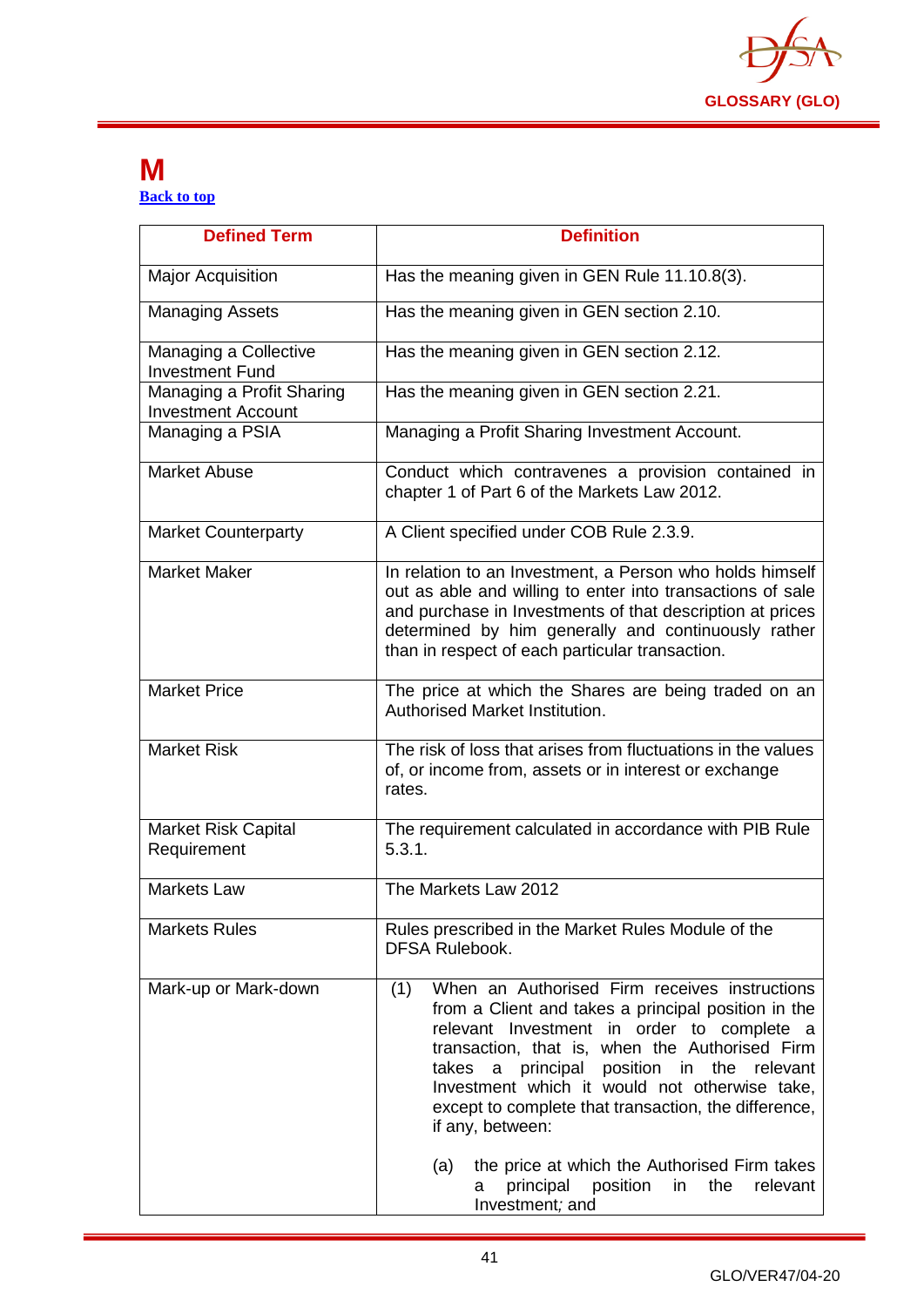

| <b>Defined Term</b>                                | <b>Definition</b>                                                                                                                                                                                                                                                            |
|----------------------------------------------------|------------------------------------------------------------------------------------------------------------------------------------------------------------------------------------------------------------------------------------------------------------------------------|
|                                                    | the price at which the Authorised Firm<br>(b)<br>Executes the transaction with its Client; or<br>When an Authorised Firm Executes a transaction<br>(2)<br>with its Client against its own book and owes a<br>duty of best execution, the difference between:                 |
|                                                    | the price at which best execution would be<br>(a)<br>achieved; and                                                                                                                                                                                                           |
|                                                    | (b)<br>the price at which the Authorised Firm<br>Executes the transaction with its Client.                                                                                                                                                                                   |
| <b>Master Fund</b>                                 | Has the meaning given in CIR Rule 3.1.5                                                                                                                                                                                                                                      |
| <b>Maturity Mismatch</b>                           | A difference between the maturity of an asset and the<br>corresponding liability.                                                                                                                                                                                            |
| Member                                             | (1) In relation to an Authorised Market Institution, a<br>person admitted as a member of the Authorised<br>Market Institution in accordance with its Business<br>Rules.<br>(2) In relation to an Employee Money Purchase<br>Scheme, has the meaning given in GEN Rule 2.30.1 |
| Minimum Capital<br>Requirement                     | The requirement calculated in accordance with PIN Rule<br>A4.2.1.                                                                                                                                                                                                            |
| Minimum Cellular Capital<br>Requirement            | The Minimum Segmental Capital Requirement in respect<br>of a cell.                                                                                                                                                                                                           |
| Minimum Fund Capital<br>Requirement                | The requirement calculated in accordance with PIN Rule<br>A8.2.1.                                                                                                                                                                                                            |
| Minimum Non-Cellular<br><b>Capital Requirement</b> | The Minimum Segmental Capital Requirement in respect<br>of that part of a protected cell company that is not a cell.                                                                                                                                                         |
| Minimum Segmental Capital<br>Requirement           | The requirement calculated in accordance with PIN<br>section A6.2.                                                                                                                                                                                                           |
| <b>MKT</b>                                         | The Markets module of the Rulebook.                                                                                                                                                                                                                                          |
| Money                                              | Any form of money, including cheques and other<br>payable orders.                                                                                                                                                                                                            |
| Money Laundering Reporting<br>Officer (MLRO)       | For the purposes of AMI, the Key Individual<br>(1)<br>function described in AMI Rule 5.3.8.                                                                                                                                                                                  |
|                                                    | For the purposes of an Authorised Firm other than<br>(2)<br>a Credit Rating Agency, the Licensed Function                                                                                                                                                                    |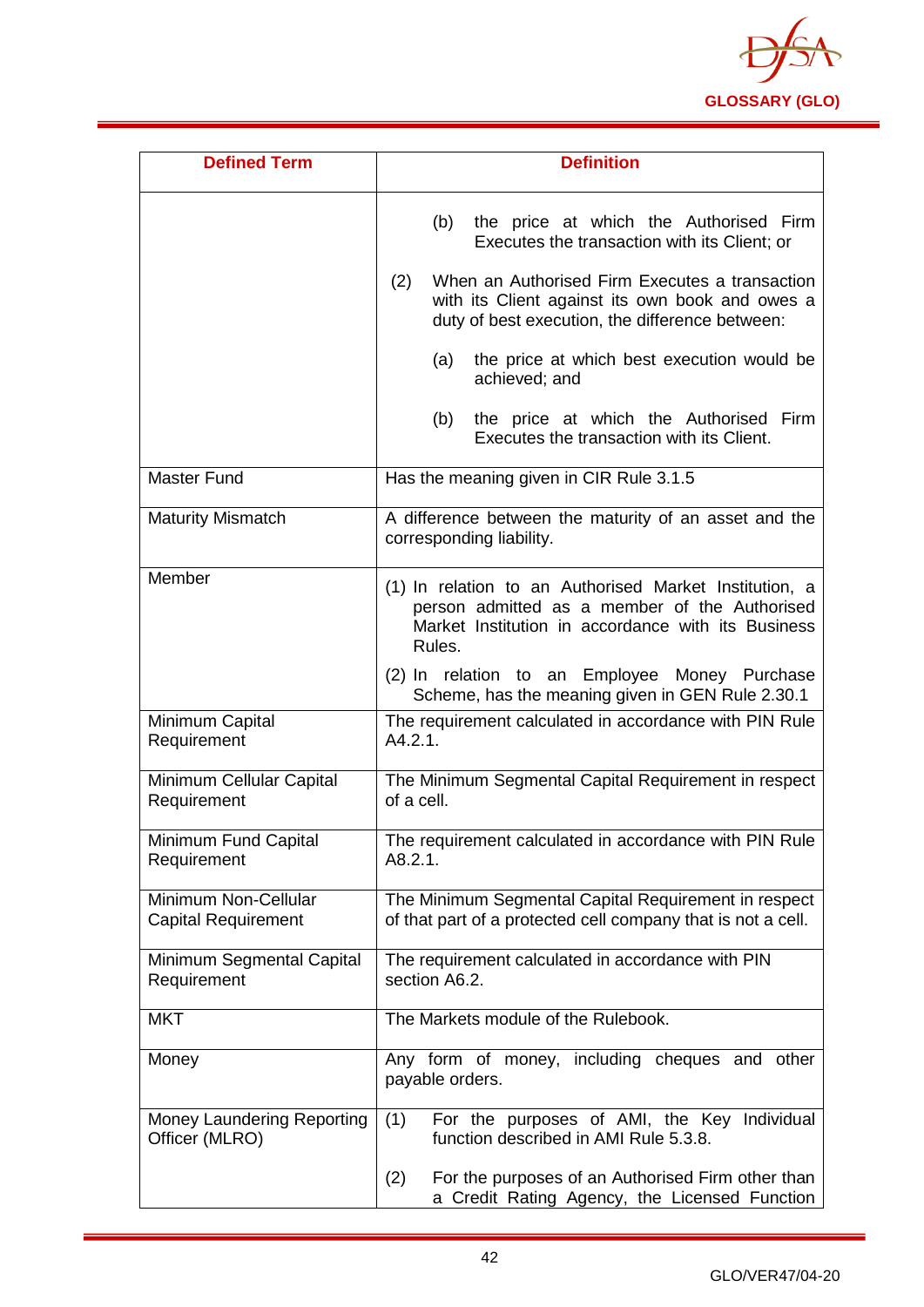

| <b>Defined Term</b>                            | <b>Definition</b>                                                                                                                                                                                                                                                |
|------------------------------------------------|------------------------------------------------------------------------------------------------------------------------------------------------------------------------------------------------------------------------------------------------------------------|
|                                                | described in GEN Rule 7.4.8.                                                                                                                                                                                                                                     |
|                                                | For all other purposes, has the meaning in AML<br>(3)<br>Rule 3.2.1.                                                                                                                                                                                             |
| Money Market Fund                              | Has the meaning given in CIR Rule 3.1.11.                                                                                                                                                                                                                        |
| <b>Money Services</b>                          | The services referred to in GEN Rule 2.6.1                                                                                                                                                                                                                       |
| Services Auditor's<br>Money<br>Report          | A report referred to in GEN Rule 8.6.1(f).                                                                                                                                                                                                                       |
| <b>Money Services Provider</b>                 | A Person that Provides Money Services.                                                                                                                                                                                                                           |
| <b>Money Transmission</b>                      | Has the meaning given in GEN Rule 2.6.1(2).                                                                                                                                                                                                                      |
| <b>MTF</b>                                     | A Multilateral Trading Facility.                                                                                                                                                                                                                                 |
| <b>Multilateral Development</b><br><b>Bank</b> | Any one of the following banks:                                                                                                                                                                                                                                  |
|                                                | African Development Bank (AfDB);<br>(a)                                                                                                                                                                                                                          |
|                                                | (b)<br>Asian Development Bank (ASB);                                                                                                                                                                                                                             |
|                                                | Caribbean Development Bank (CDB);<br>(c)                                                                                                                                                                                                                         |
|                                                | Council of Europe Development Bank;<br>(d)                                                                                                                                                                                                                       |
|                                                | (e)<br>European Bank for Reconstruction and<br>Development (EBRD);                                                                                                                                                                                               |
|                                                | (f)<br>European Investment Bank (EIB);                                                                                                                                                                                                                           |
|                                                | European Investment Fund (EIF);<br>(g)                                                                                                                                                                                                                           |
|                                                | (h)<br>Inter-American Development Bank (IADB);                                                                                                                                                                                                                   |
|                                                | Inter-American Investment Corporation (IAIC);<br>(i)                                                                                                                                                                                                             |
|                                                | International Bank for Reconstruction and<br>(j)<br>Development (IBRD);                                                                                                                                                                                          |
|                                                | International Finance Corporation (IFC); or<br>(k)                                                                                                                                                                                                               |
|                                                | (1)<br>Nordic Investment Bank (NIB).                                                                                                                                                                                                                             |
| <b>Multilateral Trading Facility</b>           | Pursuant to GEN Rule 2.22.1(a), a system which brings<br>together multiple third party buying and selling interests<br>in Investments, in accordance with its non-discretionary<br>rules, in a way that results in a contract in respect of<br>such Investments. |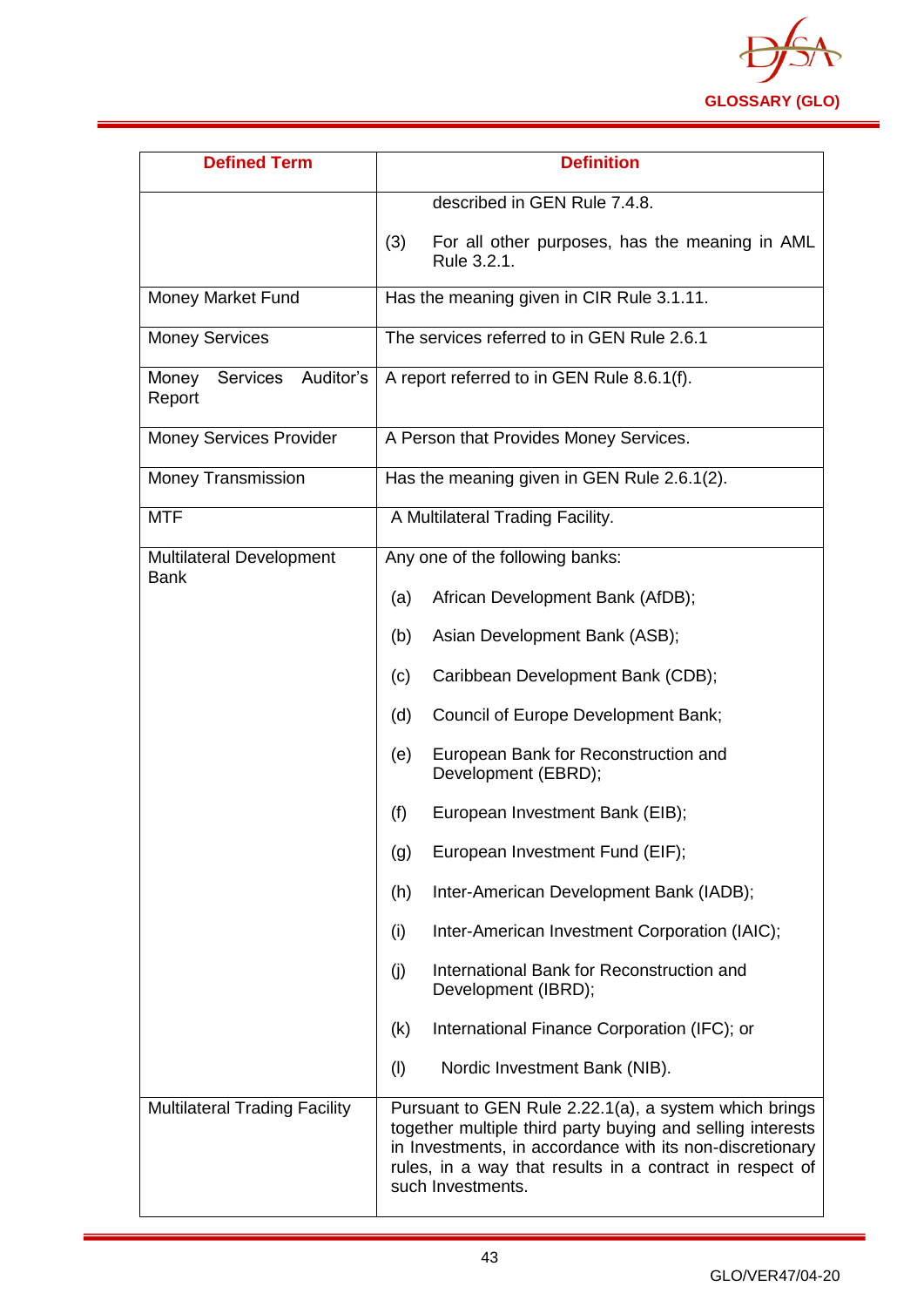

#### **N [Back to top](#page-1-0)**

| <b>Defined Term</b>             | <b>Definition</b>                                                                                                                                                                                                                                                                                                                                                                                              |
|---------------------------------|----------------------------------------------------------------------------------------------------------------------------------------------------------------------------------------------------------------------------------------------------------------------------------------------------------------------------------------------------------------------------------------------------------------|
| <b>Net Outstanding Claims</b>   | In respect of an Insurer as at a date, Gross Outstanding<br>Claims of the Insurer as at that date, less the amount of<br>reinsurance and other recoveries expected to be<br>received in respect of those claims.                                                                                                                                                                                               |
| <b>Net Written Premium</b>      | In respect of an Insurer during a period, Gross Written<br>Premium of the Insurer during that period less the<br>amount of premium on reinsurance contracts entered<br>into by the Insurer as cedant during the same period.                                                                                                                                                                                   |
| <b>Netting by Novation</b>      | The process of automatically amalgamating some or all<br>claims and obligations between two Counterparties to<br>create a single new claim or obligation replacing the<br>relevant former claims or obligations.                                                                                                                                                                                               |
| Nominee Company                 | A company incorporated in the DIFC whose business<br>consists solely of acting as a holder of Client Assets<br>where such assets are held by the Nominee Company<br>as agent of an Authorised Firm.                                                                                                                                                                                                            |
| <b>Non-Cellular Assets</b>      | Assets of a Protected Cell Company which are not<br>Cellular Assets.                                                                                                                                                                                                                                                                                                                                           |
| <b>Non-Cellular Liabilities</b> | Liabilities that may not be settled by disposition of<br>cellular assets.                                                                                                                                                                                                                                                                                                                                      |
| Non-DIFC insurer                | A Person, other than an Insurer, who is authorised and<br>supervised as an insurer by a Financial Services<br>Regulator.                                                                                                                                                                                                                                                                                       |
| Non-Performing                  | In the case of loans and other financial instruments<br>(1)<br>to which an Authorised Firm is exposed, having<br>either of the following qualities:                                                                                                                                                                                                                                                            |
|                                 | (a)<br>Contractual payments of interest or principal<br>are 90 days or more past the date on which<br>they were due and payable, and the current<br>value of any security held in respect of the<br>financial<br>or<br>other<br>instrument<br>loan<br>is<br>after<br>insufficient,<br>making<br>for<br>allowance<br>expenses of realisation, to meet the total<br>amount of principal and accrued interest; or |
|                                 | having an enhanced risk of default, assessed<br>(b)<br>on the basis of reasonable criteria.                                                                                                                                                                                                                                                                                                                    |
|                                 | (2)<br>In regard to $(1)(a)$ , if a loan or other financial<br>instrument has a regular payment schedule, the<br>loan or other instrument is 90 days past due when                                                                                                                                                                                                                                             |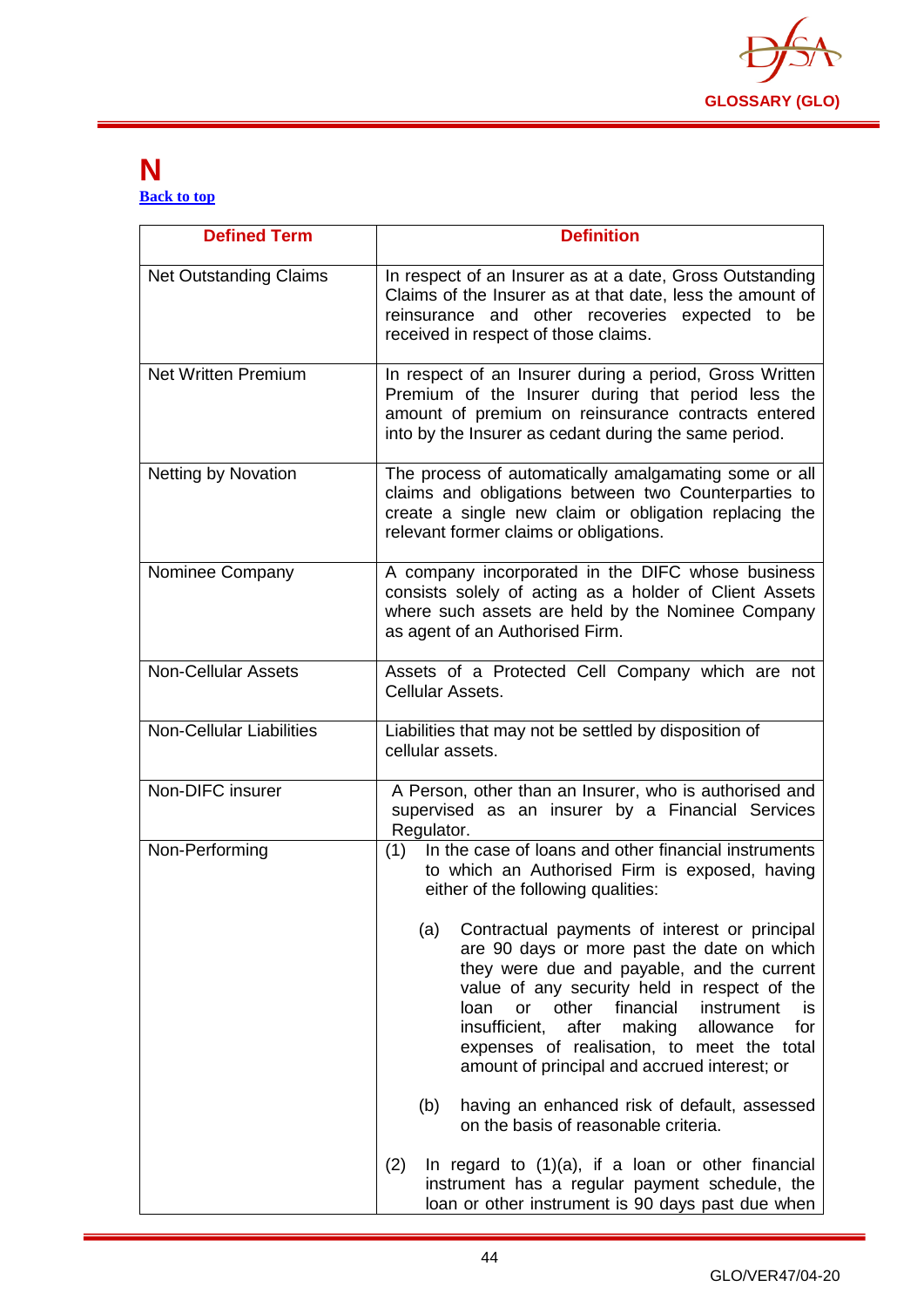

| <b>Defined Term</b> | <b>Definition</b>                                                                                                                                                                                                                                 |
|---------------------|---------------------------------------------------------------------------------------------------------------------------------------------------------------------------------------------------------------------------------------------------|
|                     | 90 calendar days have elapsed since the due date<br>of a contractual payment that has not been met in<br>full; and the total amount that is due but has not yet<br>been paid is equivalent to at least 90 days' worth of<br>contractual payments. |
| Non-Trading Book    | Describes positions, exposures and on-and off-balance<br>sheet items, which are not in the Trading Book.                                                                                                                                          |
| Notice of Objection | A notice filed by a Person who has received a Notice of<br>Administrative Censure or a Notice of Administrative<br>Fine who objects to the imposition of the censure or fine<br>as the case may be.                                               |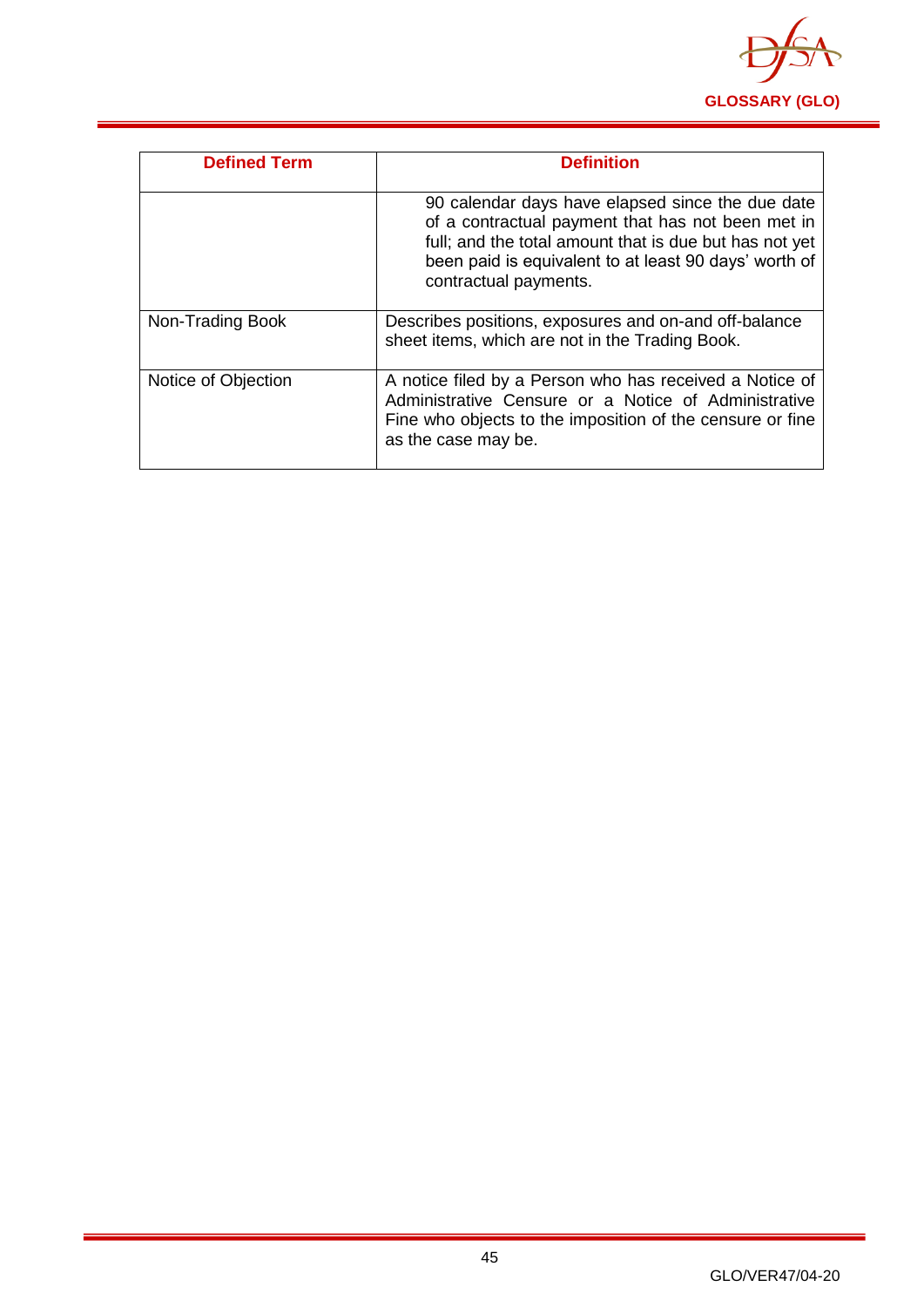

## **O**

| <b>Back to top</b> |  |  |
|--------------------|--|--|
|                    |  |  |

| <b>Defined Term</b>                                                       | <b>Definition</b>                                                                                                                                                                                          |
|---------------------------------------------------------------------------|------------------------------------------------------------------------------------------------------------------------------------------------------------------------------------------------------------|
| Offer                                                                     | (1)<br>In relation to Securities other than Units, an offer<br>of Securities falling within Article 12 of the Markets<br>Law 2012.                                                                         |
|                                                                           | (2)<br>In relation to Units, an offer of Units falling within<br>Article 19 of the Collective Investment Law 2010.                                                                                         |
| Offer of Securities to the<br>Public                                      | Has the meaning given in Article 12 of the Markets Law<br>2012.                                                                                                                                            |
| <b>Offer Period</b>                                                       | The period during which an Offer of Securities to the<br>Public made pursuant to a Prospectus remains open to<br>investors.                                                                                |
| <b>Offer Price</b>                                                        | The price at which the Shares were offered and<br>accepted under the offer document. In the event that an<br>auction process was used to determine the offer price,<br>then that price is the offer price. |
| Offeree                                                                   | A Person to whom an Offer of Securities is made.                                                                                                                                                           |
| Offeror                                                                   | A Person who makes an Offer of Securities.                                                                                                                                                                 |
| <b>Official List of Securities</b>                                        | A list of Securities maintained by the DFSA in<br>accordance with the Markets Law 2012.                                                                                                                    |
| Open-ended Fund                                                           | Has the meaning given in Article 18A(2) of the Collective<br>Investment Law.                                                                                                                               |
| <b>Operating a Clearing House</b>                                         | Has the meaning given in GEN section 2.18.                                                                                                                                                                 |
| Operating a Crowdfunding<br>Platform                                      | Has the meaning given in GEN Rule 2.29.1.                                                                                                                                                                  |
| Operating an Employee<br>Money Purchase Scheme                            | Has the meaning given in GEN Rule 2.30.2.                                                                                                                                                                  |
| Operating a Loan<br><b>Crowdfunding Platform</b>                          | Has the meaning given in GEN Rules 2.29.1(2) and (3).                                                                                                                                                      |
| <b>Operating a Property</b><br><b>Investment Crowdfunding</b><br>Platform | Has the meaning given in GEN Rules 2.29.1(5) and (6).                                                                                                                                                      |
| Operating an Alternative<br><b>Trading System</b>                         | Has the meaning given in GEN section 2.22.                                                                                                                                                                 |
| Operating an Exchange                                                     | Has the meaning given in GEN section 2.17.                                                                                                                                                                 |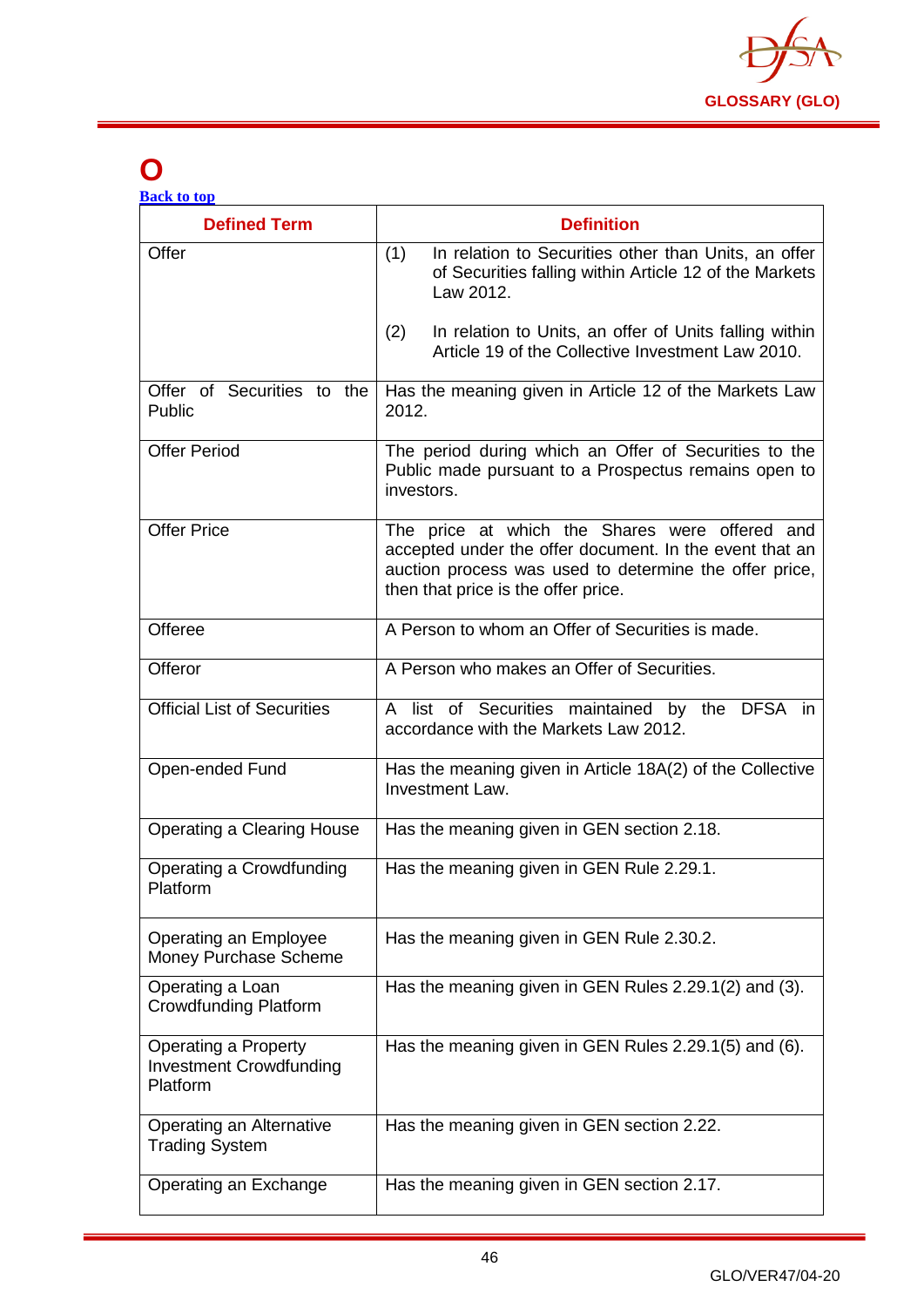

| <b>Defined Term</b>                                     | <b>Definition</b>                                                                                                                                                                                                                                                                                                         |
|---------------------------------------------------------|---------------------------------------------------------------------------------------------------------------------------------------------------------------------------------------------------------------------------------------------------------------------------------------------------------------------------|
| Operating an Investment<br><b>Crowdfunding Platform</b> | Has the meaning given in GEN Rules 2.29.1(4) and (6).                                                                                                                                                                                                                                                                     |
| Operator                                                | Has the meaning given in COB Rule 12.1.2                                                                                                                                                                                                                                                                                  |
| Option                                                  | Has the meaning given in GEN Rule A2.3.1(a).                                                                                                                                                                                                                                                                              |
| <b>Ordinary Resolution</b>                              | In relation to a company, a resolution passed by a<br>simple majority of such shareholders of that company as<br>(being entitled to do so) vote in person or, where proxies<br>are allowed, by proxy, at a general meeting for which<br>notice specifying the intention to propose the resolution<br>has been duly given. |
| <b>Organised Trading Facility</b>                       | Pursuant to GEN Rule 2.22.1(b), a system which brings<br>together multiple third party buying and selling interests<br>in Investments, in accordance with its discretionary<br>rules, in a way that results in a contract in respect of<br>such Investments.                                                              |
| <b>OTF</b>                                              | An Organised Trading Facility.                                                                                                                                                                                                                                                                                            |
| <b>Outsourcing Agreement</b>                            | An agreement in writing entered into by an Fund<br>Manager or Trustee with a Service Provider in relation<br>to outsourced functions, which fulfils the criteria in CIR<br>App 1.                                                                                                                                         |
| Own Account Transaction                                 | A transaction Executed by the Authorised Firm for its<br>own benefit or for the benefit of its Associate.                                                                                                                                                                                                                 |
| Owner's Equity                                          | In relation to a Takaful Insurer, the amount of the assets,<br>less the liabilities, of the Insurer that are not attributed to<br>the insurance fund of the Insurer.                                                                                                                                                      |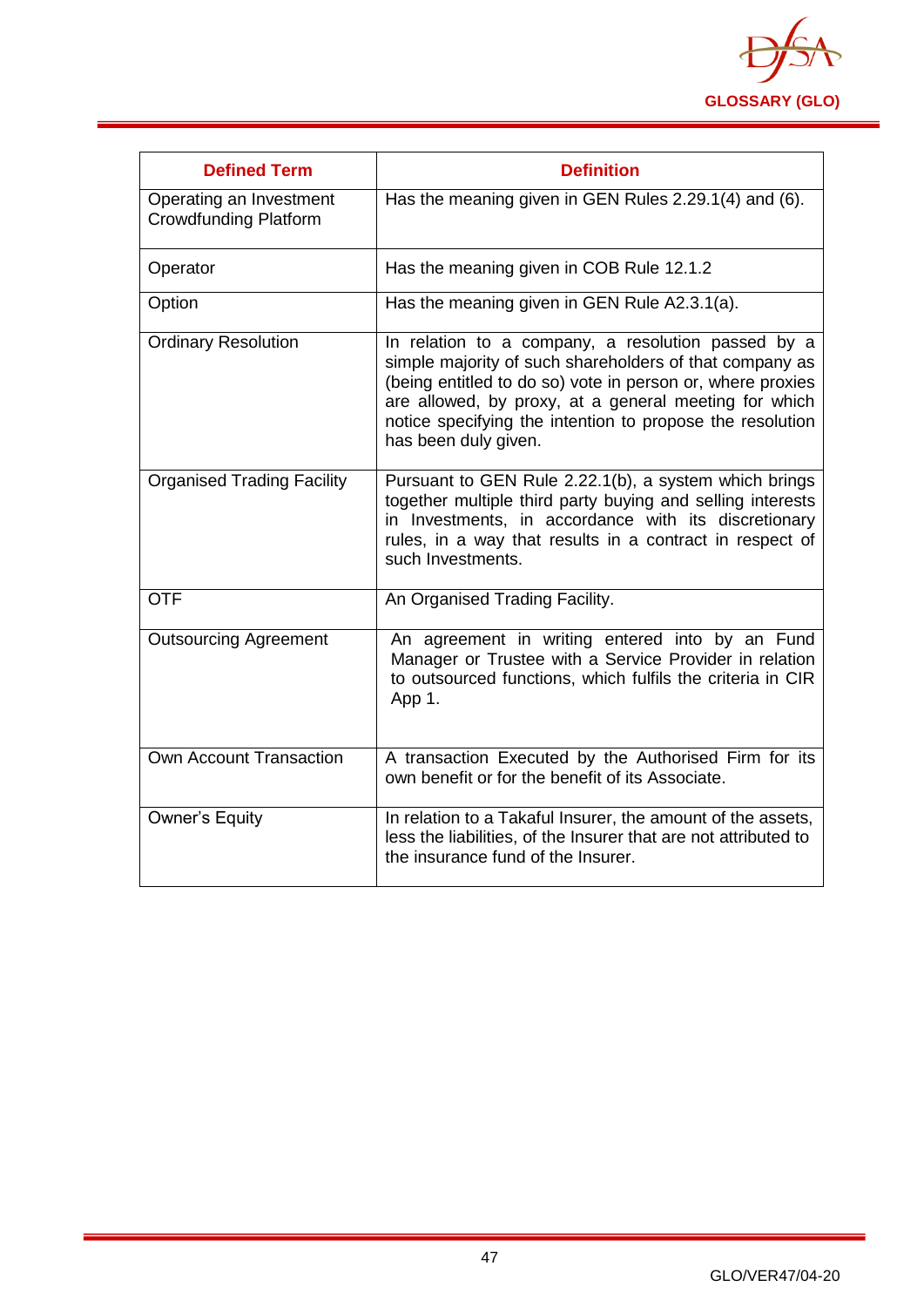

### **P**

| <b>Back to top</b> |  |  |
|--------------------|--|--|
|                    |  |  |
|                    |  |  |

| <b>Defined Term</b>                    | <b>Definition</b>                                                                                                                                                                               |
|----------------------------------------|-------------------------------------------------------------------------------------------------------------------------------------------------------------------------------------------------|
| Parent                                 | A Holding Company.                                                                                                                                                                              |
| <b>Participating Employer</b>          | Has the meaning given in GEN Rule 2.30.1.                                                                                                                                                       |
| Partner                                | In relation to an Undertaking which is a Partnership, a<br>Person occupying the position of a partner, by whatever<br>name called.                                                              |
| Partnership                            | Any partnership, including a partnership constituted<br>under the law of a country or territory outside the DIFC,<br>but not including a Limited Liability Partnership.                         |
| Passported Fund                        | Has the meaning given in FPR section 1.3.                                                                                                                                                       |
| <b>Payment Account</b>                 | Has the meaning given in GEN Rule 2.6.1(2)                                                                                                                                                      |
| <b>Payment Account Provider</b>        | A Person that provides or operates a Payment Account.                                                                                                                                           |
| <b>Payment Initiation Service</b>      | Has the meaning given in GEN Rule 2.32.1(4).                                                                                                                                                    |
| Payment Instrument                     | Has the meaning given in GEN Rule 2.6.1(2)                                                                                                                                                      |
| <b>Payment Order</b>                   | Has the meaning given in GEN Rule 2.6.1(2).                                                                                                                                                     |
| <b>Payment Schedule</b>                | Has the meaning given in COB Rule 12.1.2.                                                                                                                                                       |
| <b>Payment Service</b>                 | Has the meaning given in GEN Rule 2.6.1(2).                                                                                                                                                     |
| <b>Payment Service Provider</b>        | Has the meaning given in GEN Rule 2.6.1(2).                                                                                                                                                     |
| <b>Payment Transaction</b>             | Has the meaning given in GEN Rule 2.6.1(2).                                                                                                                                                     |
| Permanent Health Insurance             | Has the meaning given in GEN Rule A4.1.2(d).                                                                                                                                                    |
| <b>Permanent Share Capital</b>         | Ordinary paid-up share capital or similar shareholders' or<br>members' equity, including retained earnings, however<br>called.                                                                  |
| Person                                 | A Person includes any natural person, Body Corporate<br>or body unincorporated, including a legal person,<br>company,<br>Partnership,<br>unincorporated<br>association,<br>government or state. |
| <b>Personal Account</b><br>Transaction | A transaction undertaken by an Employee<br>of an<br>Authorised Firm in a Investment, other than:                                                                                                |
|                                        | a transaction in a government and public Security;<br>(a)                                                                                                                                       |
|                                        | (b)<br>a transaction in a life policy; or                                                                                                                                                       |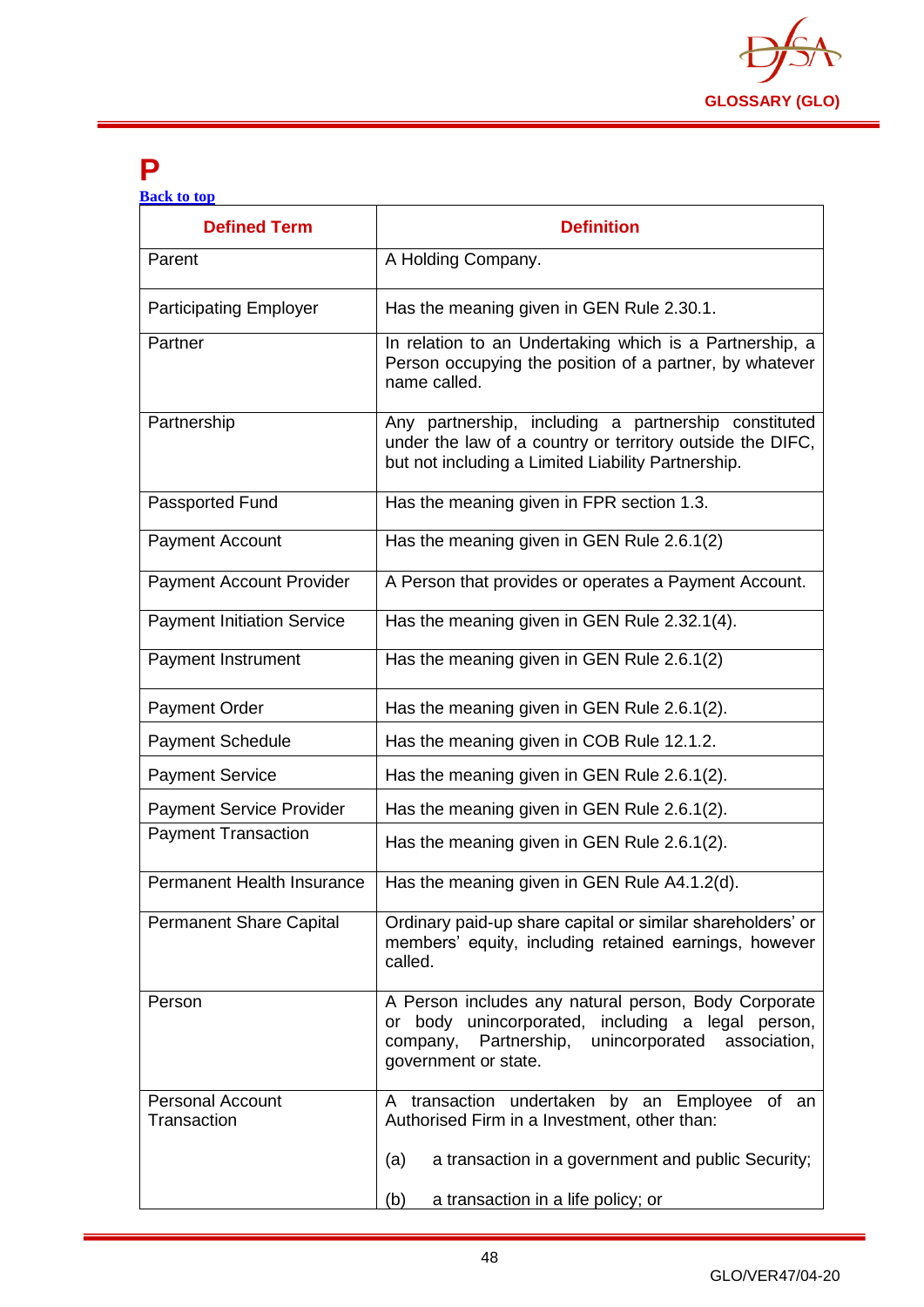

| <b>Defined Term</b>                                 | <b>Definition</b>                                                                                                                                                                                                                                                                                                                                                                                                                                                                                             |
|-----------------------------------------------------|---------------------------------------------------------------------------------------------------------------------------------------------------------------------------------------------------------------------------------------------------------------------------------------------------------------------------------------------------------------------------------------------------------------------------------------------------------------------------------------------------------------|
|                                                     | a discretionary transaction if there is no prior<br>(c)<br>with the Employee and<br>communication<br>the<br>discretion is not exercised by the Authorised Firm.                                                                                                                                                                                                                                                                                                                                               |
| Persons Undertaking Key<br><b>Control Functions</b> | Persons undertaking compliance, risk management,<br>internal audit and similar control functions.                                                                                                                                                                                                                                                                                                                                                                                                             |
| PIB                                                 | The Prudential - Investment, Insurance Intermediation<br>and Banking module of the Rulebook.                                                                                                                                                                                                                                                                                                                                                                                                                  |
| <b>PIN</b>                                          | The Prudential – Insurance Business module of the<br>Rulebook.                                                                                                                                                                                                                                                                                                                                                                                                                                                |
| Policyholder                                        | Includes a potential policyholder.                                                                                                                                                                                                                                                                                                                                                                                                                                                                            |
| <b>Policy Benefit</b>                               | An amount payable under an insurance contract as a<br>result of the occurrence of an event insured under the<br>contract.                                                                                                                                                                                                                                                                                                                                                                                     |
| <b>Politically Exposed Person</b><br>(PEP)          | Means a natural person (and includes, where relevant, a<br>family member or close associate) who is or has been<br>entrusted with a prominent public function, including but<br>not limited to, a head of state or of government, senior<br>politician, senior government, judicial or military official,<br>ambassador, senior executive<br>of<br>a<br>state<br>owned<br>corporation, or an important political party official, but not<br>middle ranking or more junior individuals in these<br>categories. |
| <b>Practice Note</b>                                | Guidelines issued from time to time by the DFSA to<br>assist a Registered Auditor in applying a relevant<br>standard.                                                                                                                                                                                                                                                                                                                                                                                         |
| <b>Preliminary Notice</b>                           | a written notice given by the DFSA to a Person pursuant<br>to paragraph 4(1) of Schedule 3 to the Regulatory Law<br>2004.                                                                                                                                                                                                                                                                                                                                                                                     |
| <b>Premium Liability</b>                            | The liability referred to in PIN Rule 5.4.7.                                                                                                                                                                                                                                                                                                                                                                                                                                                                  |
| <b>Price Information Provider</b>                   | In CIR, has the meaning given to that term in CIR<br>(1)<br>Rule 13.9.4(2).                                                                                                                                                                                                                                                                                                                                                                                                                                   |
|                                                     | In AMI, has the meaning given to that term in Rule<br>(2)<br>$A2.1.2(2)$ .                                                                                                                                                                                                                                                                                                                                                                                                                                    |
| <b>Price Sensitive Information</b>                  | Information of a type which is liable to cause substantial<br>movement in the price of Securities or (in the case of<br>Debentures) to affect significantly the ability of the Issuer<br>to meet its commitments.                                                                                                                                                                                                                                                                                             |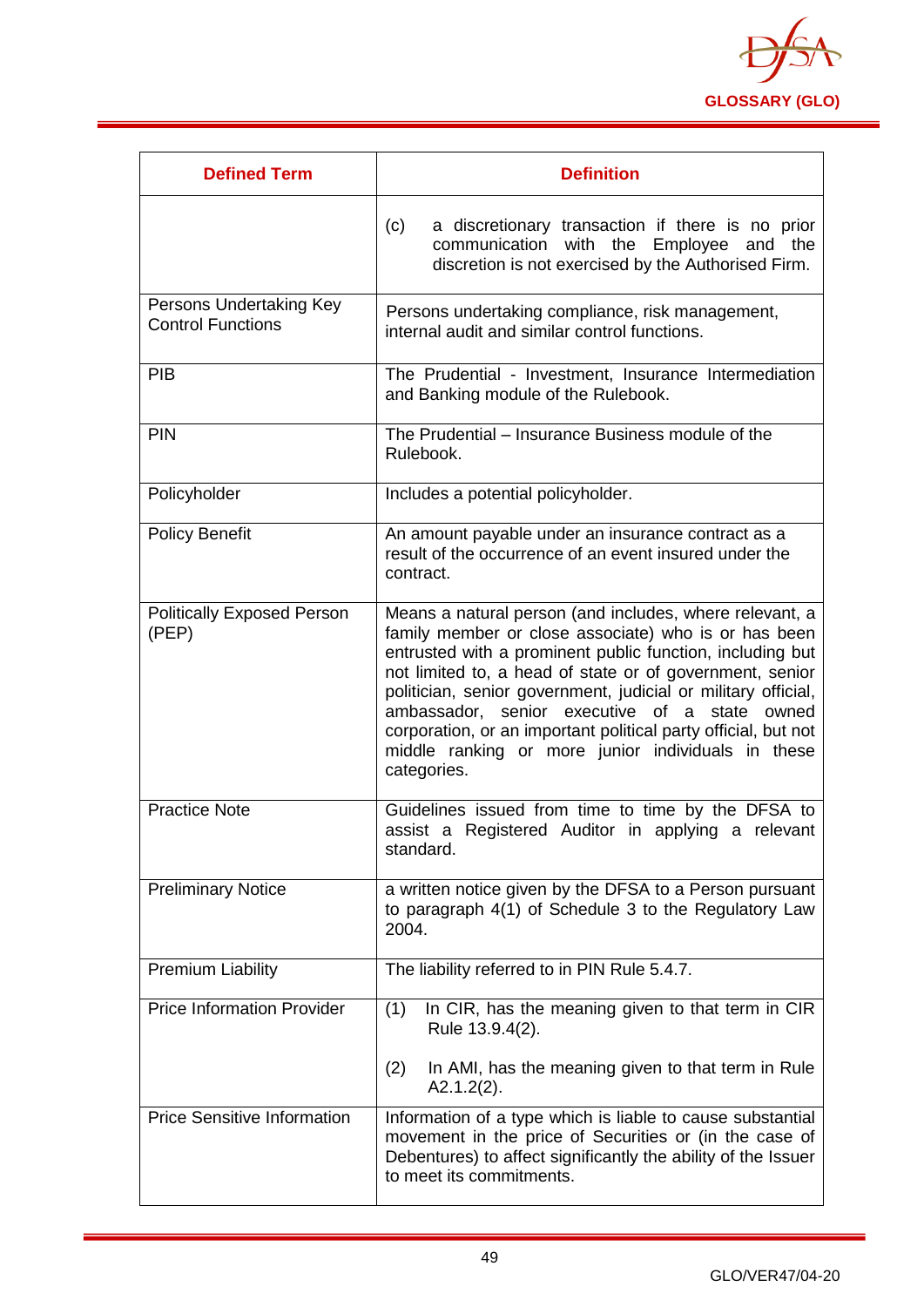

| <b>Defined Term</b>                | <b>Definition</b>                                                                                                                                                                                                              |  |
|------------------------------------|--------------------------------------------------------------------------------------------------------------------------------------------------------------------------------------------------------------------------------|--|
| <b>Price Stabilisation</b>         | The activity of stabilising the price of an Eligible Security<br>in the manner described in the PRS Module.                                                                                                                    |  |
| <b>Principal Representative</b>    | An individual designated by a Representative Office in<br>accordance with REP.                                                                                                                                                 |  |
| Principle                          | In relation to an Authorised Firm or Authorised<br>(1)<br>Individual, a principle prescribed in GEN chapter<br>4.                                                                                                              |  |
|                                    | (2)<br>In relation to an Audit Principal, a principle<br>prescribed in AUD section 2.6.                                                                                                                                        |  |
| <b>Private Equity Fund</b>         | Has the meaning given in CIR Rule 3.1.6                                                                                                                                                                                        |  |
| <b>Private Placement</b>           | An Offer made to a Person who is likely to be interested<br>in the Offer having regard to:                                                                                                                                     |  |
|                                    | (i)<br>previous contact between the Person making<br>the Offer and that Person;                                                                                                                                                |  |
|                                    | (ii)<br>a professional or other connection between the<br>Person making the Offer and that Person; or                                                                                                                          |  |
|                                    | (iii)<br>statements or actions by that Person that<br>indicate that he is interested in Offers of that<br>kind.                                                                                                                |  |
| <b>Private Trust Company</b>       | Means a body corporate the purpose of which is solely<br>to provide trust business services in respect of a specific<br>trust or trusts:                                                                                       |  |
|                                    | of which a Family Member of a Single Family or<br>(a)<br>a Family Entity related to a Single Family is the<br>settlor; and                                                                                                     |  |
|                                    | the beneficiaries are all:<br>(b)                                                                                                                                                                                              |  |
|                                    | (i)<br>charities; or                                                                                                                                                                                                           |  |
|                                    | (ii)<br>Family Members, Family Entities, or Family<br>Fiduciary Structures of that Single Family.                                                                                                                              |  |
| <b>Privileged Communication</b>    | A privilege arising from the provision of professional<br>legal advice and any other like privilege properly<br>applicable at law to the communication in question, but<br>does not include a general duty of confidentiality. |  |
| <b>Professional Client</b>         | A Client specified under COB Rule 2.3.3.                                                                                                                                                                                       |  |
| <b>Profit Equalisation Reserve</b> | Represents<br>amount<br>appropriated<br>the<br>of<br>the<br>out<br>Mudaraba<br>before<br>allocating<br>the Mudarib's<br>income,                                                                                                |  |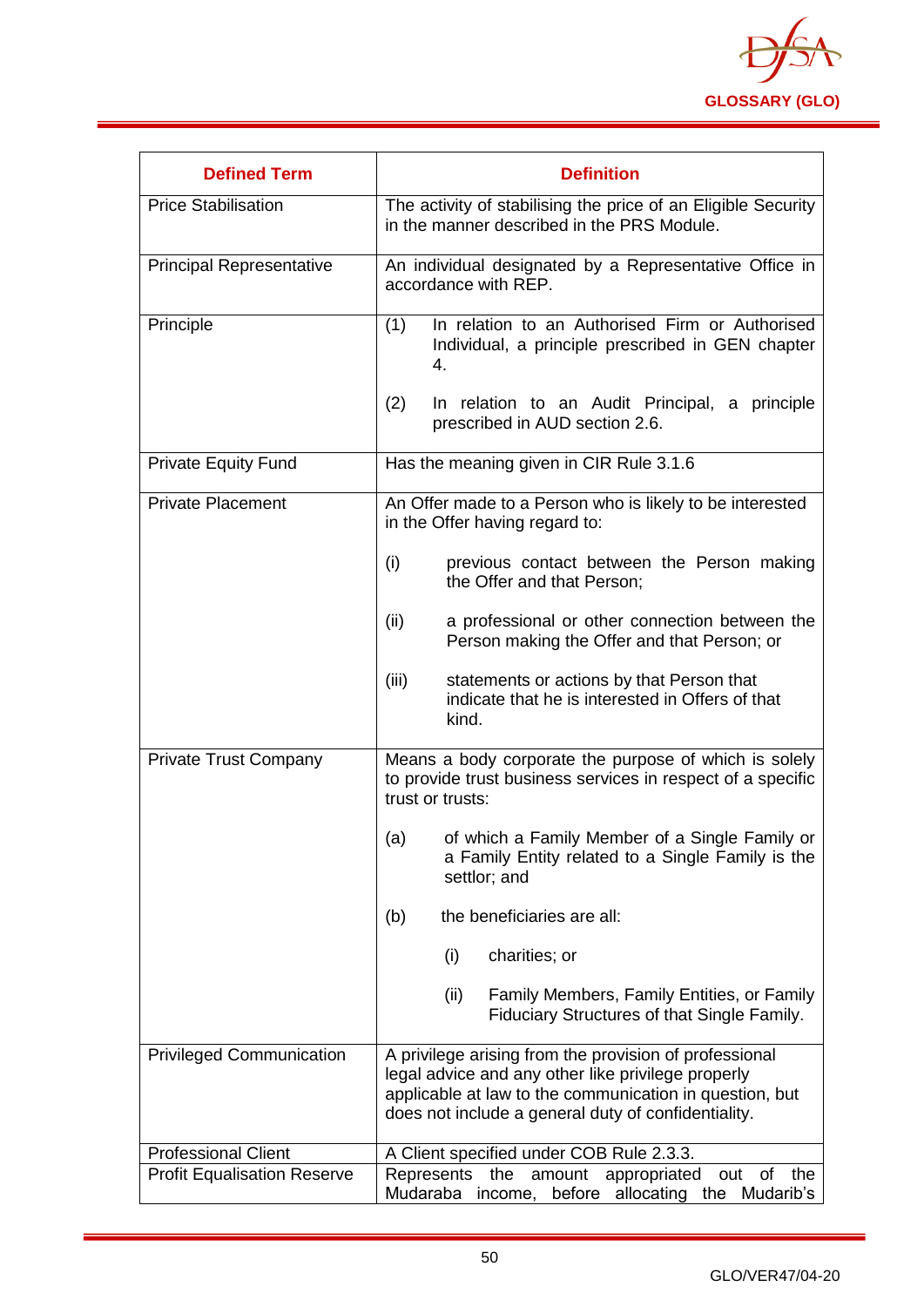

| <b>Defined Term</b>                                        | <b>Definition</b>                                                                                                                                                                                                                             |  |
|------------------------------------------------------------|-----------------------------------------------------------------------------------------------------------------------------------------------------------------------------------------------------------------------------------------------|--|
|                                                            | share, in order to maintain a certain level of investment<br>returns for investment account holders and to increase<br>owners' equity.                                                                                                        |  |
| <b>Profit Sharing Investment</b><br>Account (PSIA)         | An account or portfolio managed:                                                                                                                                                                                                              |  |
|                                                            | in relation to property of any kind, including the<br>(a)<br>currency of any country or territory, held for or<br>within the account or portfolio;                                                                                            |  |
|                                                            | in accordance with Shari'a and held out as such;<br>(b)<br>and<br>under the term of an agreement whereby:<br>(c)                                                                                                                              |  |
|                                                            | (i)<br>the investor agrees to share any profit with<br>the manager of the account or portfolio in<br>accordance with a predetermined specified<br>percentage or ratio; and                                                                    |  |
|                                                            | (ii)<br>the investor agrees that he alone will bear<br>any losses in the absence of negligence or<br>breach of contract on the part of the<br>manager.                                                                                        |  |
| Promote                                                    | In relation to a Passported Fund, has the meaning given<br>in FPR section 1.3.                                                                                                                                                                |  |
| Property                                                   | (1) In relation to AML, has the meaning given in Articles<br>$(1)$ and $(2)$ of the U.A.E. Federal Law No.20 of 2018;<br>and                                                                                                                  |  |
|                                                            | (2) In relation to Property Investment Crowdfunding, has<br>the meaning given in GEN Rule 2.29.1(7).                                                                                                                                          |  |
| <b>Property Fund</b>                                       | Has the meaning given in CIR Rule 3.1.7                                                                                                                                                                                                       |  |
| <b>Property Investment</b><br>Crowdfunding                 | Has the meaning given in GEN Rules 2.29.1(5) and (6).                                                                                                                                                                                         |  |
| <b>Property Investment</b><br><b>Crowdfunding Operator</b> | A Person who is authorised under a Licence to operate a<br>Property Investment Crowdfunding Platform.                                                                                                                                         |  |
| <b>Property Investment</b><br><b>Crowdfunding Platform</b> | An electronic platform or a facility referred to in GEN<br>Rules 2.29.1(5) and (6).                                                                                                                                                           |  |
| <b>Property Related Assets</b>                             | Assets which are Shares, Debentures or Warrants which<br>are issued by a Body Corporate, a substantial activity of<br>which relates to investment in Real Property and<br>Certificates which confer rights in respect of such<br>Investments. |  |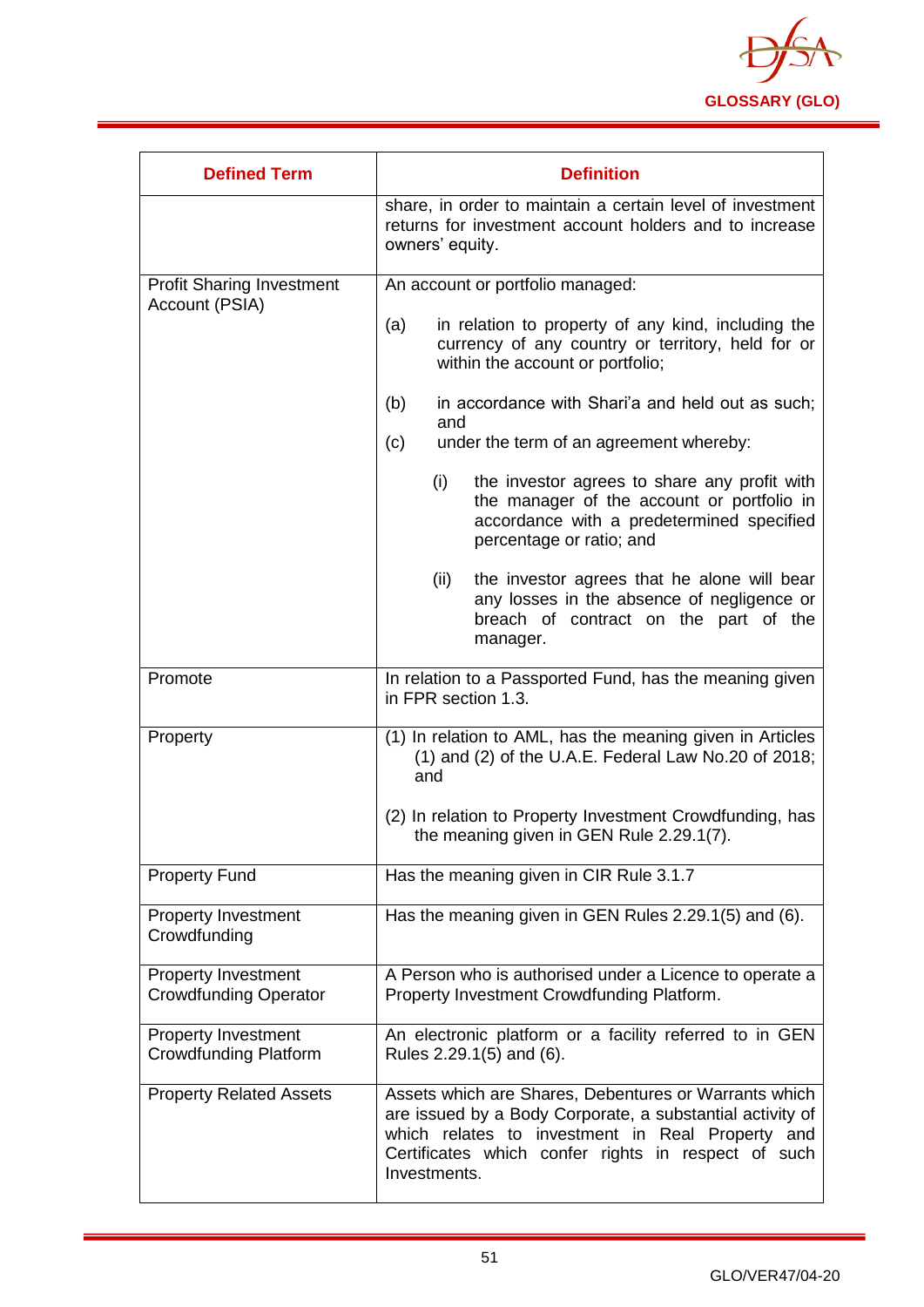

| <b>Defined Term</b>                     | <b>Definition</b>                                                                                                                                                                                                                                                                                  |
|-----------------------------------------|----------------------------------------------------------------------------------------------------------------------------------------------------------------------------------------------------------------------------------------------------------------------------------------------------|
| Prospectus                              | In relation to an Offer of Securities to the Public, a<br>(1)<br>document containing the information specified in<br>Article 15 of the Markets Law 2012 and the MKT<br>Rules, and includes a Supplementary Prospectus.                                                                             |
|                                         | (2)<br>In relation to a Fund, a document containing the<br>prescribed<br>under the<br>information<br>Collective<br>Investment Law 2010<br>and the CIR<br>Rules.<br>Short<br>including<br>Form<br>Prospectus<br>a<br>or<br>Supplementary Prospectus.                                                |
| Prospectus Offer                        | An Offer of Securities referred to in Article 14(4)(a) of the<br>Markets Law 2012.                                                                                                                                                                                                                 |
| <b>Protected Cell Company</b>           | A company incorporated as, or converted into, a<br>Protected Cell Company in accordance with<br>the<br>of the Regulations<br>made<br>provisions<br>under<br>the<br>Companies Law.                                                                                                                  |
| <b>Protection Buyer</b>                 | The Counterparty to a Credit Derivative contract that<br>wishes to reduce the exposure to Credit Risk by<br>protecting itself from potential loss suffered as a result of<br>deterioration in the creditworthiness of the reference<br>assets.                                                     |
| <b>Protection Seller</b>                | The Counterparty to a Credit Derivative contract that<br>wishes to take on Credit Risk arises from potential loss<br><b>of</b><br>deterioration<br>suffered<br>result<br>in<br>the<br>as<br>a<br>creditworthiness of the reference assets in return for<br>compensation from the Protection Buyer. |
| <b>Providing Credit</b>                 | Has the meaning given in GEN section 2.5.                                                                                                                                                                                                                                                          |
| <b>Providing Custody</b>                | Has the meaning given in GEN section 2.13.                                                                                                                                                                                                                                                         |
| <b>Providing Fund</b><br>Administration | Has the meaning given in GEN section 2.24                                                                                                                                                                                                                                                          |
| <b>Providing Money Services</b>         | Has the meaning given in GEN section 2.6.1.                                                                                                                                                                                                                                                        |
| <b>Providing Trust Services</b>         | Has the meaning given in GEN section 2.23.                                                                                                                                                                                                                                                         |
| <b>PRU</b>                              | The Prudential Returns module of the Sourcebook.                                                                                                                                                                                                                                                   |
| <b>Prudential Context</b>               | In relation to activities carried on by a Authorised Firm,<br>the context in which the activities might have, or might<br>reasonably be regarded as likely to have, a negative<br>effect on:                                                                                                       |
|                                         | confidence in the financial stability of the DIFC;<br>(a)                                                                                                                                                                                                                                          |
|                                         | the ability of the Authorised Firm to meet the<br>(b)<br>applicable DFSA requirements and<br>standards                                                                                                                                                                                             |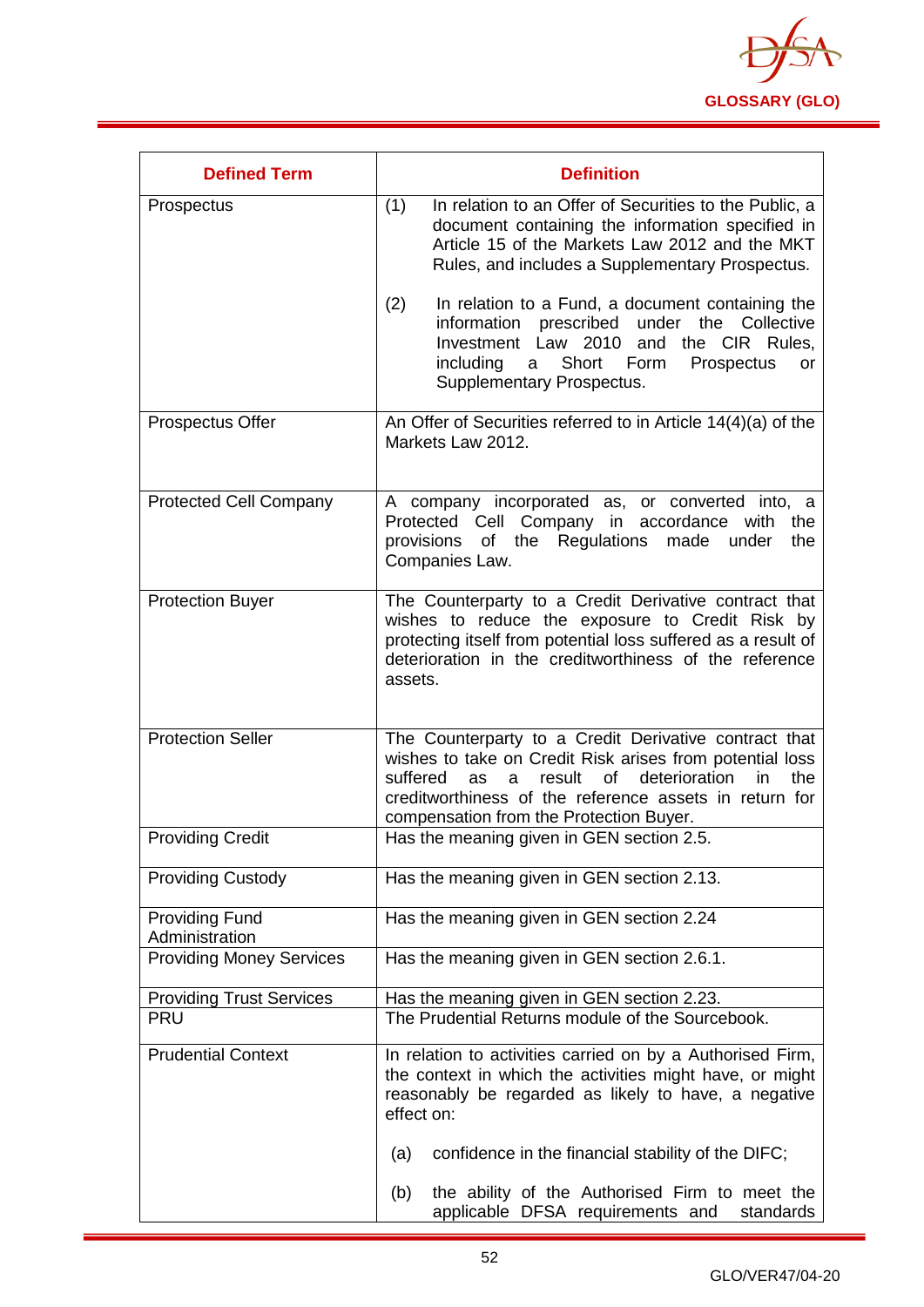

| <b>Defined Term</b>                             | <b>Definition</b>                                                                                                                                                                                                                                                                                                                                                                                                     |
|-------------------------------------------------|-----------------------------------------------------------------------------------------------------------------------------------------------------------------------------------------------------------------------------------------------------------------------------------------------------------------------------------------------------------------------------------------------------------------------|
|                                                 | relating to the Authorised Firm's<br>financial<br>resources; or                                                                                                                                                                                                                                                                                                                                                       |
|                                                 | the fitness and propriety of the Authorised Firm to<br>(c)<br>remain authorised.                                                                                                                                                                                                                                                                                                                                      |
| <b>PSIA</b>                                     | Profit Sharing Investment Account.                                                                                                                                                                                                                                                                                                                                                                                    |
| <b>PSIAr</b>                                    | Profit Sharing Investment Account received on a<br>restricted basis.                                                                                                                                                                                                                                                                                                                                                  |
| <b>PSIAu</b>                                    | Profit Sharing Investment Account received on an<br>unrestricted basis.                                                                                                                                                                                                                                                                                                                                               |
| <b>Public Appearance</b>                        | Any participation in an interview which is part of a<br>seminar, forum, radio, television, website, newspaper,<br>journal, magazine, or other periodical or other public<br>speaking activity, or the writing of an article for a<br>newspaper, journal, magazine<br>website,<br>or<br>other<br>periodical in which an Investment Analyst makes a<br>recommendation or offers an opinion concerning an<br>Investment. |
| <b>Public Fund</b>                              | (1) In relation to a Passported Fund, has the meaning<br>given in FPR section 1.3; and<br>(2) In any other case, has the meaning given in Article<br>16(1) of the Collective Investment Law 2010.                                                                                                                                                                                                                     |
| <b>Public Listed Company</b>                    | Has the meaning given in Schedule 1 to the Regulatory<br>Law 2004.                                                                                                                                                                                                                                                                                                                                                    |
| Public<br>Listed<br>Company<br>Auditor's Report | A report referred to in MKT Rule 5.2.7(b).                                                                                                                                                                                                                                                                                                                                                                            |
| <b>Public Property Fund</b>                     | Is a Public Fund which is also a Property Fund                                                                                                                                                                                                                                                                                                                                                                        |
| <b>Public REIT</b>                              | A Public Fund that is a Real Estate Investment Trust<br>(REIT).                                                                                                                                                                                                                                                                                                                                                       |
| <b>Public Sector Entities</b>                   | Bodies owned by central or regional governments or<br>Local Authorities which perform regulatory and other<br>non-commercial functions.                                                                                                                                                                                                                                                                               |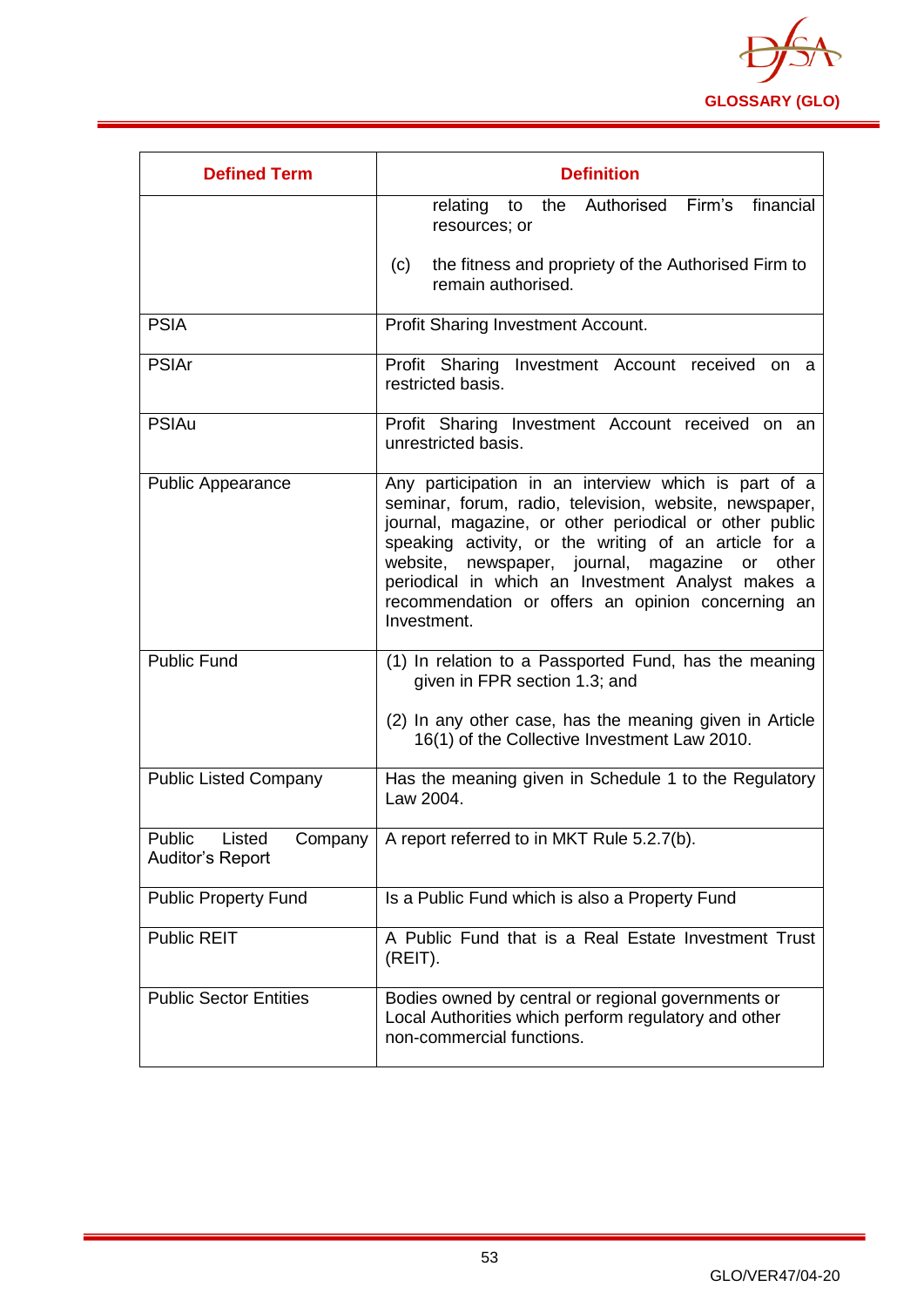

#### **Q [Back to top](#page-1-0)**

| <b>Defined Term</b>                | <b>Definition</b>                                                                                                                                                                                                                                                                       |
|------------------------------------|-----------------------------------------------------------------------------------------------------------------------------------------------------------------------------------------------------------------------------------------------------------------------------------------|
| <b>Qualified Investor Fund</b>     | Has the meaning given in Article 16(5) of the Collective<br>Investment Law 2010.                                                                                                                                                                                                        |
| <b>Qualifying Holding</b>          | Any holding in the capital of a non-financial Undertaking<br>of which the Authorised Firm is a controller.                                                                                                                                                                              |
| <b>Quarterly Regulatory Return</b> | A quarterly return of the type specified in PIN Rule<br>A <sub>10.3.1</sub> .                                                                                                                                                                                                           |
| <b>Quiet Period</b>                | In relation to an initial public offering of securities, the<br>period beginning on the day of publication of listing<br>particulars or a prospectus relating to the offering of that<br>Investment and ending 30 days after the day on which<br>the Investment is admitted to trading. |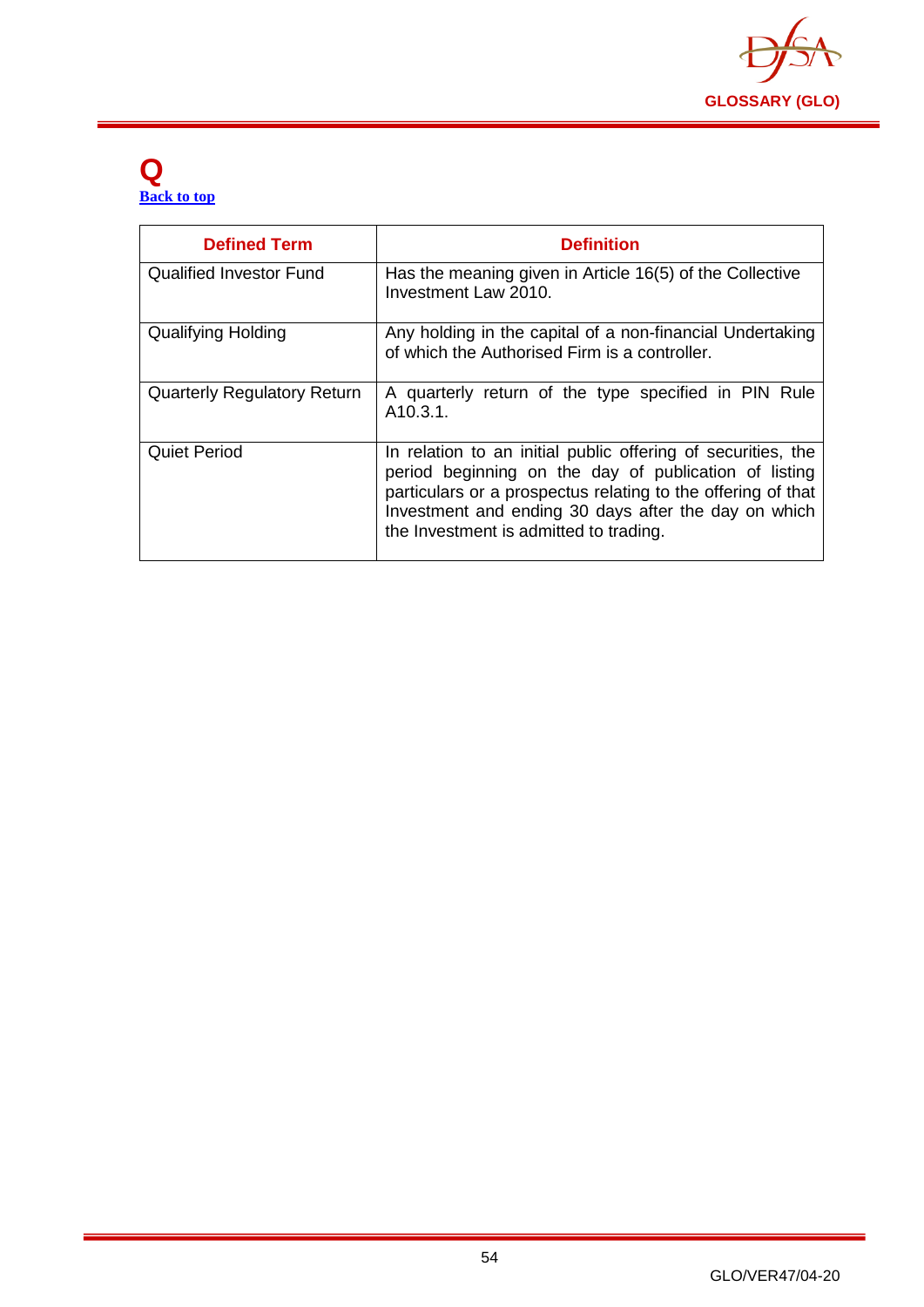

#### **R [Back to top](#page-1-0)**

| <b>Defined Term</b>                      | <b>Definition</b>                                                                                                                                                                                                                                                                              |
|------------------------------------------|------------------------------------------------------------------------------------------------------------------------------------------------------------------------------------------------------------------------------------------------------------------------------------------------|
| Rated                                    | In the case of an instrument or a counterparty, assigned<br>a rating by a Rating Agency in respect of the<br>counterparty credit risk associated with the instrument or<br>counterparty.                                                                                                       |
| <b>Rating Action</b>                     | Has the meaning given to it in COB Rule 8.3.5(2).                                                                                                                                                                                                                                              |
| Rating Agency                            | Standard & Poor's, Moody's, AM Best, Fitch Ratings or<br>another agency approved in writing by the DFSA.                                                                                                                                                                                       |
| <b>Rating Analyst</b>                    | Has the meaning given to it in COB Rule 8.3.1(3).                                                                                                                                                                                                                                              |
| <b>Rating Subject</b>                    | Has the meaning given to it in GEN Rule 2.27.1(3).                                                                                                                                                                                                                                             |
| Readily Realisable<br><b>Securities</b>  | A government or public Security denominated in the<br>currency of the country of its issuer, or any other<br>Security which is admitted to official listing on an<br>exchange in a Zone 1 country and regularly traded on or<br>under the rules of such an exchange.                           |
| <b>Real Estate Investment Trust</b>      | Has the meaning given in CIR Rule 3.1.8                                                                                                                                                                                                                                                        |
| <b>Real Property</b>                     | Land or buildings, whether freehold or leasehold, where<br>the unexpired term of any lease exceeds 20 years.                                                                                                                                                                                   |
| <b>REC</b>                               | The Recognition module of the Rulebook.                                                                                                                                                                                                                                                        |
| <b>Recognised Body</b>                   | Has the meaning given in Article 37(3)(a) of the Markets<br>Law 2012.                                                                                                                                                                                                                          |
| Recognised Jurisdiction                  | In CIR, in relation to a Foreign Fund, means a<br>(a)<br>jurisdiction which has been recognised by the<br>DFSA under Article 55 of the Collective<br>Investment Law 2010 or, pursuant to Article 1(b)<br>of that law, under Article 20 of the Collective<br>Investment Law 2006.               |
|                                          | (b)<br>In relation to an EMP Scheme established<br>outside the DIFC, a jurisdiction that the DFSA<br>confirms in writing is acceptable to the DFSA, as<br>providing equivalent regulation as provided under<br>the DFSA regime.                                                                |
| Recognised Jurisdiction<br><b>Notice</b> | A notice issued by the DFSA, pursuant Article 55 of the<br>Collective Investment Law 2010 or, pursuant to Article<br>1(b) of that law, under to Article 20 of the Collective<br>Investment Law 2006, listing countries and territories<br>which are Recognised Jurisdictions and Foreign Funds |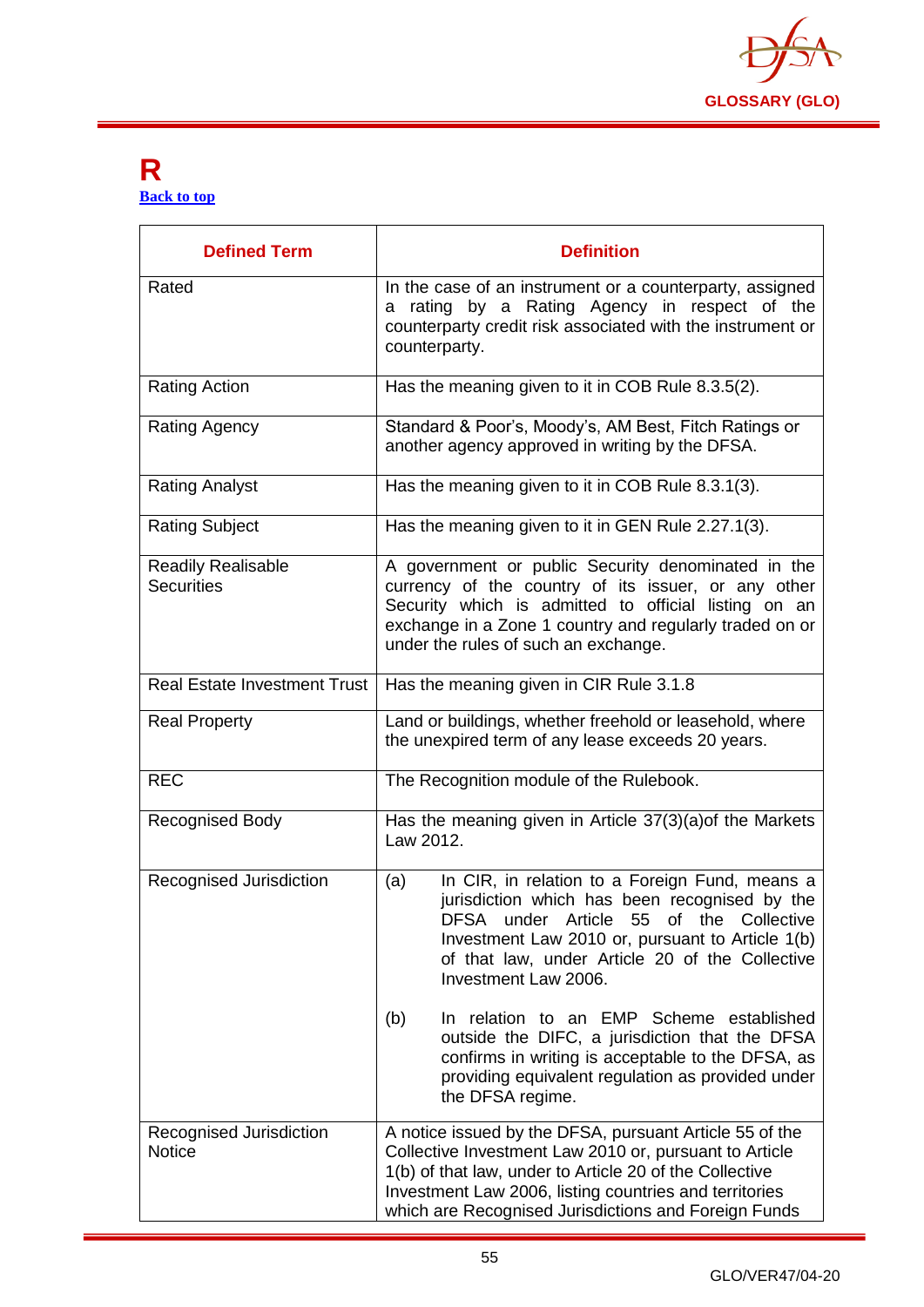

| <b>Defined Term</b>                        | <b>Definition</b>                                                                                                                                                                    |
|--------------------------------------------|--------------------------------------------------------------------------------------------------------------------------------------------------------------------------------------|
|                                            | which are Designated Funds in respect of these<br>jurisdictions.                                                                                                                     |
| <b>Recognised Member</b>                   | Has the meaning given in Article 37(3)(b) of the Markets<br>Law 2012.                                                                                                                |
| <b>Recognised Person</b>                   | A Recognised Body or a Recognised Member.                                                                                                                                            |
| Recognised Professional<br>Body            | A full member of IFAC.                                                                                                                                                               |
| Recognised Professional<br>Qualification   | A qualification conferred by a Recognised Professional<br>Body.                                                                                                                      |
| <b>Recognised Supervisory</b><br>Authority | Means any government or quasi-government financial<br>services regulator in a Zone 1 country or such other<br>countries as the DFSA may accept.                                      |
| Recognition                                | The status acquired by a Person who is admitted to the<br>list of Recognised Persons pursuant to Article 37(5) of<br>the Markets Law 2012.                                           |
| <b>Recognition Criteria</b>                | Has the meaning in REC Rule 2.4 or 2.5.                                                                                                                                              |
| Reference Asset                            | The asset against which payments under a Derivative<br>contract are calculated.                                                                                                      |
| <b>Reference Date</b>                      | The date as at which an actuarial investigation is<br>performed for the purposes of PIN section 7.3.                                                                                 |
| <b>Reference Entity</b>                    | The entity against which payments under a Derivative<br>contract are calculated.                                                                                                     |
| <b>Registered Auditor</b>                  | Has the meaning given in Article 97 of the Regulatory<br>Law 2004.                                                                                                                   |
| <b>Registration Statement</b>              | In relation to a Prospectus structured as multiple<br>documents, the document referred to in MKT Rule<br>$2.5.1(3)(b)$ .                                                             |
| <b>Regulated Exchange</b>                  | regulated by a Financial Services<br>An exchange<br>Regulator.                                                                                                                       |
| <b>Regulated Financial</b><br>Institution  | A Person who does not hold a Licence but who is<br>authorised in a jurisdiction other than the DIFC to carry<br>on any financial service by another Financial Services<br>Regulator. |
| Regulation                                 | Legislation made under any DIFC law that is not<br>administered by the DFSA.                                                                                                         |
| Regulators                                 | In addition to the DFSA, regulators with recognised                                                                                                                                  |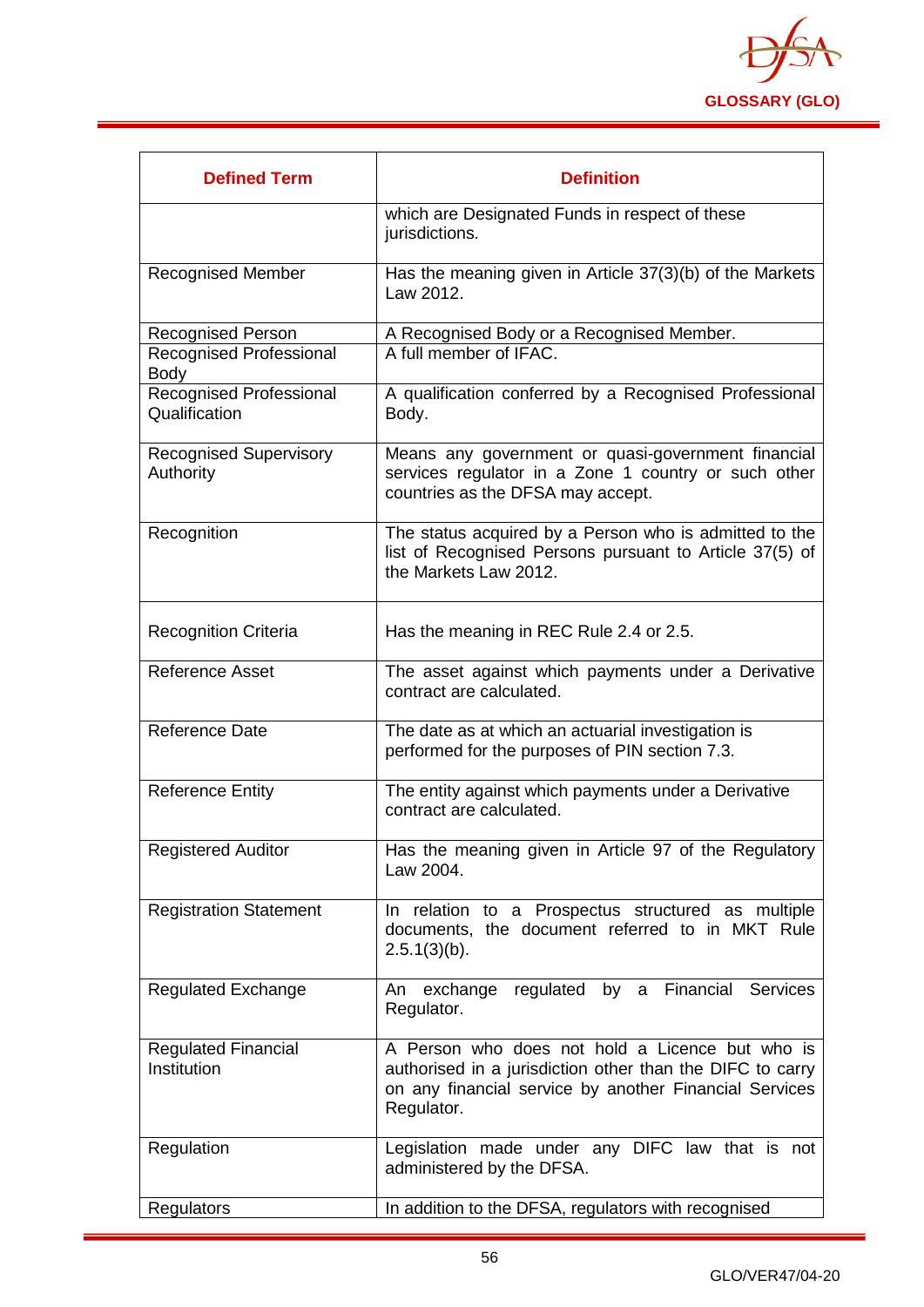

| <b>Defined Term</b>                               | <b>Definition</b>                                                                                                                                                                                                                                                                                                                                                                                                                                                                                                                                                                                                                                                                                        |
|---------------------------------------------------|----------------------------------------------------------------------------------------------------------------------------------------------------------------------------------------------------------------------------------------------------------------------------------------------------------------------------------------------------------------------------------------------------------------------------------------------------------------------------------------------------------------------------------------------------------------------------------------------------------------------------------------------------------------------------------------------------------|
|                                                   | jurisdiction in relation to financial services, whether in the<br>DIFC or outside of the DIFC.                                                                                                                                                                                                                                                                                                                                                                                                                                                                                                                                                                                                           |
| <b>Regulatory Announcement</b><br><b>Services</b> | A service approved by the DFSA for the purposes of<br>making market disclosure of information pursuant to<br>MKT Rule 4.7.1(c).                                                                                                                                                                                                                                                                                                                                                                                                                                                                                                                                                                          |
| <b>Regulatory Function</b>                        | In accordance with AMI Rule 4.4.1, in relation to an<br>Authorised Market Institution, means those functions<br>which directly contribute to the satisfaction by the<br>Authorised<br>Market<br>Institution<br>of<br>Licensing<br>its<br>Requirements.                                                                                                                                                                                                                                                                                                                                                                                                                                                   |
| <b>Regulatory Law</b>                             | The Regulatory Law 2004.                                                                                                                                                                                                                                                                                                                                                                                                                                                                                                                                                                                                                                                                                 |
| <b>Regulatory Returns Auditor's</b><br>Report     | A report referred to in GEN Rule 8.6.1(b).                                                                                                                                                                                                                                                                                                                                                                                                                                                                                                                                                                                                                                                               |
| <b>REITS</b>                                      | A Real Estate Investment Trust.                                                                                                                                                                                                                                                                                                                                                                                                                                                                                                                                                                                                                                                                          |
| Related                                           | In respect of one entity, the first entity, being in the<br>position relative to that entity of:<br>a second entity that is a Subsidiary, Associate or<br>(a)<br>Holding Company of the first entity;<br>a second entity that is a Subsidiary or Associate of<br>(b)<br>the Holding Company of the first entity;<br>a director or officer of the first entity or of an entity<br>(c)<br>that is related to the first entity by reason of (a) or<br>(b) above;<br>(d)<br>the spouse or minor child of a natural person<br>referred to in (c) above; or<br>a company that is a Subsidiary of or subject to<br>(e)<br>significant influence by or from a natural person<br>referred to in (c) or (d) above. |
| <b>Related Party</b>                              | (1)<br>In MKT, has the meaning given to that term in MKT<br>Rule 3.5.2(a) except in relation to a Rating Subject,<br>where it has the meaning given to it in COB Rule<br>$8.5.2(2)$ .<br>(2)<br>In CIR, in relation to a Fund:<br>(a) its Fund Manager;<br>(b) its Governing Body;                                                                                                                                                                                                                                                                                                                                                                                                                       |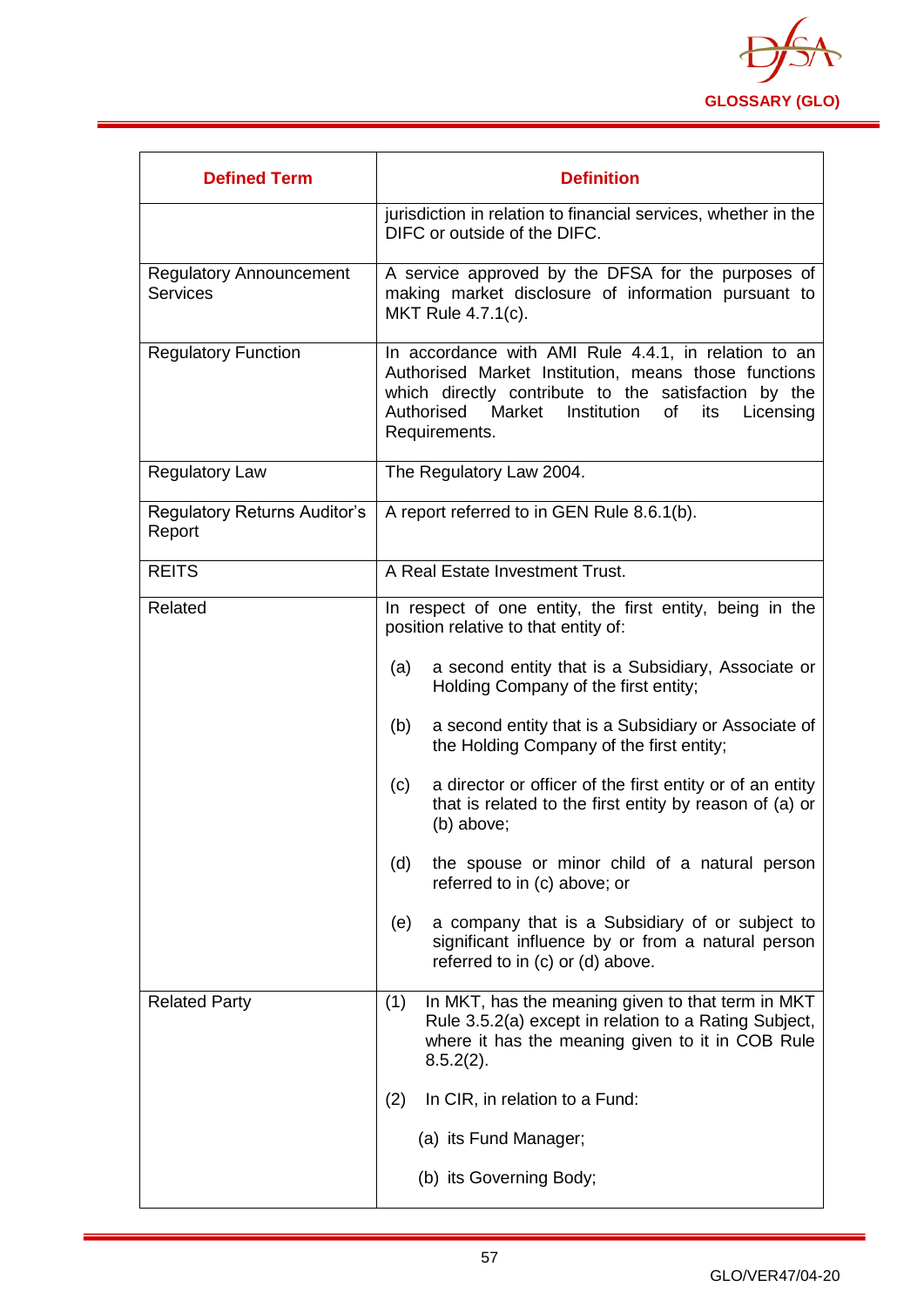

| <b>Defined Term</b>              | <b>Definition</b>                                                                                                                                                                                                                                                       |
|----------------------------------|-------------------------------------------------------------------------------------------------------------------------------------------------------------------------------------------------------------------------------------------------------------------------|
|                                  | (c) an individual director of a Corporate Director;                                                                                                                                                                                                                     |
|                                  | (d) its Custodian;                                                                                                                                                                                                                                                      |
|                                  | (e) its Trustee or other Persons providing oversight;                                                                                                                                                                                                                   |
|                                  | (f) any Advisor;                                                                                                                                                                                                                                                        |
|                                  | (g) a holder of 5% or more of the Units of the Fund;<br>or                                                                                                                                                                                                              |
|                                  | (h) an Associate of a Person in (a) to $(g)$ .                                                                                                                                                                                                                          |
|                                  | (3) In CIR Rule 13.9.5, in relation to the ETF Fund<br>Manager:                                                                                                                                                                                                         |
|                                  | (a) a member of the Fund Manager's Group;                                                                                                                                                                                                                               |
|                                  | (b) a Controller of the Fund Manager;                                                                                                                                                                                                                                   |
|                                  | (c) a director or senior officer of the Fund Manager<br>or a family member of such director or senior<br>officer; or                                                                                                                                                    |
|                                  | (d) a business associate of the Fund Manager or, of<br>a person referred to in (c).                                                                                                                                                                                     |
|                                  | (4) In CIR, in relation to a Fund on a Fund Platform, any<br>other Fund on that Fund Platform.                                                                                                                                                                          |
| <b>Related Party Transaction</b> | (1) in MKT, has the meaning given to that term in MKT<br>Rule 3.5.2(b).                                                                                                                                                                                                 |
|                                  | (2) in CIR, in relation to a Fund, means:                                                                                                                                                                                                                               |
|                                  | (a)<br>a transaction in respect of Fund Property<br>entered into by a Fund Manager with a Related<br>Party; or                                                                                                                                                          |
|                                  | in CIR Rule 13.9.5, an arrangement referred to<br>(b)<br>in that Rule relating to an index or benchmark<br>that is entered into by an ETF Fund Manager<br>with a Related Party.                                                                                         |
|                                  | (3)<br>in COB, in relation to an Employee Money<br>Purchase Scheme, means a transaction relating<br>to property of the Scheme entered into by an<br>Operator or Administrator with a person who is<br>Related to the Operator or Administrator (as the<br>case may be). |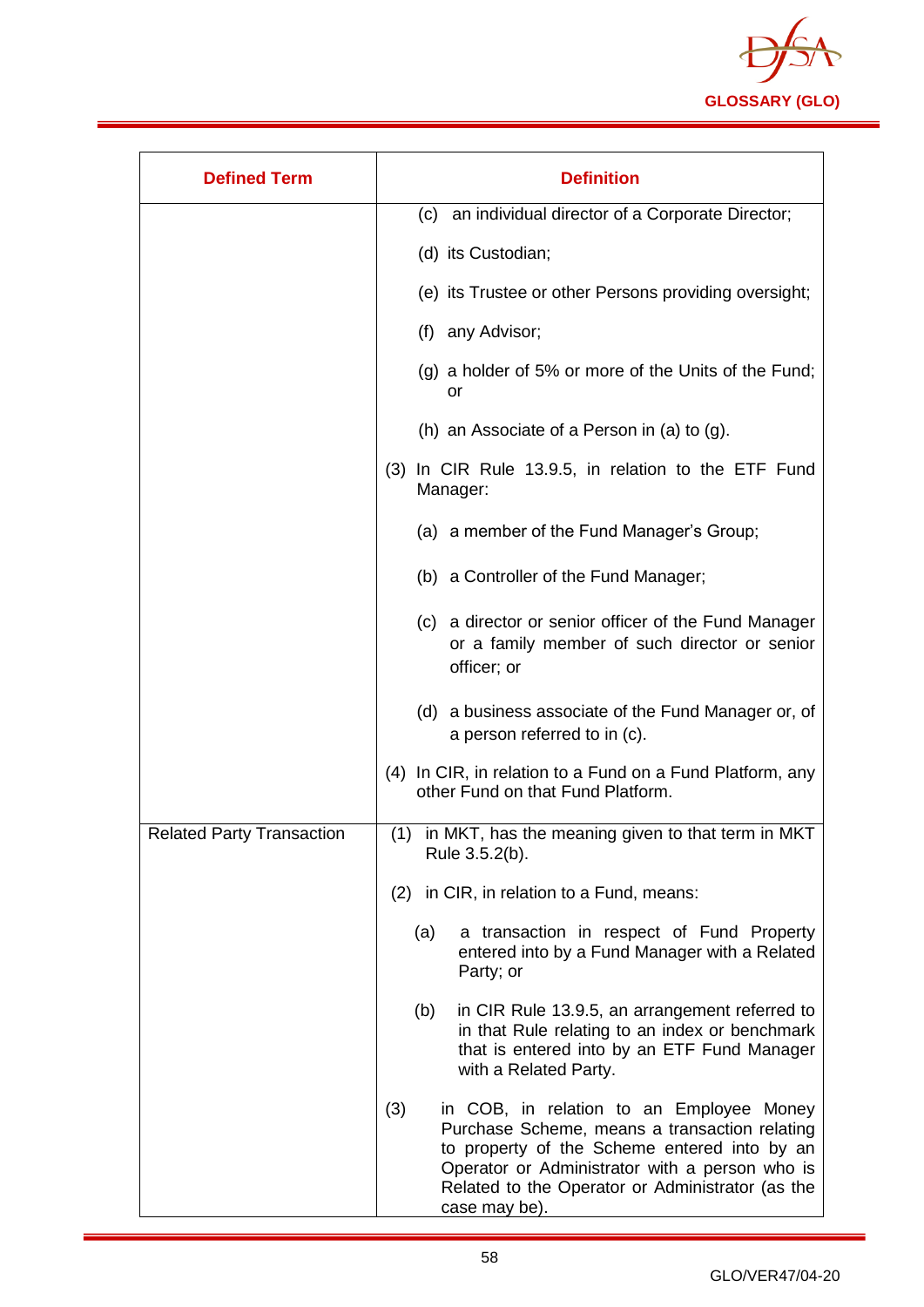

| <b>Defined Term</b>                                            | <b>Definition</b>                                                                                                                                         |
|----------------------------------------------------------------|-----------------------------------------------------------------------------------------------------------------------------------------------------------|
| <b>Related Person</b>                                          | Has the meaning given in PIB Rule 4.4.6.                                                                                                                  |
| <b>Relevant Information</b>                                    | Has the meaning given to it in COB Rule 8.3.1(2)                                                                                                          |
| <b>Relevant Person</b>                                         | In AML, has the meaning in AML Rule 1.1.2.<br>(1)<br>(2)<br>In AUD, has the meaning in AUD Rule 1.1.2.                                                    |
| Remuneration                                                   | Any form of remuneration, including benefits of any kind.                                                                                                 |
| <b>Reporting Entity</b>                                        | Has the meaning given in Article 38 of the Markets Law<br>2012.                                                                                           |
| <b>Representative Office</b>                                   | A Person carrying on in the DIFC the Financial Service<br>of Operating a Representative Office for which it has<br>authorisation under its Licence.       |
| <b>Responsible Officer</b>                                     | The Licensed Function described in GEN Rule 7.4.9                                                                                                         |
| <b>Restricted Person</b>                                       | Has the meaning given to that term in MKT Rule<br>$3.4.1(2)$ .                                                                                            |
| <b>Restricted Profit Sharing</b><br><b>Investment Accounts</b> | A PSIA in respect of the investment account holder<br>imposes certain restrictions as to where, how and for<br>what purpose his funds are to be invested. |
| <b>Retail Client</b>                                           | A Client specified under COB Rule 2.3.2.                                                                                                                  |
| Return                                                         | Includes both Quarterly Regulatory Returns and Annual<br><b>Regulatory Returns.</b>                                                                       |
| <b>Risk Officer</b>                                            | The Key Individual function described in AMI Rule 5.3.7.                                                                                                  |
| Rule                                                           | Legislation made by the Board under Article 23 of the<br>Regulatory Law 2004 for the purposes of that law or any<br>law administered by the DFSA.         |
| <b>Rulebook</b>                                                | The DFSA Rulebook.                                                                                                                                        |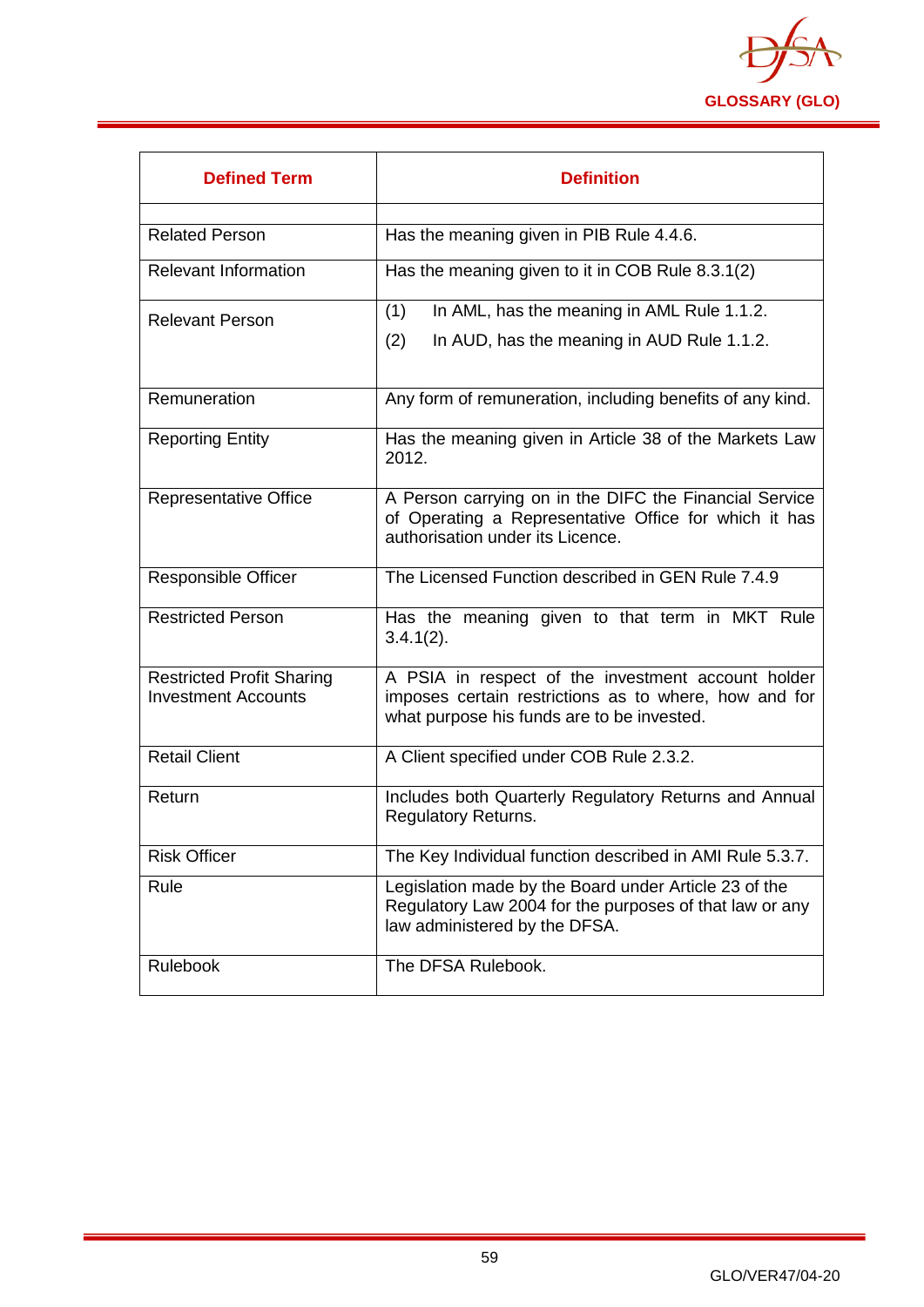

### **S**

**[Back to top](#page-1-0)**

| <b>Defined Term</b>                    | <b>Definition</b>                                                                                                                                                                                                     |
|----------------------------------------|-----------------------------------------------------------------------------------------------------------------------------------------------------------------------------------------------------------------------|
| Safe Custody Auditor's<br>Report       | A report referred to in GEN Rule 8.6.1(e).                                                                                                                                                                            |
| Safe Custody Investment                | Means a Client Investment held or to be held for<br>safekeeping by an Authorised Firm or Third Party Agent.                                                                                                           |
| Safe Custody Provisions                | The provisions under COB App6.                                                                                                                                                                                        |
| <b>SCA</b>                             | The Securities and Commodities Authority of the UAE.                                                                                                                                                                  |
| Schedule                               | In the case of a schedule referred to in the MKT module,<br>a schedule that forms part of that module.                                                                                                                |
| Scheme                                 | Has the meaning given in GEN Rule 2.30.1.                                                                                                                                                                             |
| Securities Exchange Bid                | Has the meaning given under Section 1.4 of TKO.                                                                                                                                                                       |
| <b>Securities Note</b>                 | In relation to a Prospectus structured as multiple<br>documents, the document referred to in MKT Rule<br>$2.5.1(3)(c)$ .                                                                                              |
| <b>Securities Settlement</b><br>System | Pursuant to GEN Rule 2.18.1(4), a system operated by a<br>Person which enables Investments held in accounts to<br>be transferred and settled by book entry according to a<br>set of predetermined multilateral rules. |
| Security                               | Has the meaning given in GEN Rule A2.1.2.                                                                                                                                                                             |
| Segregated Account                     | An account established and maintained in accordance<br>with COB App5.                                                                                                                                                 |
| Segregated Client                      | Has the meaning given in COB Rule A5.2.1(2).                                                                                                                                                                          |
| <b>Senior Executive Officer</b>        | In relation to:                                                                                                                                                                                                       |
|                                        | Authorised Firm, the Licensed Function<br>(a)<br>an<br>described in GEN Rule 7.4.2; and                                                                                                                               |
|                                        | Authorised<br>Market Institution, the<br>(b)<br>Key<br>an<br>Individual function described in AMI Rule 5.3.4.                                                                                                         |
| Senior Manager                         | In relation to an:                                                                                                                                                                                                    |
|                                        | (a)<br>Authorised Firm, the Licensed Function described<br>in GEN Rule 7.4.7; and                                                                                                                                     |
|                                        | Authorised Market Institution, an individual who is<br>(b)<br>responsible either alone or jointly with other<br>individuals for the management, supervision or                                                        |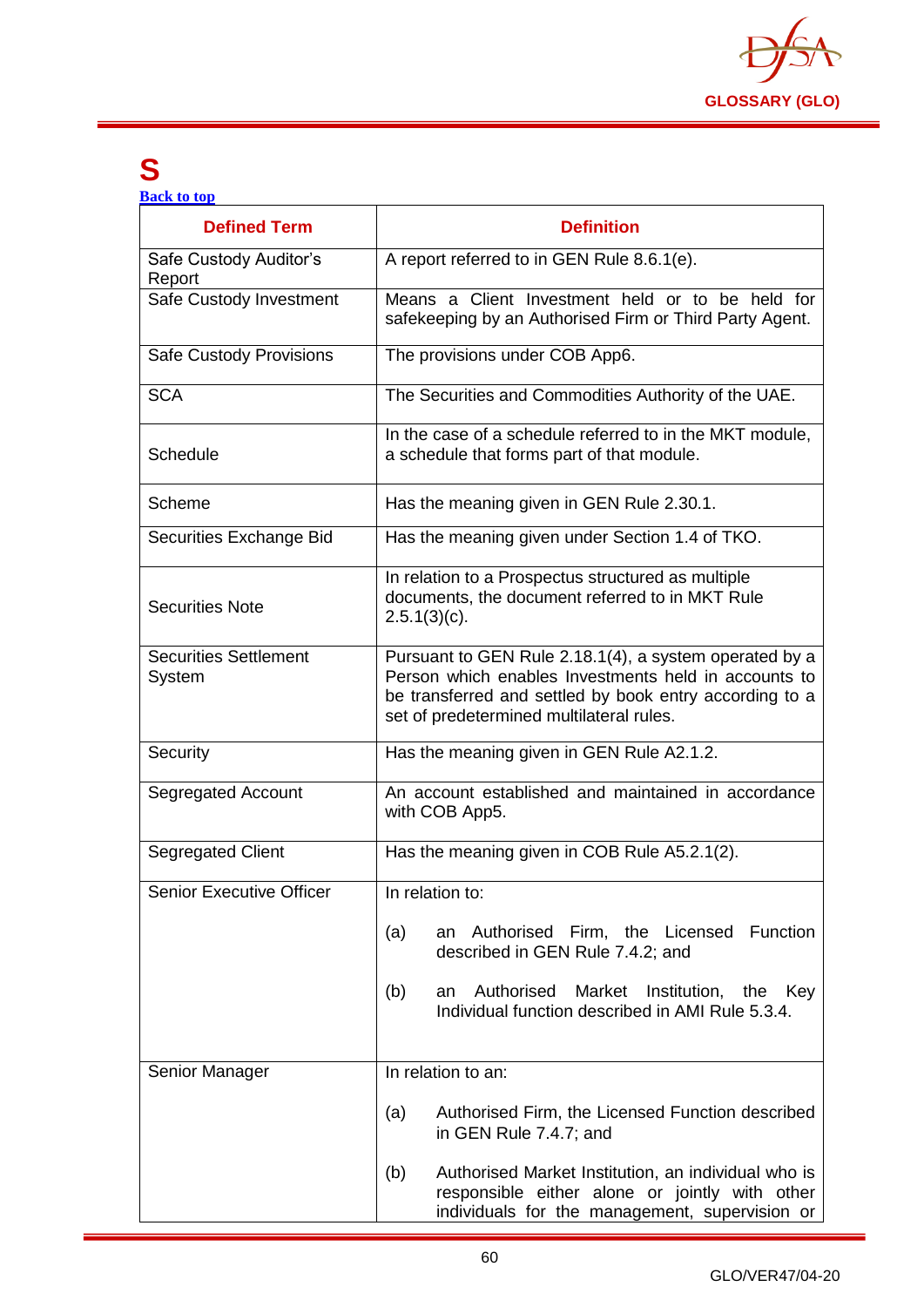

| <b>Defined Term</b>                        | <b>Definition</b>                                                                                                                                                                                                                                                                                                                                                                          |
|--------------------------------------------|--------------------------------------------------------------------------------------------------------------------------------------------------------------------------------------------------------------------------------------------------------------------------------------------------------------------------------------------------------------------------------------------|
|                                            | control of the Authorised Market Institution's<br>Financial Services and who is not a member of<br>the Governing Body.                                                                                                                                                                                                                                                                     |
| Service Provider                           | For the purpose of CIR, a Person who is delegated an<br>activity or outsourced a function by an Fund Manager or<br>Trustee under the terms of a Service Agreement, as<br>described in section 8.12 of CIR but does not include an<br>Incorporated Cell Company that is used by the Fund<br>Manager to perform any function relating to a Fund that<br>is an Incorporated Cell of that ICC. |
| Share                                      | Has the meaning given in GEN Rule A2.2.1(a).                                                                                                                                                                                                                                                                                                                                               |
| <b>Shareholder Statement</b>               | statement which<br>describes<br>Means<br>Share<br>the<br>a.<br>ownership profile of the Applicant prior to listing,<br>summarising the key classes of shareholder and<br>confirming that the Applicant complies with, or will<br>comply with, MKT Rule 9.3.10(1) on its date of<br>admission to the List.                                                                                  |
| Shari'a Supervisory Board                  | The board comprised of individuals appointed by an<br>Authorised Person and entrusted with the duty of<br>directing, reviewing and supervising the activities of the<br>Authorised<br>Person<br>conducting<br>Islamic<br>Financial<br>Business in order to ensure that the Authorised Person<br>in compliance with Shari'a.                                                                |
| <b>Short Selling</b>                       | In relation to:                                                                                                                                                                                                                                                                                                                                                                            |
|                                            | an Authorised Firm, has the meaning given to that<br>(a)<br>term in COB Rule 9.6.6(3); and                                                                                                                                                                                                                                                                                                 |
|                                            | an Authorised Market Institution, has the meaning<br>(b)<br>given to that term in AMI Rule 6.7.1(3).                                                                                                                                                                                                                                                                                       |
| Single Family                              | Has the meaning given to that term in the DIFC Single<br>Family Office Regulations.                                                                                                                                                                                                                                                                                                        |
| <b>Single Family Office</b>                | Has the meaning given to that term in the DIFC Single<br>Family Office Regulations.                                                                                                                                                                                                                                                                                                        |
| <b>Small or Medium-sized</b><br>Enterprise | In relation to:                                                                                                                                                                                                                                                                                                                                                                            |
|                                            | an Applicant for admission of Shares to the List,<br>(a)<br>has the meaning given in MKT Rule 1.3.3(1); and                                                                                                                                                                                                                                                                                |
|                                            | a Listed Entity that has Shares admitted to the<br>(b)<br>List, has the meaning given in MKT Rule 1.3.3(2).                                                                                                                                                                                                                                                                                |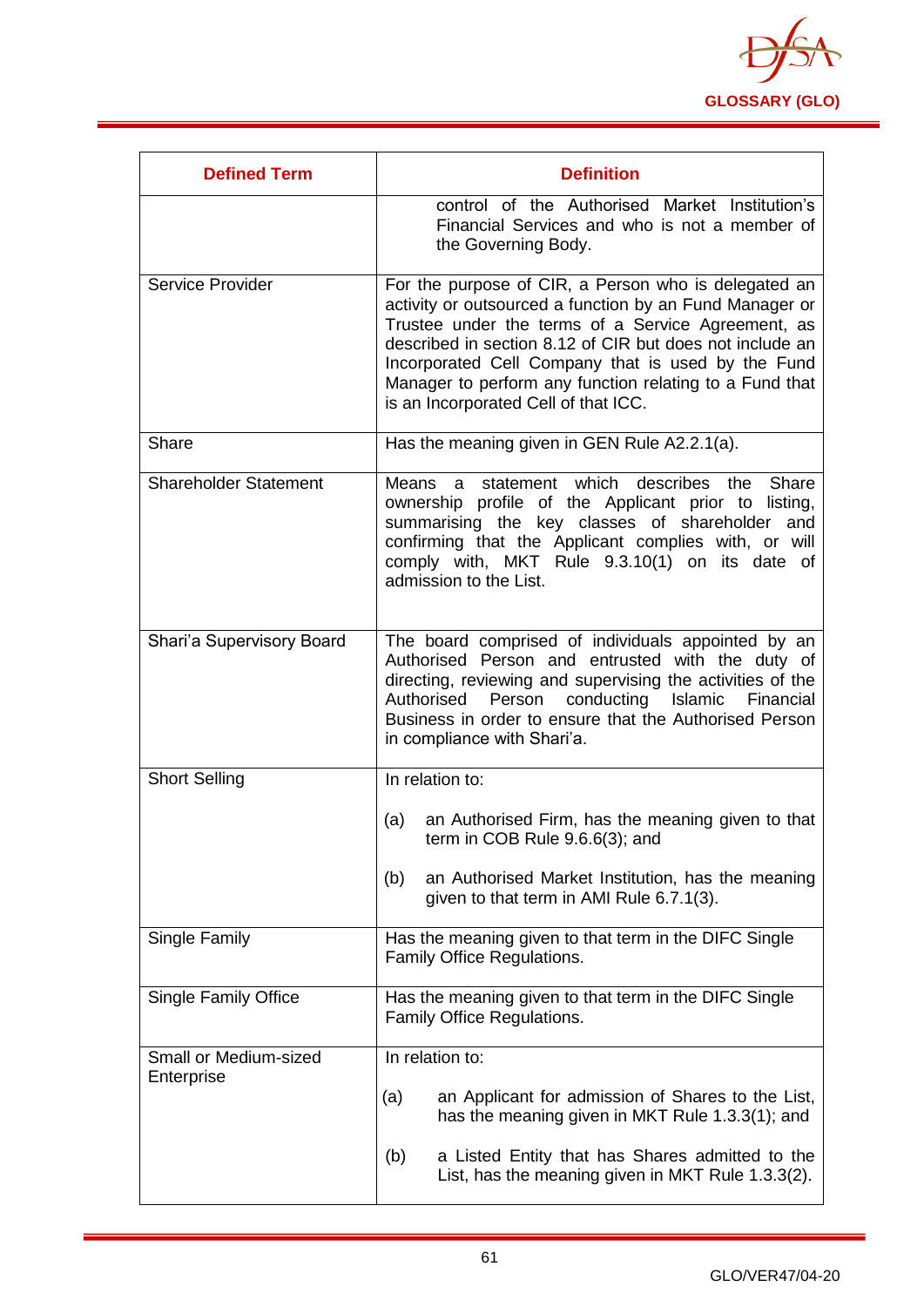

| <b>Defined Term</b>            | <b>Definition</b>                                                                                                                                                                                                                                                                                                                                                                           |
|--------------------------------|---------------------------------------------------------------------------------------------------------------------------------------------------------------------------------------------------------------------------------------------------------------------------------------------------------------------------------------------------------------------------------------------|
| <b>SME</b>                     | A Small or Medium-sized Enterprise.                                                                                                                                                                                                                                                                                                                                                         |
| Soft Dollar Agreement          | An agreement in any form under which an Authorised<br>Firm receives goods or services in return for Investment<br>Business put through or in the way of another Person.                                                                                                                                                                                                                     |
| Solvency Reference Date        | A date at which an Insurer's compliance with capital<br>adequacy requirements in PIN chapter 4 are assessed.                                                                                                                                                                                                                                                                                |
| <b>Special Purpose Vehicle</b> | In FER 1.2.7(3) and MKT App 5, a legal entity the<br>(1)<br>object and purpose of which is primarily to issue<br>Securities;                                                                                                                                                                                                                                                                |
|                                | In relation to Property Investment Crowdfunding, a<br>(2)<br>Body Corporate or a trust that has been<br>established for the purpose of holding title to a<br>property for investors; and                                                                                                                                                                                                    |
|                                | (3)<br>In any other case, a Body Corporate whose sole<br>purpose, either generally or when acting in a<br>particular capacity, is to carry out one or more of<br>the following functions:                                                                                                                                                                                                   |
|                                | issuing Investments;<br>(a)                                                                                                                                                                                                                                                                                                                                                                 |
|                                | redeeming<br>or terminating<br>(b)<br>repurchasing,<br>or<br>whether with a view to re-issue or to cancellation,<br>an issue, in whole or par, of Investments; or                                                                                                                                                                                                                           |
|                                | (c)<br>transactions<br>entering<br>into<br>terminating<br>or<br>transactions involving Investments in connection<br>with the issue, redemption, termination or re-<br>purchase of Investments;                                                                                                                                                                                              |
|                                | and has been explicitly established for the purpose of:                                                                                                                                                                                                                                                                                                                                     |
|                                | (d)<br>securitising assets; or.                                                                                                                                                                                                                                                                                                                                                             |
|                                | investing in Real Property<br>(e)                                                                                                                                                                                                                                                                                                                                                           |
|                                | and, in the case of (d), has been assessed by a rating<br>agency.                                                                                                                                                                                                                                                                                                                           |
| <b>Special Resolution</b>      | In relation to a Domestic Fund, a resolution<br>(1)<br>passed by a majority of not less than 75% of the<br>votes validly cast (whether on a show of hands or<br>on a poll) for and against the resolution at a<br>general meeting or class meeting of Unitholders,<br>of which notice specifying the intention to propose<br>the resolution as a special resolution has been<br>duly given. |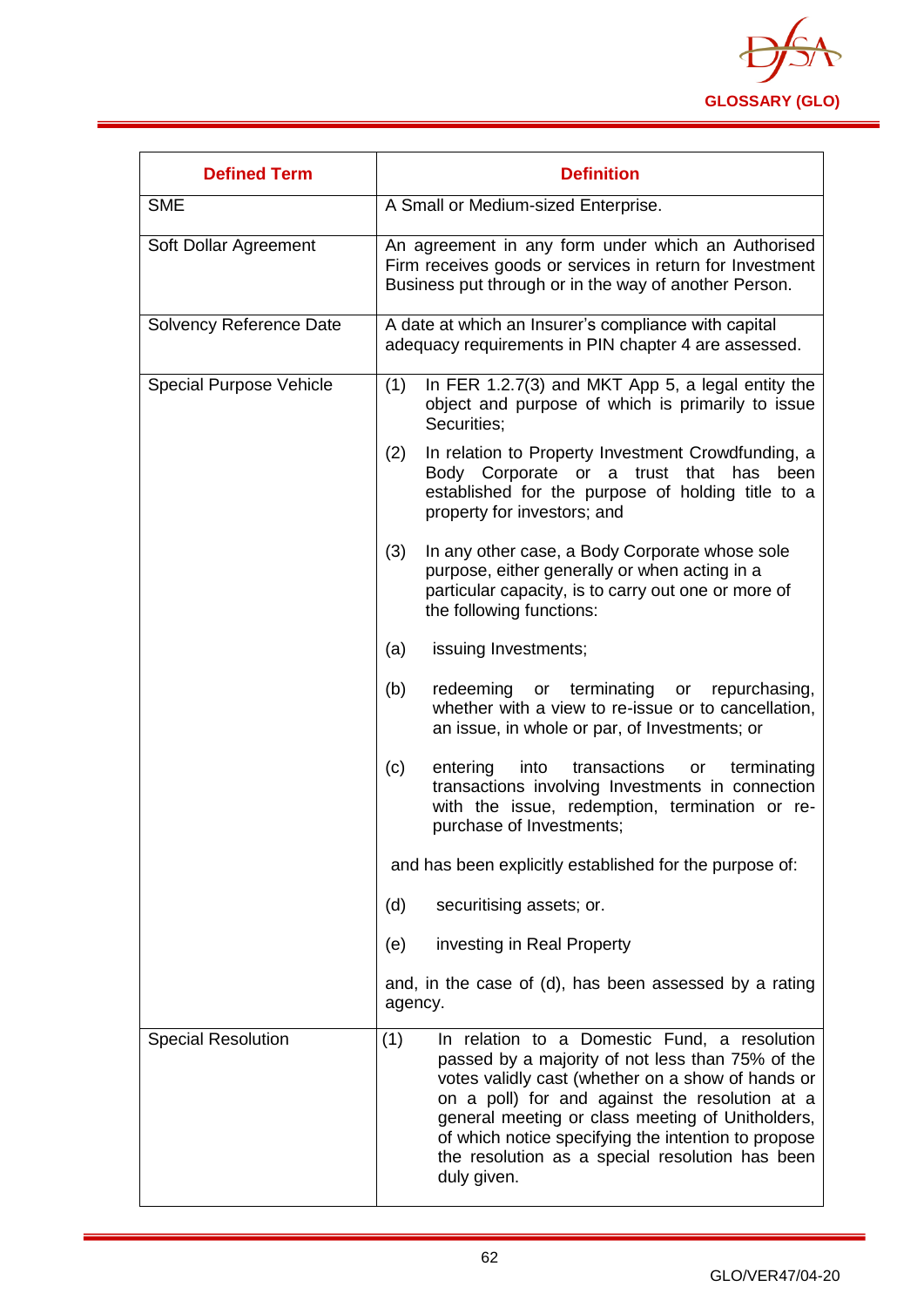

| <b>Defined Term</b>                                | <b>Definition</b>                                                                                                                                                                                                                                                                                                                                                                    |
|----------------------------------------------------|--------------------------------------------------------------------------------------------------------------------------------------------------------------------------------------------------------------------------------------------------------------------------------------------------------------------------------------------------------------------------------------|
|                                                    | In relation to a company (that is not a Domestic<br>(2)<br>Fund), a resolution passed by at least seventy<br>five per cent (75%) of the votes of such<br>Shareholders as (being entitled to do so) vote in<br>person or, where proxies are allowed, by proxy,<br>at a general meeting for which notice specifying<br>the intention to propose the resolution has been<br>duly given. |
| <b>Specific Risk</b>                               | The risk that losses on an Authorised Firm's net long or<br>short position in an individual equity or Security may<br>arise from a negative or positive price movement of that<br>equity or Security relative to the relevant market<br>generally.                                                                                                                                   |
| Sponsor                                            | An Authorised Firm that repackages third party assets<br>directly into a securitisation scheme. Where an<br>Authorised Firm repackages non-Investment Grade third<br>party assets, it may fall within the definition of an<br>Originator unless it originates or repackages no more<br>than 10% of the scheme's total assets.                                                        |
| <b>SSB</b>                                         | Shari'a Supervisory Board.                                                                                                                                                                                                                                                                                                                                                           |
| <b>SSS</b>                                         | A Securities Settlement System.                                                                                                                                                                                                                                                                                                                                                      |
| <b>Stabilisation Agent</b>                         | A Person appointed by a Stabilisation Manager under<br>PRS Rule 3.4.1 to assist him in conducting Price<br>Stabilisation.                                                                                                                                                                                                                                                            |
| <b>Stabilisation Manager</b>                       | A Person appointed by an Issuer of Shares under PRS<br>Rule 3.2.1 to conduct Price Stabilisation.                                                                                                                                                                                                                                                                                    |
| <b>Stabilisation Window</b>                        | The period of time specified in PRS Rule 1.4.1(2) during<br>which Price Stabilisation may occur.                                                                                                                                                                                                                                                                                     |
| <b>State</b>                                       | The U.A.E.                                                                                                                                                                                                                                                                                                                                                                           |
| <b>Statement by Directors</b>                      | The statement described under PIN section A10.5.                                                                                                                                                                                                                                                                                                                                     |
| <b>Statement of Recommended</b><br>Practice (SORP) | The Statement of Recommended Practice as issued and<br>amended from time to time by the Investment<br>Management Association (IMA) in the United Kingdom.                                                                                                                                                                                                                            |
| <b>Stored Value</b>                                | Has the meaning given in GEN Rule 2.6.1(2).                                                                                                                                                                                                                                                                                                                                          |
| <b>Stored Value Issuer</b>                         | A Person that issues Stored Value.                                                                                                                                                                                                                                                                                                                                                   |
| <b>Structured Product</b>                          | Has the meaning given in GEN Rule A2.2.1(f).                                                                                                                                                                                                                                                                                                                                         |
| Sub-Fund                                           | A separate pool of Fund Property within an Umbrella<br>Fund.                                                                                                                                                                                                                                                                                                                         |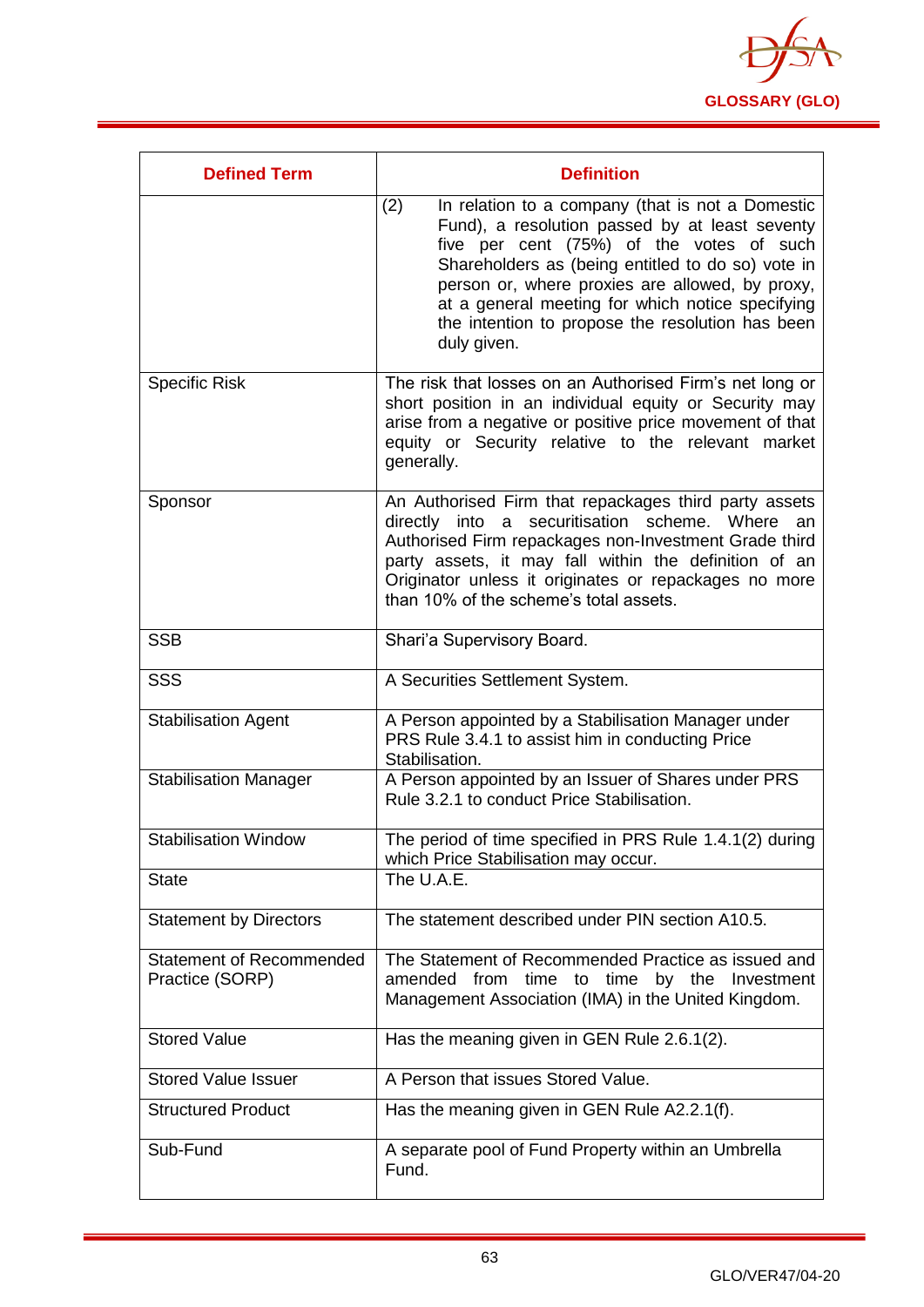

| <b>Defined Term</b>                        | <b>Definition</b>                                                                                                                                                                                                                                                                                                                                                |
|--------------------------------------------|------------------------------------------------------------------------------------------------------------------------------------------------------------------------------------------------------------------------------------------------------------------------------------------------------------------------------------------------------------------|
| Subsidiary                                 | Has the meaning given in Schedule 1 to the Companies<br>Law and, without limiting the generality of that definition,<br>is taken to include, in relation to a relevant Body<br>Corporate (the Holding Company), the Holding<br>Company's ultimate Subsidiary and any Subsidiary<br>between the Holding Company and the Holding<br>Company's ultimate Subsidiary. |
| Summary                                    | The document referred to in MKT Rule 2.5.2(1) or in CIR<br>Rule 14.3.1(d).                                                                                                                                                                                                                                                                                       |
| <b>Supplementary Notes</b>                 | A note which is supplementary to a Return.                                                                                                                                                                                                                                                                                                                       |
| <b>Supplementary Prospectus</b>            | An updated or replacement Prospectus produced in<br>accordance with Article 18 of the Markets Law 2012 or<br>Article 52 of the Collective Investment Law 2010, as<br>applicable.                                                                                                                                                                                 |
| <b>Suspicious Activity Report</b><br>(SAR) | Means a report in the prescribed format regarding<br>suspicious activity (including a suspicious transaction)<br>made to the AMLSCU under AML Rule 13.3.1(c).                                                                                                                                                                                                    |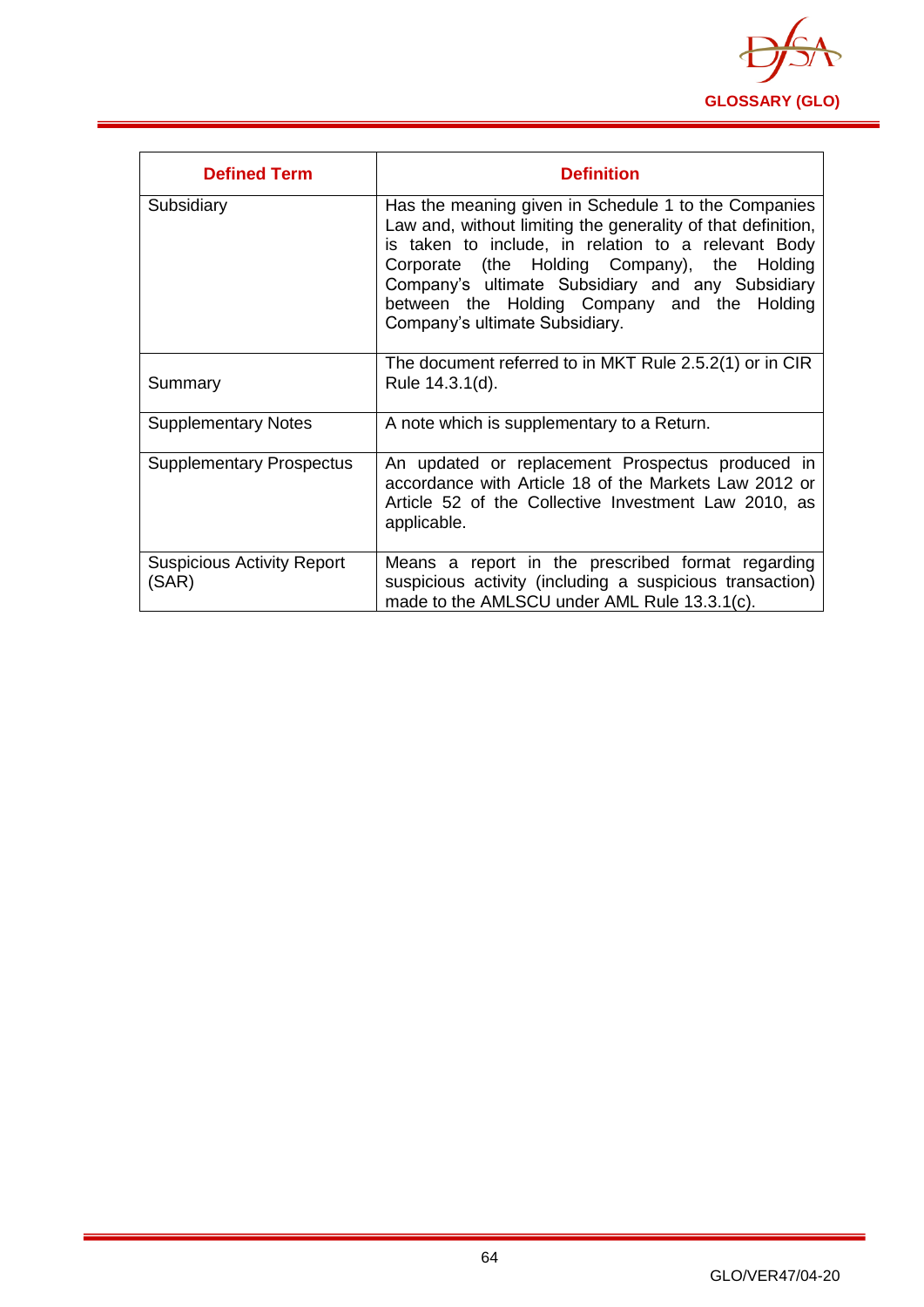

#### **T [Back to top](#page-1-0)**

| <b>Defined Term</b>                            | <b>Definition</b>                                                                                                                                                                                                                                                                                                                                                                |
|------------------------------------------------|----------------------------------------------------------------------------------------------------------------------------------------------------------------------------------------------------------------------------------------------------------------------------------------------------------------------------------------------------------------------------------|
| <b>Takaful Insurer</b>                         | An Insurer, any part of whose Insurance Business<br>consists of Takaful transactions.                                                                                                                                                                                                                                                                                            |
| Takeover                                       | has the meaning given in the Markets Law 2012.                                                                                                                                                                                                                                                                                                                                   |
| <b>Takeover Principle</b>                      | means a takeover principle prescribed in Section 1.5 of<br>TKO in accordance with Article 53 of the Markets Law<br>2012.                                                                                                                                                                                                                                                         |
| Target                                         | includes a Reporting Entity subject to a Bid made under<br>TKO.                                                                                                                                                                                                                                                                                                                  |
| <b>Target Circular</b>                         | means a document circulated by the Governing Body of<br>a Target in response to a Takeover as described in<br>Section 8.2 of TKO.                                                                                                                                                                                                                                                |
| <b>Third Party Agent</b>                       | In relation to a Client Account, means an Authorised<br>Firm or Regulated Financial Institution (including a bank,<br>custodian, an intermediate broker, a settlement agent, a<br>clearing house, an exchange and 'over the counter'<br>counterparty) that is a separate legal entity from the<br>Authorised Firm that is required under COB to establish<br>the Client Account. |
| <b>Third Party Service Provider</b>            | In relation to an Employee Money Purchase Scheme,<br>has the meaning given in COB Rule 12.1.2.                                                                                                                                                                                                                                                                                   |
| <b>TKO</b>                                     | the Takeover Rules Module of the Rulebook.                                                                                                                                                                                                                                                                                                                                       |
| <b>Trade Repository</b>                        | Pursuant to GEN Rule 2.2.13, a Trade Repository is a<br>Person who maintains a centralised registry that<br>maintains an electronic database containing records of<br>transactions in Investments and over-the-counter<br>derivatives undertaken by other Persons including<br>Recognised<br>Authorised<br>Persons,<br>Persons<br>and<br>Regulated Financial Institutions.       |
| <b>Trading Book</b>                            | The positions and exposures including, on and off-<br>balance sheet items eligible for inclusion in the Trading<br>Book, as described in PIB section 2.2.                                                                                                                                                                                                                        |
| Transaction                                    | Any transaction undertaken by an Authorised Firm in the<br>course of carrying on a Financial Service in or from the<br>DIFC.                                                                                                                                                                                                                                                     |
| <b>Trust Administration</b><br><b>Services</b> | The provision of Trust Administration Services include:                                                                                                                                                                                                                                                                                                                          |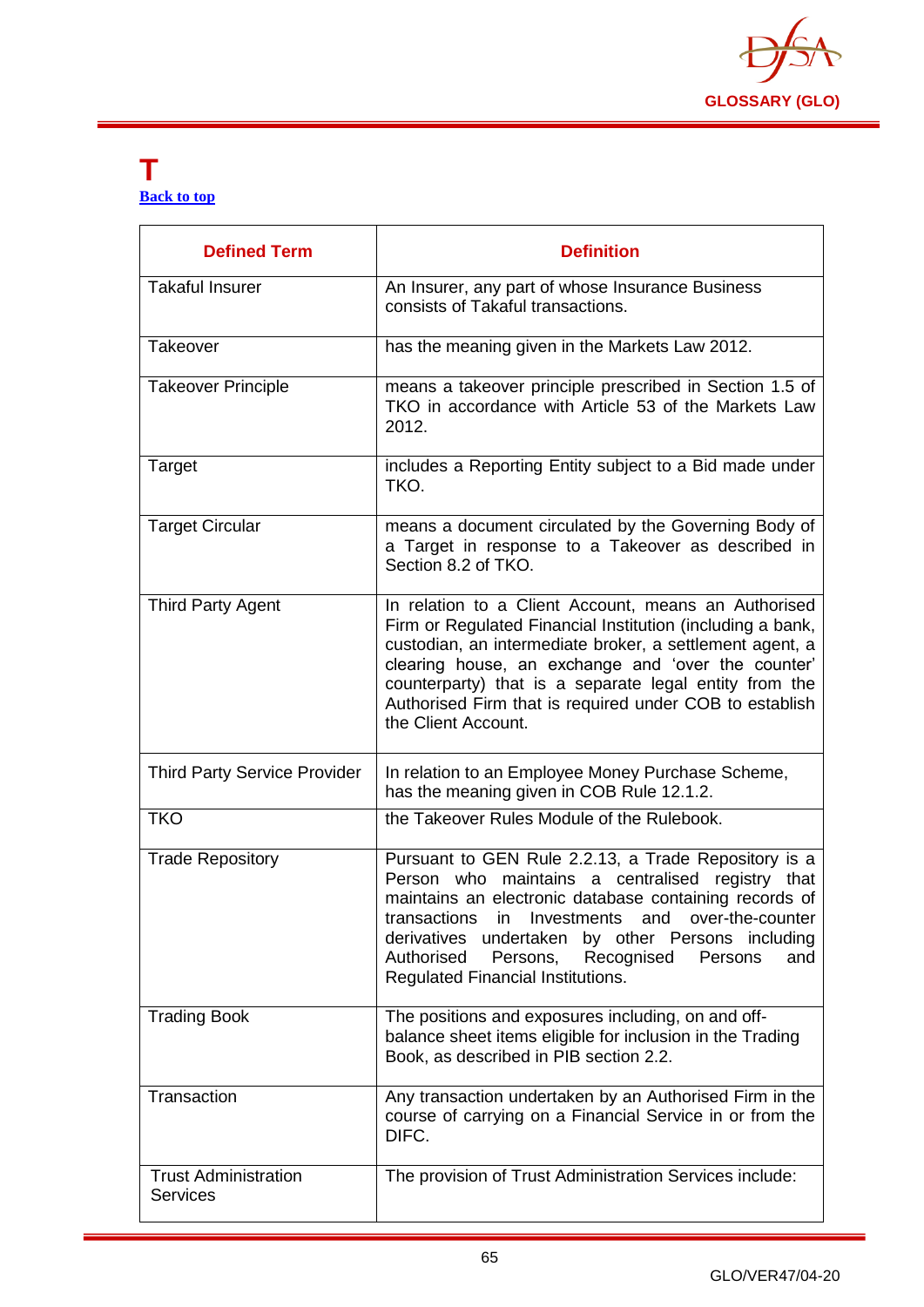

| <b>Defined Term</b>           | <b>Definition</b>                                                                                                                                                                                                                                                                                                                                                                                                                                                                                                                                                                                                     |
|-------------------------------|-----------------------------------------------------------------------------------------------------------------------------------------------------------------------------------------------------------------------------------------------------------------------------------------------------------------------------------------------------------------------------------------------------------------------------------------------------------------------------------------------------------------------------------------------------------------------------------------------------------------------|
|                               | the keeping of Accounting Records relating to an<br>(a)<br>express trust and the preparation of trust<br>accounts:<br>(b)<br>the preparation of trust instruments or other<br>documents relating to an express trust;<br>the management and administration of trust<br>(c)<br>assets subject to an express trust;<br>dealing with trust assets subject to an express<br>(d)<br>trust, including the investment, transfer and<br>disposal of such assets;<br>the distribution of trust assets subject to an<br>(e)<br>express trust; and<br>(f)<br>the payment of expenses or remuneration out of<br>an express trust. |
| <b>Trust Deed</b>             | A deed entered into by an Fund Manager and the<br>Trustee to create an Investment Trust.                                                                                                                                                                                                                                                                                                                                                                                                                                                                                                                              |
| <b>Trust Law</b>              | The Trust Law 2005.                                                                                                                                                                                                                                                                                                                                                                                                                                                                                                                                                                                                   |
| <b>Trust Service Provider</b> | An Authorised Firm which is authorised under its<br>Licence it to carry on the activity of Providing Trust<br>Services.                                                                                                                                                                                                                                                                                                                                                                                                                                                                                               |
| <b>Trustee</b>                | The Person, described under Article<br>18<br>0f<br>the<br>Investment Trust Law 2006 who is appointed under a<br>Trust Deed as the trustee of an Investment Trust to hold<br>the Fund's Property on trust for the Unitholders and to<br>oversee the operation of the Fund and, in relation to a<br>Domestic Fund, is authorised under its License to act as<br>the trustee of the Fund.                                                                                                                                                                                                                                |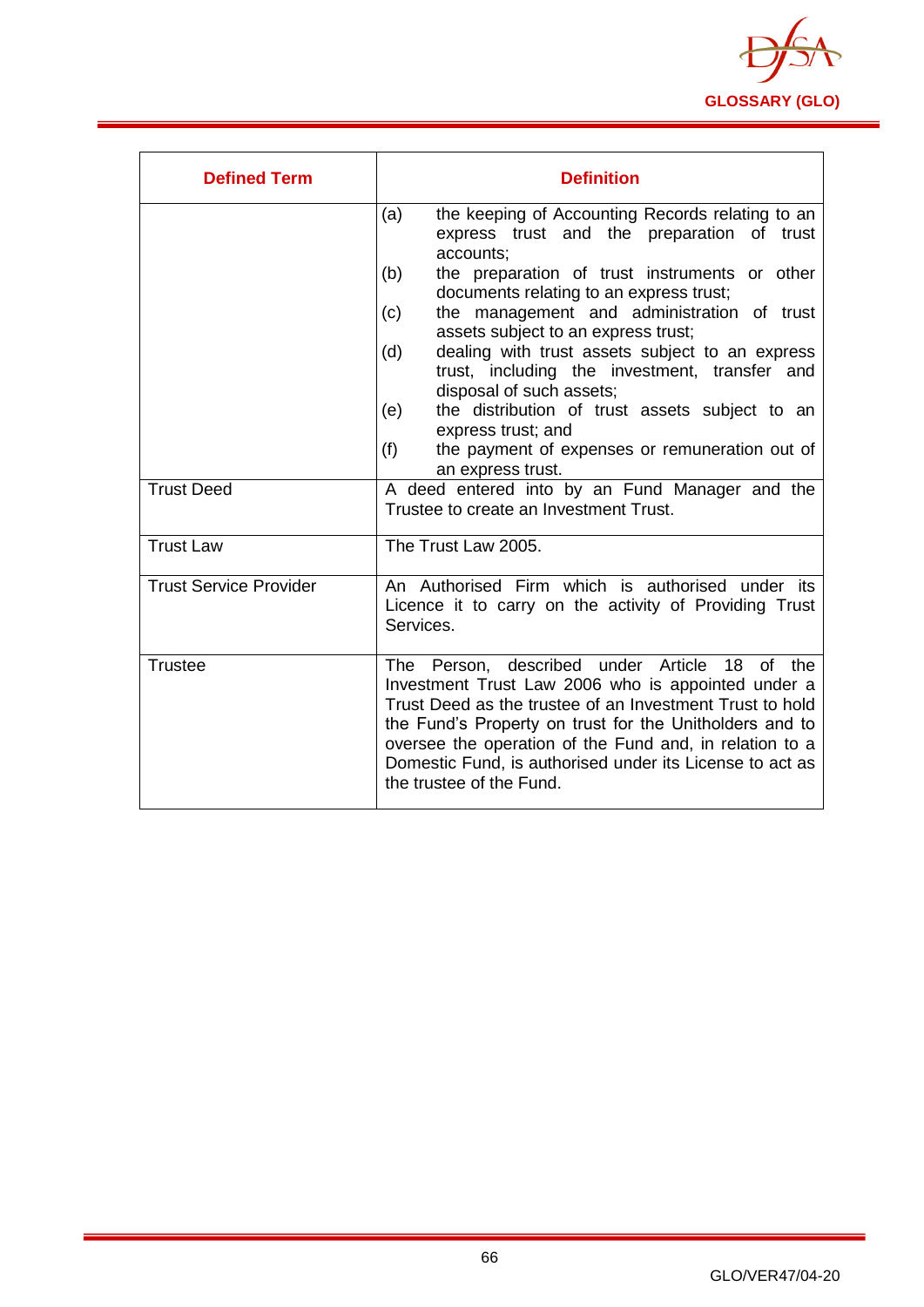

#### **U [Back to top](#page-1-0)**

| <b>Defined Term</b>                                             | <b>Definition</b>                                                                                                                                                                                                                                                                                            |
|-----------------------------------------------------------------|--------------------------------------------------------------------------------------------------------------------------------------------------------------------------------------------------------------------------------------------------------------------------------------------------------------|
| U.A.E.                                                          | United Arab Emirates.                                                                                                                                                                                                                                                                                        |
| <b>Umbrella Fund</b>                                            | Has the meaning given in CIR Rule 3.1.10                                                                                                                                                                                                                                                                     |
| Undertaking                                                     | Means:                                                                                                                                                                                                                                                                                                       |
|                                                                 | a Body Corporate or Partnership; or<br>(a)                                                                                                                                                                                                                                                                   |
|                                                                 | an unincorporated association carrying on a trade<br>(b)<br>or business, with or without a view to profit.                                                                                                                                                                                                   |
| Underwriting                                                    | An arrangement under which a party agrees to buy,<br>before issue, a specified quantity of Securities in an<br>issue of Securities on a given date at a given price, if no<br>other party has purchased or acquired them.                                                                                    |
| Unit                                                            | Has the meaning given in GEN Rule A2.2.1(e)                                                                                                                                                                                                                                                                  |
| Unitholder                                                      | In relation to a Fund, means any holder of a Unit in the<br>Fund or of any right or interest in such a Unit, and whose<br>name is entered on the Fund's register in relation to that<br>Unit.                                                                                                                |
| <b>Unrestricted Profit Sharing</b><br><b>Investment Account</b> | A PSIA in respect of which the investment account<br>holder authorises the Authorised Firm to invest the<br>account holder's funds in a manner which the Authorised<br>Firm deems appropriate without laying down any<br>restrictions as to where, how and for what purpose the<br>funds should be invested. |
| US GAAP                                                         | Generally Accepted Accounting Principles as issued and<br>amended from time to time by the Financial Accounting<br>Standards Board in the United States.                                                                                                                                                     |
| User                                                            | In relation to Providing Money Services or Arranging or<br>Advising on Money Services, means a Client using that<br>service and includes, in relation to a Payment Service, a<br>Person acting in the capacity of payer, payee or both.                                                                      |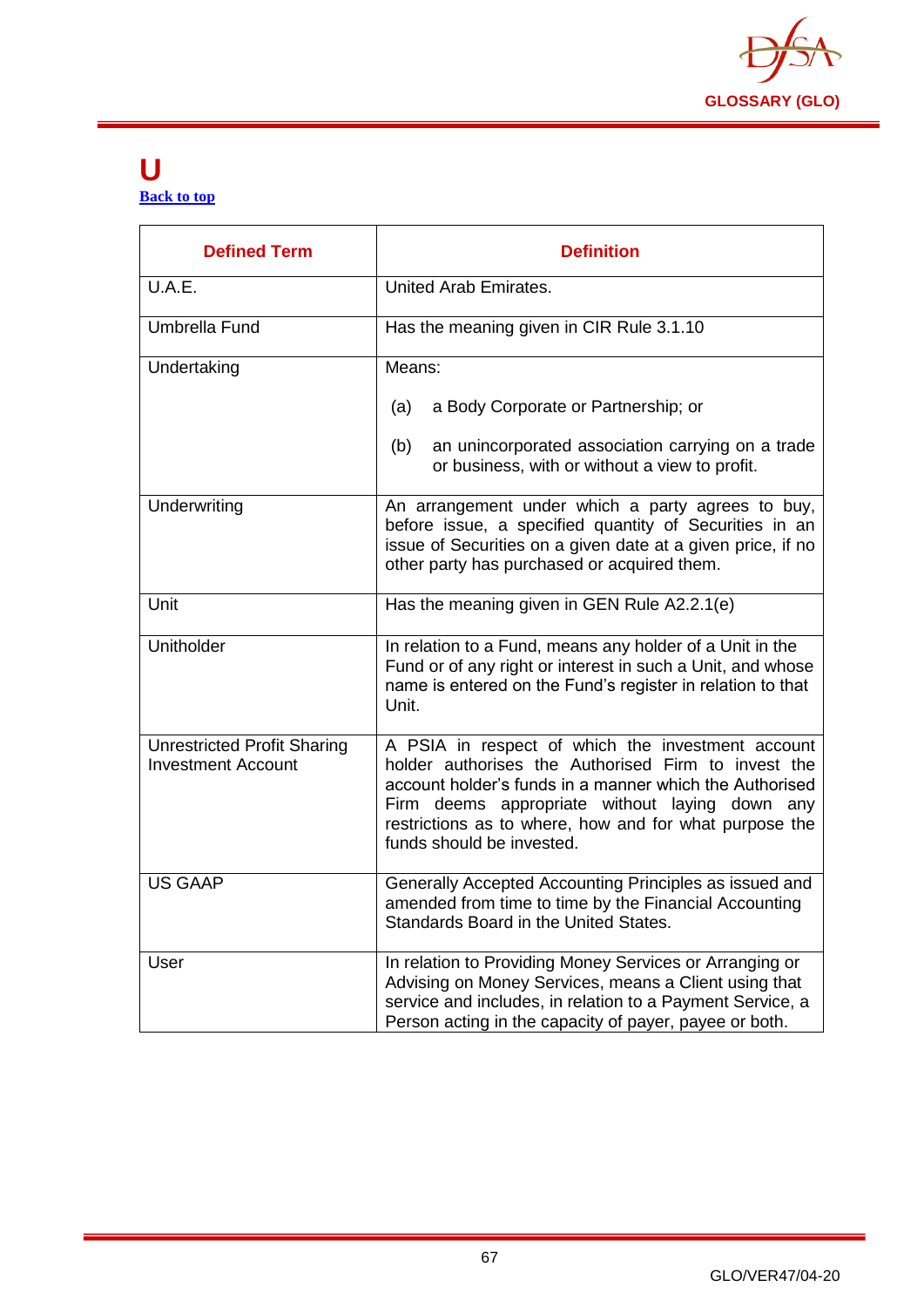

#### **V [Back to top](#page-1-0)**

| <b>Defined Term</b>  | <b>Definition</b>                                                                                                                          |
|----------------------|--------------------------------------------------------------------------------------------------------------------------------------------|
| <b>Voluntary Bid</b> | A Bid made for acquisition of the equity Share capital of<br>a Reporting Entity where there is no obligation to extend<br>a Mandatory Bid. |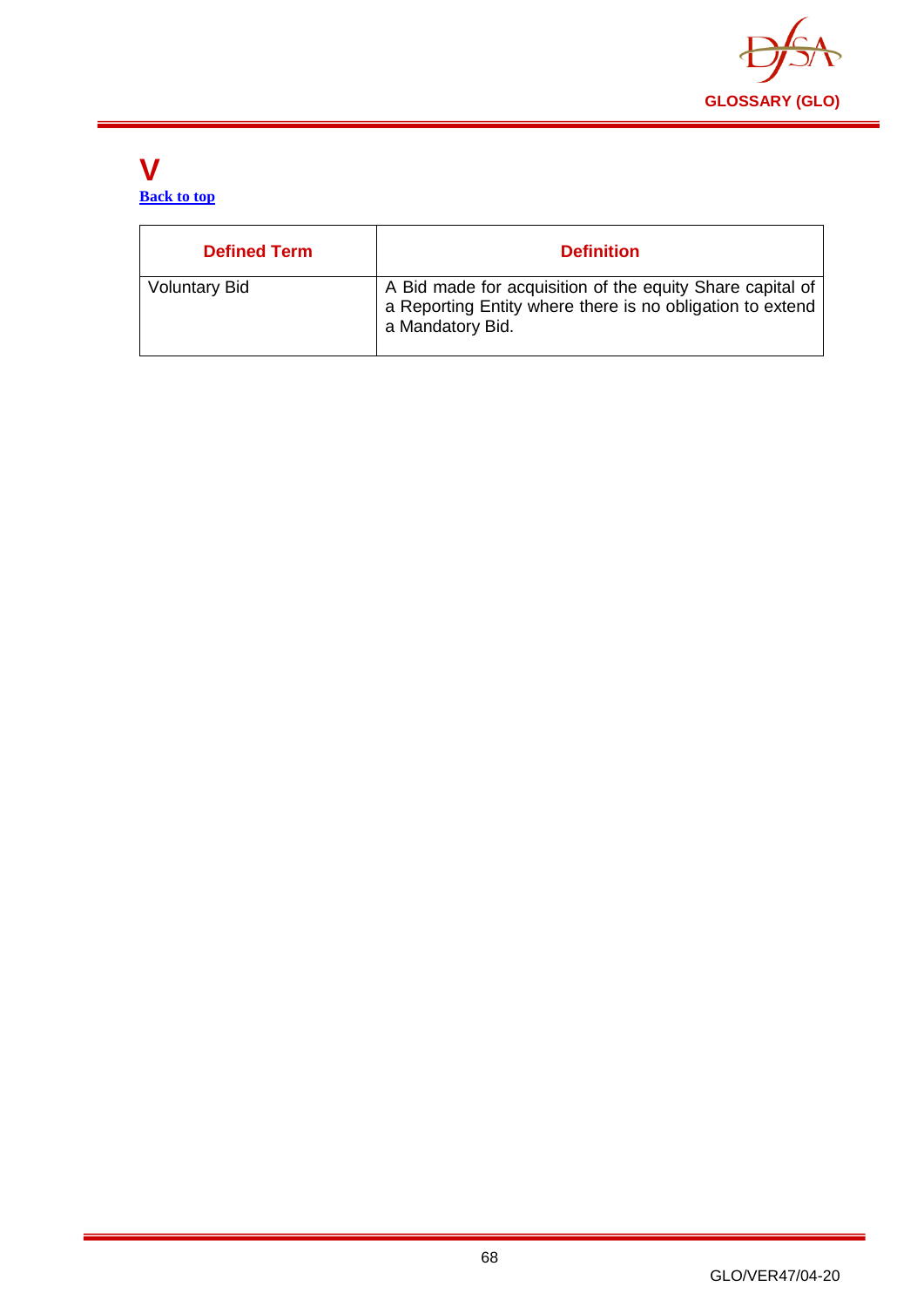

#### **W [Back to top](#page-1-0)**

| <b>Defined Term</b>   | <b>Definition</b>                                                                                                                                                                                                                                                                                                                                                                                    |
|-----------------------|------------------------------------------------------------------------------------------------------------------------------------------------------------------------------------------------------------------------------------------------------------------------------------------------------------------------------------------------------------------------------------------------------|
| Warrant               | Has the meaning given in GEN Rule A2.2.1(c).                                                                                                                                                                                                                                                                                                                                                         |
| <b>Working Papers</b> | Means all material (whether in the form of data stored on<br>paper, film, electronic media or other media or<br>otherwise) prepared by or for, or obtained by a<br>Registered Auditor in connection with, the performance<br>of the audit concerned and includes:<br>(a)<br>the record of audit procedures performed;<br>(b)<br>relevant audit evidence obtained; and<br>(c)<br>conclusions reached. |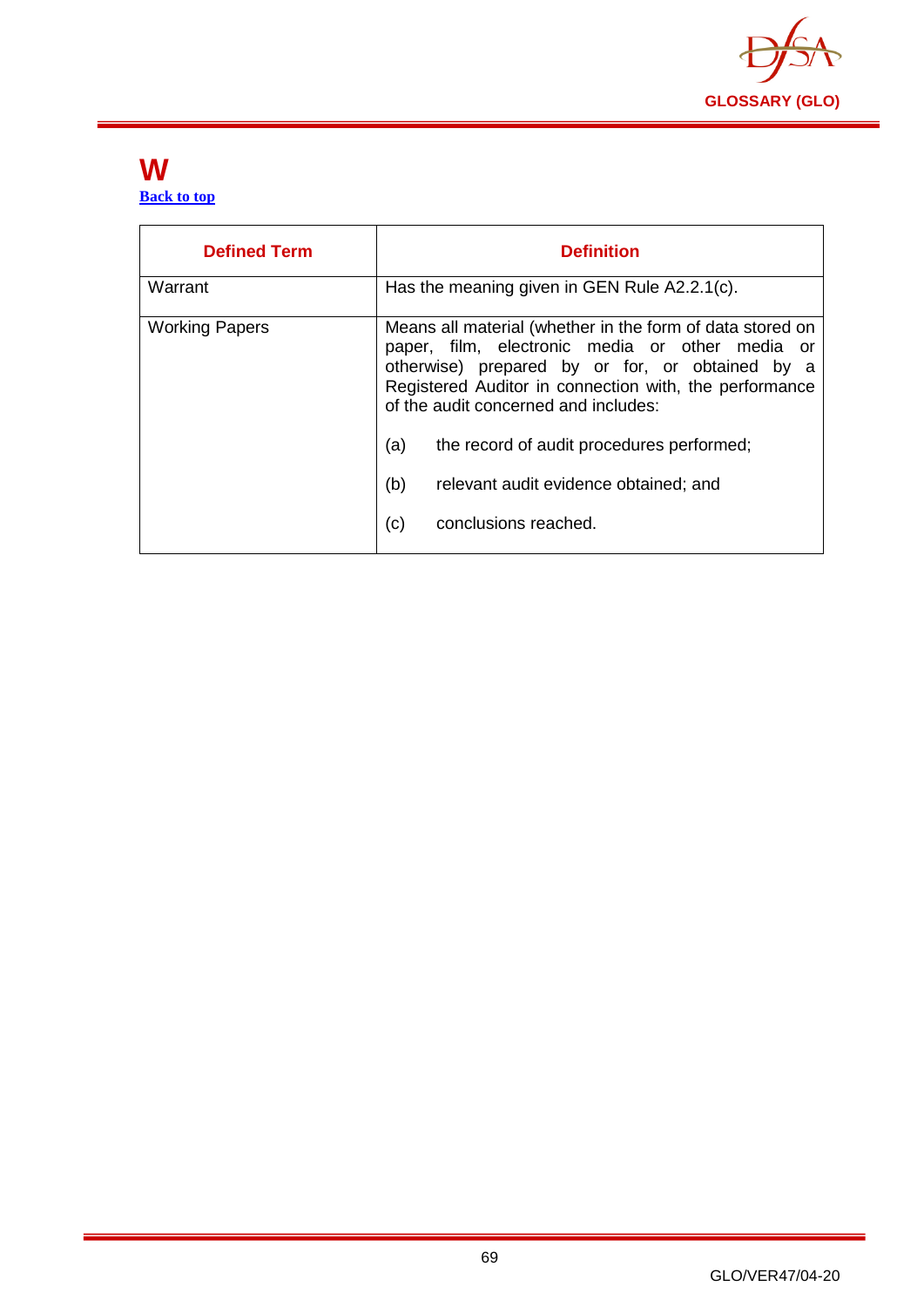

**X [Back to top](#page-1-0)**

[no definitions]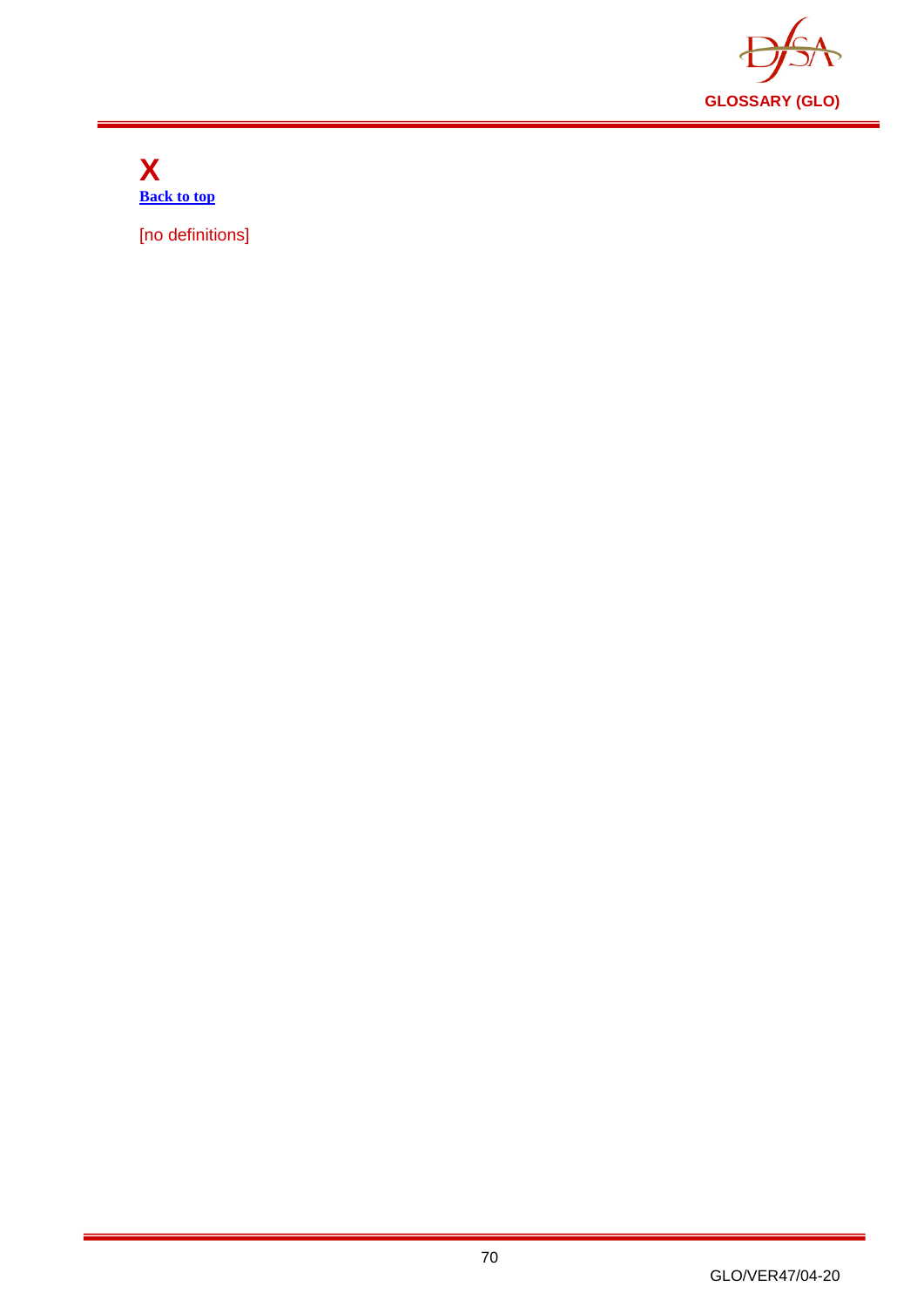

**Y [Back to top](#page-1-0)**

[no definitions]